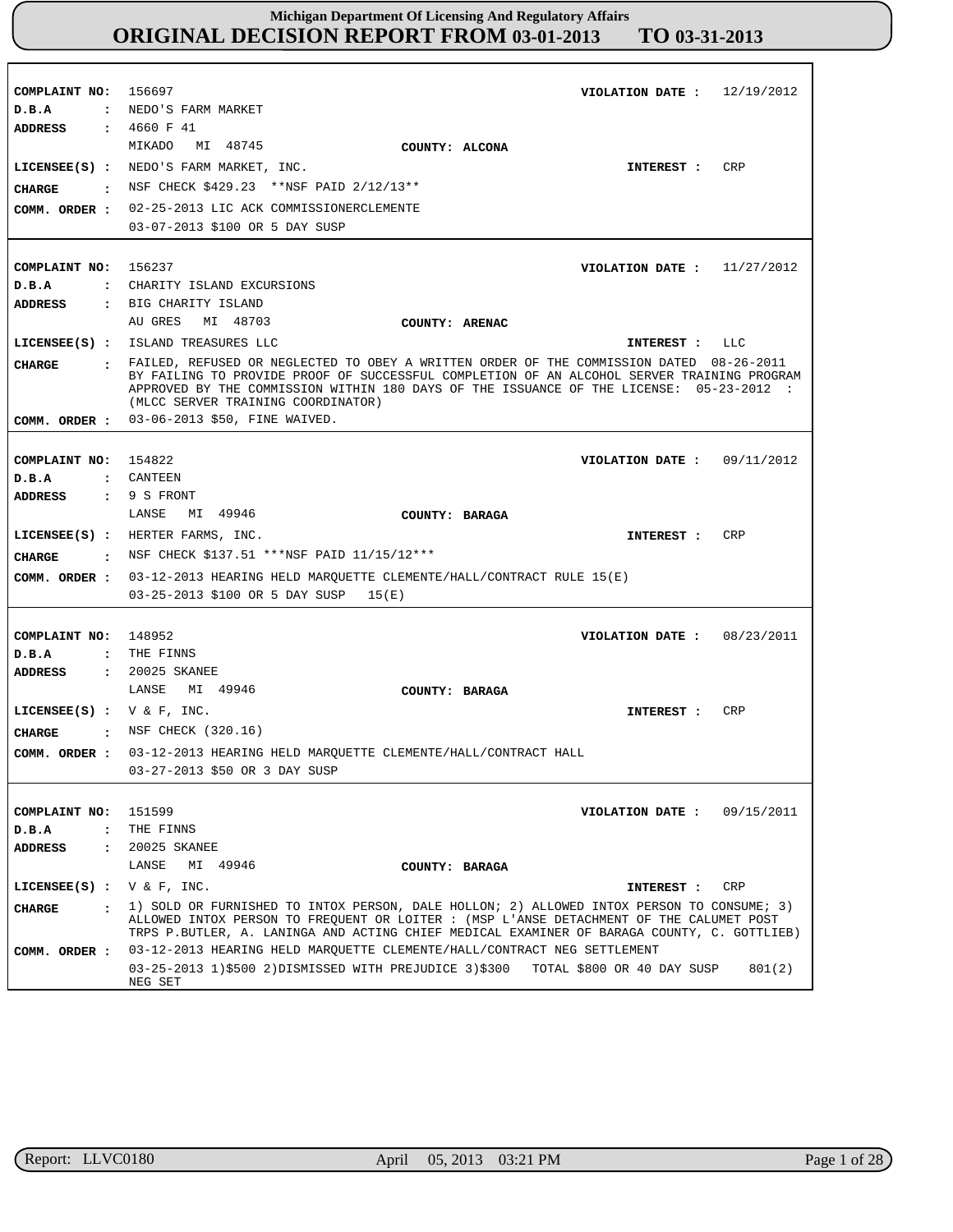| COMPLAINT NO: 156240 | VIOLATION DATE: $09/13/2012$                                                                                                                                                                                                                  |
|----------------------|-----------------------------------------------------------------------------------------------------------------------------------------------------------------------------------------------------------------------------------------------|
|                      | D.B.A : WINGS & THINGS                                                                                                                                                                                                                        |
| <b>ADDRESS</b>       | : 790 E MAIN                                                                                                                                                                                                                                  |
|                      | BENTON HARBOR MI 49022 COUNTY: BERRIEN                                                                                                                                                                                                        |
|                      | LICENSEE(S) : S.PREN.S, INC.<br>INTEREST : CRP                                                                                                                                                                                                |
|                      | . HARVINDER G. SINGH, LICENSEE ENGAGED IN ILLEGAL OCCUPATION/ACT, SPECIFICALLY: SALE OF                                                                                                                                                       |
| CHARGE               | TOBACCO TO MINOR : (LCC INV SCHMIDT)                                                                                                                                                                                                          |
|                      | COMM. ORDER : 03-21-2013 HEARING HELD KALAMAZOO GAFFNEY/GEISSLER/DECLERCQ                                                                                                                                                                     |
|                      | 03-26-2013 DISMISSED WITH PREJUDICE.                                                                                                                                                                                                          |
|                      |                                                                                                                                                                                                                                               |
| COMPLAINT NO: 155516 | VIOLATION DATE: 08/07/2012                                                                                                                                                                                                                    |
| D.B.A                | : KELLY'S CONVENIENCE STORE                                                                                                                                                                                                                   |
| ADDRESS              | : 1008 N REDBUD TRAIL                                                                                                                                                                                                                         |
|                      | BUCHANAN MI 49107<br>COUNTY: BERRIEN                                                                                                                                                                                                          |
|                      | LICENSEE(S) : KELLY, CONSTANCE D<br>INTEREST : GPI                                                                                                                                                                                            |
|                      | KELLY, JR., OLIVER<br>IND<br>INTEREST :                                                                                                                                                                                                       |
| CIIARGE              | : 1-5) ALLOWED VARIOUS AND MULTIPLE NARCOTIC PARAPHERNALIA TO BE USED, STORED EXCHANGED OR                                                                                                                                                    |
|                      | SOLD ON THE LICENSED PREMISES;<br>6) FAILED TO MAINTAIN ACCURATE RECORDS OF ALCOHOL PURCHASES/SALES, SPECIFICALLY: FAILED TO                                                                                                                  |
|                      | MAINTAIN KEG REGISTRATION TAG; 7) LICENSEE ENGAGED IN ILLEGAL OCCUPATION/ACT UPON                                                                                                                                                             |
|                      | PREMISES, SPECIFICALLY: FAILED TO MAINTAIN COMPLETE AND ACCURATE RECORD OF TOBACCO                                                                                                                                                            |
|                      | PURCHASE: (MLCC ENFORCEMENT-SCHMIDT/COX)                                                                                                                                                                                                      |
|                      | COMM. ORDER : 03-21-2013 HEARING HELD KALAMAZOO GAFFNEY/GEISSLER/DECLERCO ACK                                                                                                                                                                 |
|                      | 03-26-2013 1-6)\$50 EACH, 7)DISMISSED WITH PREJUDICE FOR A TOTAL OF \$300 OR 15 DAYS SUSP.                                                                                                                                                    |
|                      |                                                                                                                                                                                                                                               |
| COMPLAINT NO: 151478 | VIOLATION DATE: 02/08/2012                                                                                                                                                                                                                    |
| D.B.A                | : WILLABEE'S RESTAURANT & LOUNGE                                                                                                                                                                                                              |
|                      | ADDRESS : 9915 W SIX MILE                                                                                                                                                                                                                     |
|                      | BRIMLEY MI 49715<br>COUNTY: CHIPPEWA                                                                                                                                                                                                          |
|                      | LICENSEE(S) : WHITEFISH ENTERPRISES, INC.<br>CRP<br>INTEREST :                                                                                                                                                                                |
| CHARGE               | : 1) SOLD OR FURNISHED TO INTOX PERSON MICHAEL CHARTRAND; 2) ALLOWED INTOX PERSON TO<br>CONSUME; 3) ALLOWED INTOX PERSON TO LOITER; 4) ALLOWED FIGHTS/BRAWLS IN LICENSED PREMISES<br>: (MSP SAULT STE MARIE POST TRPS L. PRICE AND J. ROGERS) |
|                      | COMM. ORDER : 03-05-2013 LIC ACK COMMISSIONERCLEMENTE                                                                                                                                                                                         |
|                      | 03-21-2013 1)\$500 801(2) 2)\$100 3)\$100 4)\$100 TOTAL \$800 OR 40 DAY SUSP                                                                                                                                                                  |
|                      |                                                                                                                                                                                                                                               |
| COMPLAINT NO: 156372 | VIOLATION DATE: $12/27/2012$                                                                                                                                                                                                                  |
| D.B.A                | : FRANK AND JIM'S RESTAURANT & TAVERN                                                                                                                                                                                                         |
| <b>ADDRESS</b>       | 6598 W M 80<br>$\ddot{\cdot}$                                                                                                                                                                                                                 |
|                      | KINROSS MI 49752<br>COUNTY: CHIPPEWA                                                                                                                                                                                                          |
|                      | LICENSEE(S) : BILLIE JO CORPORATION<br>INTEREST : CRP                                                                                                                                                                                         |
| CHARGE               | : FAILED, REFUSED OR NEGLECTED TO OBEY A WRITTEN ORDER OF THE COMMISSION DATED 05-30-2012<br>BY FAILING TO PROVIDE PROOF OF SUCCESSFUL COMPLETION OF AN ALCOHOL SERVER TRAINING PROGRAM                                                       |
|                      | APPROVED BY THE COMMISSION WITHIN 180 DAYS OF THE ISSUANCE OF THE LICENSE: 06-22-2012 :<br>(MLCC SERVER TRAINING COORDINATOR)                                                                                                                 |
| COMM. ORDER :        | 03-14-2013 HEARING HELD ST. IGNACE CLEMENTE/HALL/CONTRACT                                                                                                                                                                                     |
|                      | 03-18-2013 \$100 WAIVED                                                                                                                                                                                                                       |
|                      |                                                                                                                                                                                                                                               |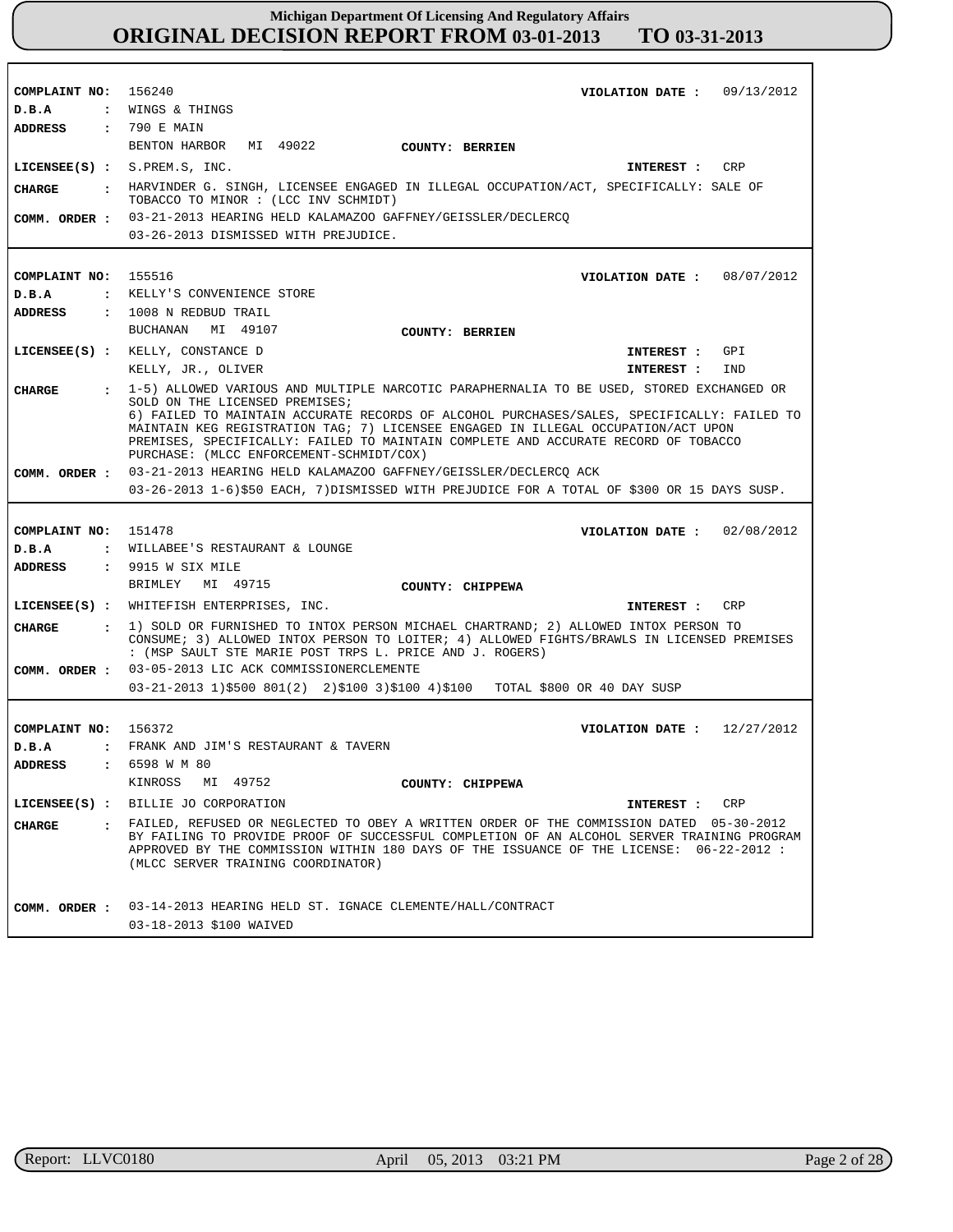| COMPLAINT NO:                  |                      | 156669                                                                                                                                                                                                                                                                                                                                                                                                                                                                                                                                                                                                                                                           |                  | VIOLATION DATE :             | 07/09/2012 |
|--------------------------------|----------------------|------------------------------------------------------------------------------------------------------------------------------------------------------------------------------------------------------------------------------------------------------------------------------------------------------------------------------------------------------------------------------------------------------------------------------------------------------------------------------------------------------------------------------------------------------------------------------------------------------------------------------------------------------------------|------------------|------------------------------|------------|
| D.B.A                          |                      | : ROCKWOOD LOUNGE                                                                                                                                                                                                                                                                                                                                                                                                                                                                                                                                                                                                                                                |                  |                              |            |
| ADDRESS                        |                      | : 161 E MAIN                                                                                                                                                                                                                                                                                                                                                                                                                                                                                                                                                                                                                                                     |                  |                              |            |
|                                |                      | FARWELL<br>MI 48622                                                                                                                                                                                                                                                                                                                                                                                                                                                                                                                                                                                                                                              | COUNTY: CLARE    |                              |            |
|                                |                      | LICENSEE(S) : DTT BAUER ASSOCIATES LLC                                                                                                                                                                                                                                                                                                                                                                                                                                                                                                                                                                                                                           |                  | <b>INTEREST :</b>            | LLC        |
| <b>CHARGE</b><br>COMM. ORDER : | $\mathbf{r}$         | 1) SOLD OR TRANSFERRED THE LICENSE, OR AN INTEREST IN THE LICENSE TO ROCKWOODS, INC.<br>WITHOUT PRIOR APPROVAL OF MLCC; 2) ALLOWED ROCKWOODS, INC., WHOSE NAME DOES NOT APPEAR ON<br>THE LICENSE TO DERIVE USE OR BENEFIT : (MLCC ENFORCEMENT-J. SMITH)<br>03-08-2013 LIC ACK COMMISSIONER GAFFNEY                                                                                                                                                                                                                                                                                                                                                               |                  |                              |            |
|                                |                      | 03-26-2013 200.00 FOR CHARGE 1 AND 100.00 FOR CHARGE 2 TOTAL 300.00 FOR 15 DAY SUSP FINE<br>TO BE PAID WITHIN 45 DAYS FROM THE DATE OF THIS ORDER. ADDTL PENALTY UNLESS THE LICENSEE<br>OF THE SUBJECT ESTABLISHMENT EITHER ASSUMES PROPRIETARY CONTROL OR TRANSFERS OWNERSHIP TO<br>A PERSON APPROVED BY THE MLCC PRIOR TO JUNE 17, 2013, THIS COMMISSIONER ORDERS ALL<br>LICENSES SUSPENDED. SUSPENSION SHALL REMAIN IN EFFECT UNTIL THE LICENSEE EITHER ASSUMES<br>PROPRIETARY CONTROL, TRANSFERS TO AN APPROVED PART OR UNTIL THE LICENSES ARE TERMINATED<br>UNDER THE PROVISIONS OF ADMINISTRATIVE RULE R 436.1107.                                         |                  |                              |            |
|                                |                      |                                                                                                                                                                                                                                                                                                                                                                                                                                                                                                                                                                                                                                                                  |                  |                              |            |
| COMPLAINT NO:                  |                      | 156936<br>SNOWBIRD LANES BAR & GRILL                                                                                                                                                                                                                                                                                                                                                                                                                                                                                                                                                                                                                             |                  | VIOLATION DATE: $02/05/2013$ |            |
| D.B.A<br><b>ADDRESS</b>        | $\ddot{\cdot}$       | : 3185 N CLARE                                                                                                                                                                                                                                                                                                                                                                                                                                                                                                                                                                                                                                                   |                  |                              |            |
|                                |                      | HARRISON<br>MI 48625                                                                                                                                                                                                                                                                                                                                                                                                                                                                                                                                                                                                                                             | COUNTY: CLARE    |                              |            |
|                                |                      | LICENSEE(S) : $J \& W MGT$ , INC.                                                                                                                                                                                                                                                                                                                                                                                                                                                                                                                                                                                                                                |                  | INTEREST :                   | CRP        |
| <b>CHARGE</b>                  | $\ddot{\phantom{a}}$ | FAILED, REFUSED OR NEGLECTED TO OBEY A WRITTEN ORDER OF THE COMMISSION DATED 05-14-2012                                                                                                                                                                                                                                                                                                                                                                                                                                                                                                                                                                          |                  |                              |            |
|                                |                      | BY FAILING TO PROVIDE PROOF OF SUCCESSFUL COMPLETION OF AN ALCOHOL SERVER TRAINING PROGRAM<br>APPROVED BY THE COMMISSION WITHIN 180 DAYS OF THE ISSUANCE OF THE LICENSE: 08-03-2012<br>(MLCC SERVER TRAINING COORDINATOR)                                                                                                                                                                                                                                                                                                                                                                                                                                        |                  |                              |            |
| COMM. ORDER :                  |                      | 03-11-2013 LIC ACK COMMISSIONER CLEMENTE                                                                                                                                                                                                                                                                                                                                                                                                                                                                                                                                                                                                                         |                  |                              |            |
|                                |                      | 03-18-2013 250.00 OR 12 DAY SUSP FINE TO BE PAID WITHIN 45 DAYS FROM THE MAILING DATE OF<br>THIS ORDER. ADDTL PENALTY COMM ORDERS ALL LICENSES AND PERMITS ISSUED TO THIS LICENSEE BE<br>SUSPENDEND AS OF JUNE 3, 2013 WITH SAID SUSPENSION BEING WAIVED IF DOCUMENTARY PROOF OF<br>SERVER TRAINING IS PROVIDED IN ACCORDANCE WITH THE PROVISIONS OF ADMINISTRATIVE<br>COMMISSIONER'S MAY 14, 2012 ORDER. THIS SUSPENSION SHALL REMAIN IN EFFECT UNTIL SUCH TIME<br>AS SATISFACTORY DOCUMENTARY PROOF OF SERVER TRAINING IS RECEIVED BY THE MLCC, OR THE<br>LICENSES AND PERMITS ARE TERMINATED PURUSANT TO THE PROVISIONS OF ADMINISTRATIVE RULE R<br>436.1107. |                  |                              |            |
|                                |                      |                                                                                                                                                                                                                                                                                                                                                                                                                                                                                                                                                                                                                                                                  |                  |                              |            |
| COMPLAINT NO:                  |                      | 152371                                                                                                                                                                                                                                                                                                                                                                                                                                                                                                                                                                                                                                                           |                  | VIOLATION DATE: $04/13/2012$ |            |
| D.B.A                          |                      | : BEACON & BRIDGE MARKET                                                                                                                                                                                                                                                                                                                                                                                                                                                                                                                                                                                                                                         |                  |                              |            |
| <b>ADDRESS</b>                 |                      | $: 6544$ AU SABLE                                                                                                                                                                                                                                                                                                                                                                                                                                                                                                                                                                                                                                                |                  |                              |            |
|                                |                      | FREDERIC<br>MI 49733                                                                                                                                                                                                                                                                                                                                                                                                                                                                                                                                                                                                                                             | COUNTY: CRAWFORD |                              |            |
|                                |                      | LICENSEE(S) : OUICK-SAV FOOD STORES, LTD.                                                                                                                                                                                                                                                                                                                                                                                                                                                                                                                                                                                                                        |                  | INTEREST :                   | CRP        |
| <b>CHARGE</b>                  |                      | 1) SALE TO MINOR Z.WOLCOTT (19); 2) SALE TO INTOX PERSON: (MSP KALKASKA HOUGHTON LAKE<br>POST TROOPERS PORTER AND DREW/CLERK DAVID BRUN/ID NOT CHECKED)                                                                                                                                                                                                                                                                                                                                                                                                                                                                                                          |                  |                              |            |
| COMM. ORDER :                  |                      | 03-05-2013 HEARING HELD CADILLAC GAFFNEY/HALL/CONTRACT TOTAL WITNESS COSTS FOR ALL<br>HEARINGS \$185.55<br>03-06-2013 1)\$800 SEC 801(2), 2)DISMISSED WITH PREJUDICE FOR A TOTAL OF \$800 & \$185.55<br>COSTS FOR A TOTAL OF \$985.55                                                                                                                                                                                                                                                                                                                                                                                                                            |                  |                              |            |
|                                |                      |                                                                                                                                                                                                                                                                                                                                                                                                                                                                                                                                                                                                                                                                  |                  |                              |            |
| COMPLAINT NO:                  |                      | 153851                                                                                                                                                                                                                                                                                                                                                                                                                                                                                                                                                                                                                                                           |                  | VIOLATION DATE :             | 07/23/2012 |
| D.B.A                          | $\ddot{\phantom{a}}$ | HERB'S BAR                                                                                                                                                                                                                                                                                                                                                                                                                                                                                                                                                                                                                                                       |                  |                              |            |
| ADDRESS                        | $\ddot{\cdot}$       | 14360 M 35<br>ROCK<br>MI 49880                                                                                                                                                                                                                                                                                                                                                                                                                                                                                                                                                                                                                                   | COUNTY: DELTA    |                              |            |
| $LICENSEE(S)$ :                |                      | RIA, INC.                                                                                                                                                                                                                                                                                                                                                                                                                                                                                                                                                                                                                                                        |                  |                              | CRP        |
|                                |                      | NSF CHECK \$204.24 ***NSF PAID 8/27/12***                                                                                                                                                                                                                                                                                                                                                                                                                                                                                                                                                                                                                        |                  | INTEREST :                   |            |
| <b>CHARGE</b>                  | $\ddot{\phantom{a}}$ |                                                                                                                                                                                                                                                                                                                                                                                                                                                                                                                                                                                                                                                                  |                  |                              |            |
| COMM. ORDER :                  |                      | 03-13-2013 HEARING HELD ESCANABA CLEMENTE/HALL/CONTRACT<br>03-18-2013 DISMISSED WITH PREJUDICE.                                                                                                                                                                                                                                                                                                                                                                                                                                                                                                                                                                  |                  |                              |            |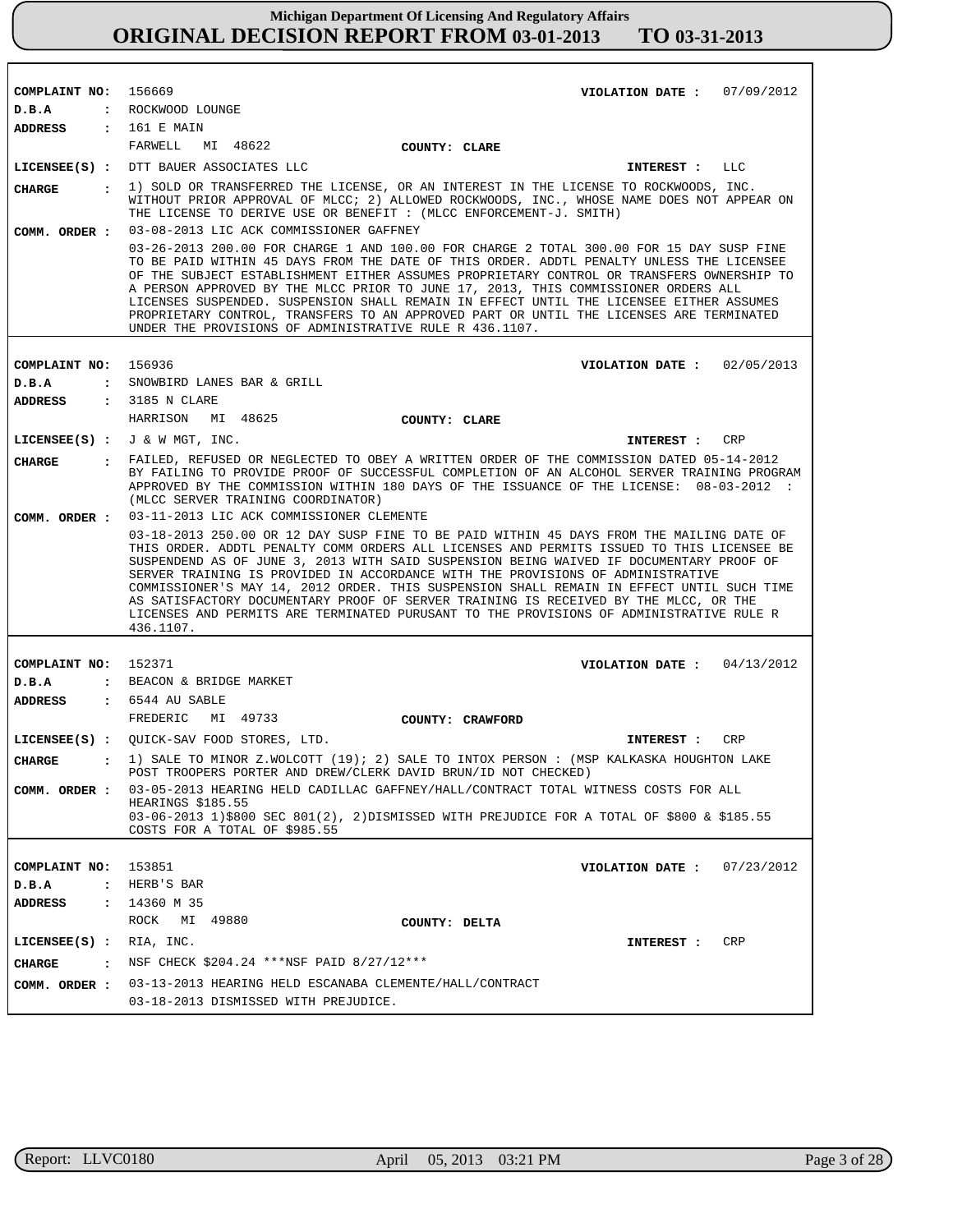| COMPLAINT NO: 155257           | VIOLATION DATE: $10/26/2012$                                                                                                                                                                                                                                                                 |
|--------------------------------|----------------------------------------------------------------------------------------------------------------------------------------------------------------------------------------------------------------------------------------------------------------------------------------------|
| D.B.A                          | : MARIA'S CANTINA & CAFE                                                                                                                                                                                                                                                                     |
| ADDRESS : 1417 BREEN           | KINGSFORD MI 49801                                                                                                                                                                                                                                                                           |
|                                | COUNTY: DICKINSON                                                                                                                                                                                                                                                                            |
|                                | LICENSEE(S) : MARIA'S CANTINA & CAFE, INC.<br>CRP<br><b>INTEREST :</b>                                                                                                                                                                                                                       |
| <b>CHARGE</b>                  | : SELL, FURNISH TO PERSON UNDER 21 - ESC-265 (20): (MLCC ENFORCEMENT-RADEMACHER/RAYMOND;<br>CLERK-MARK L. MONASSO/ID CHECKED)                                                                                                                                                                |
|                                | COMM. ORDER : 03-13-2013 HEARING HELD ESCANABA CLEMENTE/HALL/CONTRACT                                                                                                                                                                                                                        |
|                                | 03-18-2013 \$500 OR 25 DAYS SUSP - SEC 801(2)                                                                                                                                                                                                                                                |
|                                |                                                                                                                                                                                                                                                                                              |
| COMPLAINT NO: 154971           | VIOLATION DATE: 08/26/2012                                                                                                                                                                                                                                                                   |
| D.B.A                          | : MARIA'S CANTINA & CAFE                                                                                                                                                                                                                                                                     |
| ADDRESS                        | $: 1417$ BREEN                                                                                                                                                                                                                                                                               |
|                                | KINGSFORD MI 49801<br>COUNTY: DICKINSON                                                                                                                                                                                                                                                      |
|                                | LICENSEE(S) : MARIA'S CANTINA & CAFE, INC.<br>INTEREST :<br>CRP                                                                                                                                                                                                                              |
| CHARGE                         | : 1) SOLD OR FURNISHED ALCOHOL TO MINOR MICHAEL MILLER (19); 2) ALLOWED MINOR TO CONSUME;                                                                                                                                                                                                    |
|                                | 3,6) SOLD OR FURNISHED ALCOHOL TO INTOX PERSONS, MICHAEL MILLER AND ZACHARY MATTSON; 4,7)<br>ALLOWED INTOX PERSONS TO CONSUMED ALCOHOL; 5,8) ALLOWE INTOX PERSONS TO FREOUENT OR LOITER<br>: (KINGSFORD DEPARTMENT OF PUBLIC SAFETY-MENGHINI/OLSEN; BARTENDER-MARK MONOSSO/NI ID<br>CHECKED) |
|                                | COMM. ORDER: 03-13-2013 HEARING HELD ESCANABA CLEMENTE/HALL/CONTRACT COST \$74.15                                                                                                                                                                                                            |
|                                | 03-25-2013 1)\$500 SEC 801(2), 2)\$100, 3-4)DISMISSED WITH PREJUDICE, 5)\$100, 6-8)DISMISSED<br>WITH PREJUDICE FOR A TOTAL OF \$700 & \$74.15 COSTS FOR A GRAND TOTAL OF \$774.15                                                                                                            |
|                                |                                                                                                                                                                                                                                                                                              |
| COMPLAINT NO: 156051           | VIOLATION DATE: $10/27/2012$                                                                                                                                                                                                                                                                 |
| D.B.A                          | : HARBOR GENERAL STORE                                                                                                                                                                                                                                                                       |
| ADDRESS                        | : R 2 510 W CONWAY                                                                                                                                                                                                                                                                           |
|                                | HARBOR SPRINGS MI 49740<br><b>COUNTY: EMMET</b>                                                                                                                                                                                                                                              |
|                                | LICENSEE(S) : CARLETON ENTERPRISES, INC.<br>INTEREST : CRP                                                                                                                                                                                                                                   |
| <b>CHARGE</b>                  | : SELL, FURNISH TO PERSON UNDER 21 - ESC-295 (18): (MLCC ENFORCEMENT-COMBER/RANSHAW; CLERK-<br>DEVIN WILLIAM-CODONI ERICKSEN/ID CHECKED)                                                                                                                                                     |
|                                | COMM. ORDER : 03-06-2013 LIC ACK COMMISSIONERCLEMENTE                                                                                                                                                                                                                                        |
|                                | 03-21-2013 \$700 OR 35 DAY SUSP 801(2)                                                                                                                                                                                                                                                       |
|                                |                                                                                                                                                                                                                                                                                              |
| COMPLAINT NO: 156513           | VIOLATION DATE: $01/03/2013$                                                                                                                                                                                                                                                                 |
| D.B.A<br>ADDRESS               | : GARFIELDS RESTAURANT & PUB<br>: 1301 SPRING                                                                                                                                                                                                                                                |
|                                | PETOSKEY MI 49770<br>COUNTY: EMMET                                                                                                                                                                                                                                                           |
|                                | LICENSEE(S) : MOFFAT ENTERPRISES TOO, INC.<br>INTEREST : CRP                                                                                                                                                                                                                                 |
|                                | NSF CHECK \$290.16 ***NSF OUTSTANDING***                                                                                                                                                                                                                                                     |
| CHARGE<br>$\mathbf{r}$         |                                                                                                                                                                                                                                                                                              |
| COMM. ORDER :                  | 03-07-2013 LIC ACK COMMISSIONER GAFFNEY<br>03-21-2013 \$50, TO REMAIN IN ESCROW UNTIL ALL OUTSTANDING CHECKS, FINES AND FEES ARE PAID                                                                                                                                                        |
|                                | IN FULL.                                                                                                                                                                                                                                                                                     |
|                                |                                                                                                                                                                                                                                                                                              |
| COMPLAINT NO:                  | 156053<br>VIOLATION DATE: $10/27/2012$                                                                                                                                                                                                                                                       |
| D.B.A<br>$\mathbf{r}$          | WESTSIDE MARKET                                                                                                                                                                                                                                                                              |
| <b>ADDRESS</b><br>$\mathbf{r}$ | 523 CHARLEVOIX                                                                                                                                                                                                                                                                               |
|                                | PETOSKEY<br>MI 49770<br>COUNTY: EMMET                                                                                                                                                                                                                                                        |
|                                | LICENSEE(S) : BILL AND CAROL'S, INC.<br>CRP<br><b>INTEREST :</b>                                                                                                                                                                                                                             |
| <b>CHARGE</b>                  | . SELL, FURNISH TO PERSON UNDER 21 - ESC-295 (18): (MLCC ENFORCEMENT-COMBER/RANSHAW; CLERK-<br>ANNIE HANSON/ID CHECKED)                                                                                                                                                                      |
|                                | COMM. ORDER : 02-26-2013 LIC ACK COMMISSIONER GAFFNEY                                                                                                                                                                                                                                        |
|                                | 03-19-2013 \$700 OR 35 DAY SUSP 801(2)                                                                                                                                                                                                                                                       |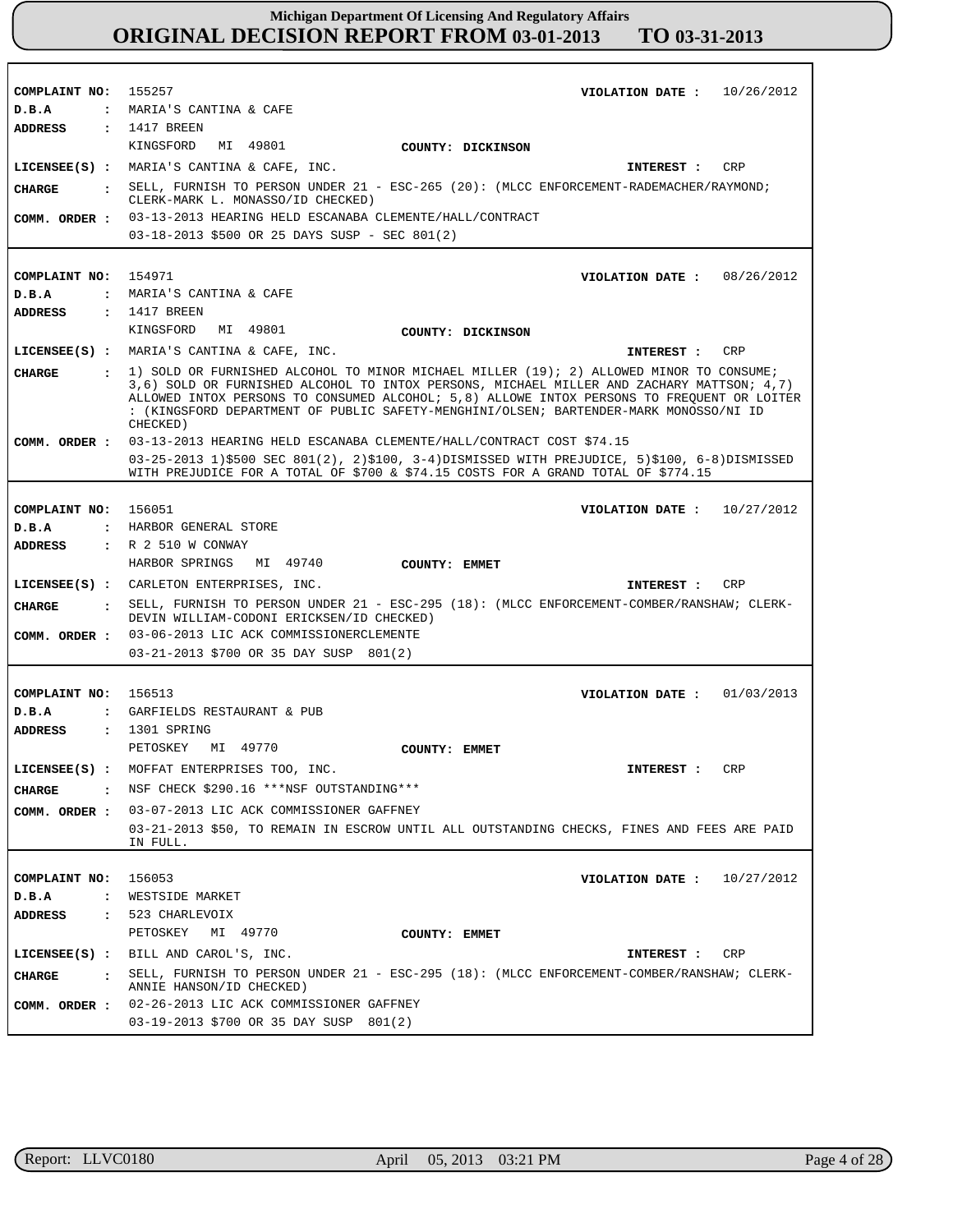| COMPLAINT NO: 156852 | VIOLATION DATE : $01/25/2013$                                                                                                                                                                                                                                                                                                                                                                                                                                                                                                                                                                                        |
|----------------------|----------------------------------------------------------------------------------------------------------------------------------------------------------------------------------------------------------------------------------------------------------------------------------------------------------------------------------------------------------------------------------------------------------------------------------------------------------------------------------------------------------------------------------------------------------------------------------------------------------------------|
| D.B.A                | : GRILL OF INDIA                                                                                                                                                                                                                                                                                                                                                                                                                                                                                                                                                                                                     |
| ADDRESS              | $: 2105 S$ LINDEN                                                                                                                                                                                                                                                                                                                                                                                                                                                                                                                                                                                                    |
|                      | FLINT<br>MI 48532<br>COUNTY: GENESEE                                                                                                                                                                                                                                                                                                                                                                                                                                                                                                                                                                                 |
|                      | LICENSEE(S) : GRILL OF INDIA, LLC<br>INTEREST : LLC                                                                                                                                                                                                                                                                                                                                                                                                                                                                                                                                                                  |
| CIIARGE              | : FAILED, REFUSED OR NEGLECTED TO OBEY A WRITTEN ORDER OF THE COMMISSION DATED 06-05-2012<br>BY FAILING TO PROVIDE PROOF OF SUCCESSFUL COMPLETION OF AN ALCOHOL SERVER TRAINING PROGRAM<br>APPROVED BY THE COMMISSION WITHIN 180 DAYS OF THE ISSUANCE OF THE LICENSE: 07-24-2012 :<br>(MLCC SERVER TRAINING COORDINATOR)                                                                                                                                                                                                                                                                                             |
| COMM. ORDER :        | 03-07-2013 LIC ACK COMMISSIONER CLEMENTE                                                                                                                                                                                                                                                                                                                                                                                                                                                                                                                                                                             |
|                      | 03-15-2013 150.00 OR 7 DAY SUSP FINE TO BE PAID WITHIN 45 DAYS FROM THE DATE OF THIS<br>ORDER. ADDTL PENALTY COMM ORDERS ALL LICENSES AND PERMITS BE SUSPENDED AS OF MAY 15, 2013<br>WITH SUSPENSION BEING WAIVED IF DOCUMENTARY PROOF OF SERVER TRAINING IS PROVIDED IN<br>SUSPENSION WITH THE PROVISIONS OF THE ADMINISTRATIVE COMMISSIONERS JUNE 5, 2012 ORDER.<br>THIS SUSPENSION SHALL REMAIN IN EFFECT UNTIL SUCH TIME AS SATISFACTORY DOCUMENTARY PROOF<br>OF SERVER TRAINING IS RECEIVED BY THE MLCC OR THE LICENSES AND PERMITS ARE TERMINATED<br>PURSUANT TO PROVISIONS OF ADMINISTRATIVE RULE R 436.1107. |
|                      |                                                                                                                                                                                                                                                                                                                                                                                                                                                                                                                                                                                                                      |
| COMPLAINT NO: 156826 | VIOLATION DATE : $01/19/2013$                                                                                                                                                                                                                                                                                                                                                                                                                                                                                                                                                                                        |
| D.B.A                | : KEW'S KORNER PUB                                                                                                                                                                                                                                                                                                                                                                                                                                                                                                                                                                                                   |
| ADDRESS              | $\,$ : 4509 S SAGINAW                                                                                                                                                                                                                                                                                                                                                                                                                                                                                                                                                                                                |
|                      | FLINT<br>MI 48507<br>COUNTY: GENESEE                                                                                                                                                                                                                                                                                                                                                                                                                                                                                                                                                                                 |
|                      | LICENSEE(S) : KEW'S KORNER PUB, INC.<br>CRP<br>INTEREST :                                                                                                                                                                                                                                                                                                                                                                                                                                                                                                                                                            |
| <b>CHARGE</b>        | . FAILED, REFUSED OR NEGLECTED TO OBEY A WRITTEN ORDER OF THE COMMISSION DATED 06-05-2012<br>BY FAILING TO PROVIDE PROOF OF SUCCESSFUL COMPLETION OF AN ALCOHOL SERVER TRAINING PROGRAM<br>APPROVED BY THE COMMISSION WITHIN 180 DAYS OF THE ISSUANCE OF THE LICENSE: 07-18-2012 :<br>(MLCC SERVER TRAINING COORDINATOR)                                                                                                                                                                                                                                                                                             |
| CHARGE               | *** SERVER TRAINING COMPLIANCE RECEIVED 03-11-2013 ***                                                                                                                                                                                                                                                                                                                                                                                                                                                                                                                                                               |
|                      | COMM. ORDER : 03-08-2013 LIC ACK COMMISSIONER CLEMENTE                                                                                                                                                                                                                                                                                                                                                                                                                                                                                                                                                               |
|                      | 03-18-2013 \$50 OR 3 DAY SUSP                                                                                                                                                                                                                                                                                                                                                                                                                                                                                                                                                                                        |
|                      |                                                                                                                                                                                                                                                                                                                                                                                                                                                                                                                                                                                                                      |
| COMPLAINT NO: 156548 | VIOLATION DATE : $01/12/2013$                                                                                                                                                                                                                                                                                                                                                                                                                                                                                                                                                                                        |
| D.B.A                | : DOLLAR GENERAL #6713                                                                                                                                                                                                                                                                                                                                                                                                                                                                                                                                                                                               |
| ADDRESS              | : 358 N ROSS                                                                                                                                                                                                                                                                                                                                                                                                                                                                                                                                                                                                         |
|                      | BEAVERTON MI 48612<br>COUNTY: GLADWIN                                                                                                                                                                                                                                                                                                                                                                                                                                                                                                                                                                                |
|                      | LICENSEE(S) : DOLGENCORP, LLC (A KENTUCKY LIMITED LIABILITY COMPANY)<br>INTEREST : LLC                                                                                                                                                                                                                                                                                                                                                                                                                                                                                                                               |
| <b>CHARGE</b>        | : SALE TO MINOR DECOY LAN-299 (18) : (LCC INVS SMITH AND BLANCHARD/CLERK ASHLEY LAUREN                                                                                                                                                                                                                                                                                                                                                                                                                                                                                                                               |
|                      | SMITH/ID CHECKED)                                                                                                                                                                                                                                                                                                                                                                                                                                                                                                                                                                                                    |
|                      | COMM. ORDER : 02-27-2013 LIC ACK COMMISSIONER GAFFNEY                                                                                                                                                                                                                                                                                                                                                                                                                                                                                                                                                                |
|                      | 03-19-2013 \$500 OR 25 DAY SUSP 801(2)                                                                                                                                                                                                                                                                                                                                                                                                                                                                                                                                                                               |
|                      |                                                                                                                                                                                                                                                                                                                                                                                                                                                                                                                                                                                                                      |
| COMPLAINT NO:        | 154938<br>VIOLATION DATE: $10/07/2012$                                                                                                                                                                                                                                                                                                                                                                                                                                                                                                                                                                               |
| D.B.A                | : GLADWIN HOTEL BAR & GRILL                                                                                                                                                                                                                                                                                                                                                                                                                                                                                                                                                                                          |
| <b>ADDRESS</b>       | $: 145$ W CEDAR                                                                                                                                                                                                                                                                                                                                                                                                                                                                                                                                                                                                      |
|                      | GLADWIN<br>MI 48624<br>COUNTY: GLADWIN                                                                                                                                                                                                                                                                                                                                                                                                                                                                                                                                                                               |
|                      | LICENSEE(S) : GLADWIN HOTEL BAR & GRILL, LLC<br>INTEREST : LLC                                                                                                                                                                                                                                                                                                                                                                                                                                                                                                                                                       |
| <b>CHARGE</b>        | : 1) SOLD OR FURNISHED ALCOHOL TO INTOX PERSON, ERIC HARDY; 2) ALLOWED INTOX PERSON TO<br>CONSUME; 3) ALLOWED INTOX PERSON TO FREQUENT/LOITER; 4) ALLOWED ERIC HARDY, AN AGENT,<br>CLERK OR EMPLOYEE TO BE ON PREMISIES IN AN INTOXICATED CONDITION : (GLADWIN POLICE<br>DEPARTMENT-VOLANT/HALE)                                                                                                                                                                                                                                                                                                                     |
| COMM. ORDER :        | 03-05-2013 HEARING HELD CADILLAC GAFFNEY/HALL/CONTRACT ACK                                                                                                                                                                                                                                                                                                                                                                                                                                                                                                                                                           |
|                      | 03-06-2013 1) DISMISSED, 2-3) \$200 EACH, 4) DISMISSED FOR A TOTAL OF \$400 OR 20 DAYS SUSP.                                                                                                                                                                                                                                                                                                                                                                                                                                                                                                                         |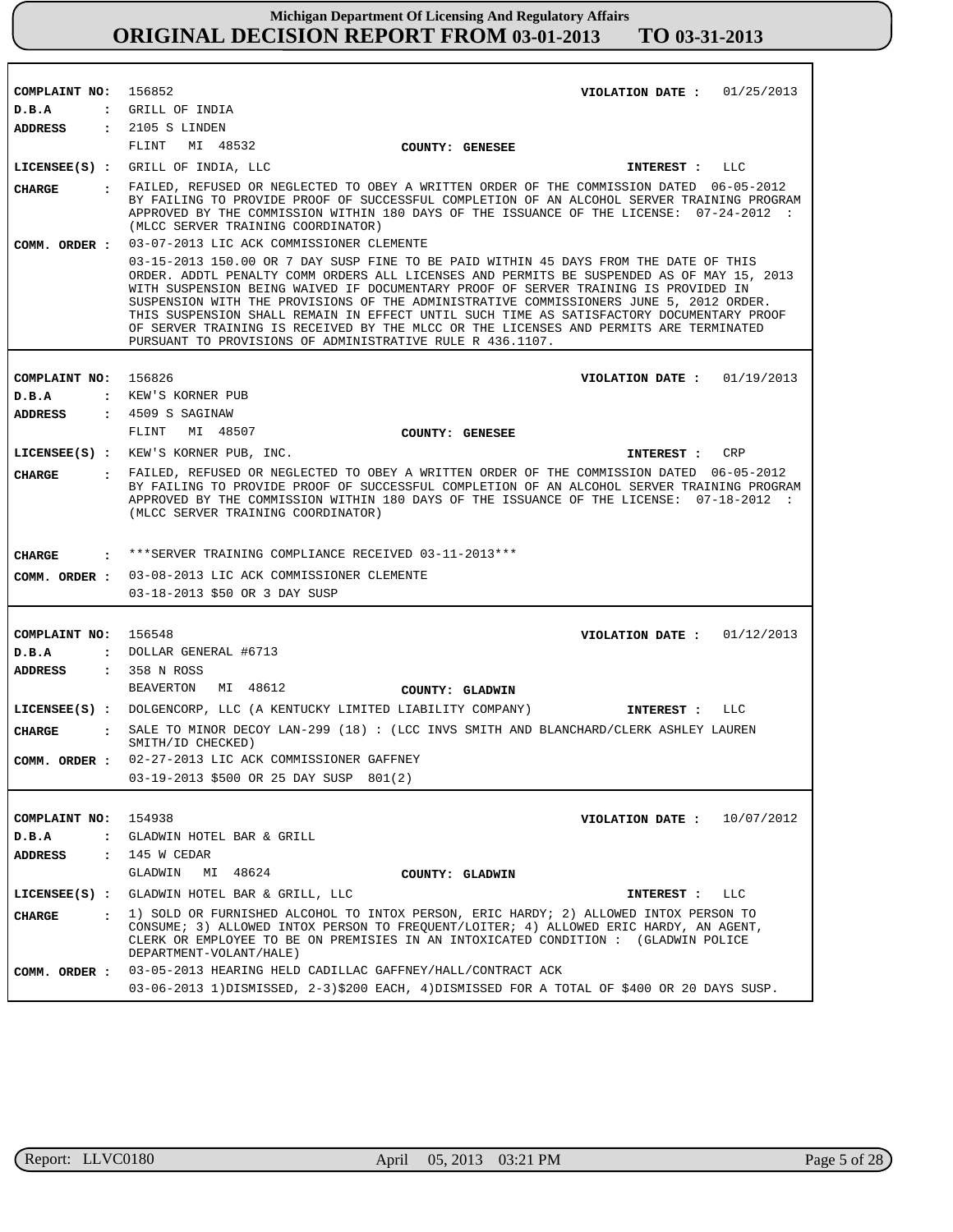| COMPLAINT NO: 157110<br>VIOLATION DATE: $11/02/2012$<br>: HOLIDAY INN<br>$D$ . B.A<br>: 615 E FRONT<br>ADDRESS<br>TRAVERSE CITY MI 49686<br>COUNTY: GR TRAVERSE<br>LICENSEE(S) : CASTROP WOLFE DEVELOPMENT COMPANY (AN OHIO CORPORATION)<br>INTEREST :<br>CRP<br>: 1) SOLD OR TRANSFERRED THE LICENSE OR INTEREST IN LICENSE TO TC HOTEL, LLC, WITHOUT PRIOR<br>CHARGE<br>MLCC APPROVAL; 2) ALLOWED TC HOTEL, LLC WHOSE NAME DOES NOT APPEAR ON LICENSE TO DERIVE<br>USE OR BENEFIT :<br>(MLCC ENFORCEMENT-W. KLINGBEIL)<br>03-25-2013 LIC ACK COMMISSIONER GAFFNEY<br>COMM. ORDER :<br>03-26-2013 200.00 FOR CHARGE 1, AND 100.00 FOR CHARGE 2. TOTAL 300.00 OR 15 DAY SUSP FINE<br>TO BE PAID WITHIN 45 DAYS FROM THE DATE OF THIS ORDER. ADDTL PENALTY UNLESS THE LICENSEE<br>ASSUMES PROPRIETARY CONTROL OR TRANSFERS BY JULY 15, 2013 THE COMMISSIONER ORDERS ALL<br>LICENSES AND PERMITS SUSPENDEND. SUSPENSION SHALL REMAIN IN EFFECT UNTIL THE LICENSEE<br>EITHER ASSUMES PROPRIETARY CONTROL, TRANSFERS OWNERSHIP TO AN MLCC APPROVED PERSON OR THE<br>LICENSES TERMINATE UNDER THE PROVISIONS OF ADMINISTRATIVE RULE R 436.1107.<br>COMPLAINT NO:<br>156973<br>VIOLATION DATE: $01/29/2013$<br>: COPPER FALLS STEAKHOUSE<br>$D$ . B.A<br>$: 1796 S$ GARFIELD<br>ADDRESS<br>TRAVERSE CITY MI 49686<br>COUNTY: GR TRAVERSE<br>LICENSEE(S) : COPPER FALLS LTD., INC.<br>CRP<br>INTEREST :<br>: NSF CHECK \$519.22 **NSF PAID 2/20/13**<br>CHARGE<br>02-21-2013 LIC ACK COMMISSIONERCLEMENTE<br>COMM. ORDER :<br>03-07-2013 \$50 OR 3 DAY SUSP<br>COMPLAINT NO:<br>156853<br>VIOLATION DATE: $01/25/2013$<br>D.B.A<br>$\ddot{\cdot}$<br>ADDRESS : 118 CASS<br>TRAVERSE CITY MI 49684<br>COUNTY: GR TRAVERSE<br>LICENSEE(S) : KARUKERA, LLC<br>INTEREST : LLC<br>: FAILED, REFUSED OR NEGLECTED TO OBEY A WRITTEN ORDER OF THE COMMISSION DATED 07-05-2012<br>CHARGE<br>BY FAILING TO PROVIDE PROOF OF SUCCESSFUL COMPLETION OF AN ALCOHOL SERVER TRAINING PROGRAM<br>APPROVED BY THE COMMISSION WITHIN 180 DAYS OF THE ISSUANCE OF THE LICENSE: 07-24-2012 :<br>(MLCC SERVER TRAINING COORDINATOR)<br>COMM. ORDER : 03-11-2013 LIC ACK COMMISSIONER CLEMENTE<br>03-27-2013 \$50 OR 3 DAY SUSP<br>COMPLAINT NO: 156054<br>VIOLATION DATE: $11/17/2012$<br>D.B.A<br>C & H MARKETPLACE<br>6075 N HAGADORN<br><b>ADDRESS</b><br>$\mathbf{r}$<br>EAST LANSING MI 48823<br>COUNTY: INGHAM<br>LICENSEE $(S)$ : W & P FOODS, INC.<br>INTEREST : CRP<br>SELL, FURNISH TO PERSON UNDER 21 - DECOY FRISBIE-HORTON (20): (MERIDIAN TOWNSHIP POLICE<br><b>CHARGE</b><br>DEPARTMENT-MCCREADY; CLERK-JOSHUA JASINISKI/ID CHECKED)<br>02-11-2013 HEARING HELD LANSING MOURNING/HETZEL/DECLERCQ RULE 15(D)<br>COMM. ORDER :<br>03-11-2013 \$500 OR 25 DAY SUSP RULE 15(D) 801(2)<br>COMPLAINT NO:<br>155857<br>VIOLATION DATE : $11/08/2012$<br>SAV-MORE PARTY STORE<br>$D$ . B.A<br>$\mathbf{r}$<br>$: 820$ W MILLER<br><b>ADDRESS</b><br>LANSING MI 48911<br>COUNTY: INGHAM<br>LICENSEE(S) : KAUSAR INC<br>INTEREST : CRP<br>SELL, FURNISH TO PERSON UNDER 21 - DECOY RENNAKER (19): (LANSING POLICE DEPARTMENT-<br><b>CHARGE</b><br>$\mathbf{r}$<br>PERSON/LOWNDES/DEVLIN; CLERK-AKHTAR CHOUDHRY/NO ID CHECKED)<br>02-11-2013 HEARING HELD LANSING MOURNING/HETZEL/DECLERCQ ACK COST \$14.48<br>COMM. ORDER : |  |                                                                        |
|-------------------------------------------------------------------------------------------------------------------------------------------------------------------------------------------------------------------------------------------------------------------------------------------------------------------------------------------------------------------------------------------------------------------------------------------------------------------------------------------------------------------------------------------------------------------------------------------------------------------------------------------------------------------------------------------------------------------------------------------------------------------------------------------------------------------------------------------------------------------------------------------------------------------------------------------------------------------------------------------------------------------------------------------------------------------------------------------------------------------------------------------------------------------------------------------------------------------------------------------------------------------------------------------------------------------------------------------------------------------------------------------------------------------------------------------------------------------------------------------------------------------------------------------------------------------------------------------------------------------------------------------------------------------------------------------------------------------------------------------------------------------------------------------------------------------------------------------------------------------------------------------------------------------------------------------------------------------------------------------------------------------------------------------------------------------------------------------------------------------------------------------------------------------------------------------------------------------------------------------------------------------------------------------------------------------------------------------------------------------------------------------------------------------------------------------------------------------------------------------------------------------------------------------------------------------------------------------------------------------------------------------------------------------------------------------------------------------------------------------------------------------------------------------------------------------------------------------------------------------------------------------------------------------------------------------------------------------------------------------------------------------------------------------------------------------------------------------------------------------------------------------------------------------------------------------------------------------------------------------------------------------------------------------------------|--|------------------------------------------------------------------------|
|                                                                                                                                                                                                                                                                                                                                                                                                                                                                                                                                                                                                                                                                                                                                                                                                                                                                                                                                                                                                                                                                                                                                                                                                                                                                                                                                                                                                                                                                                                                                                                                                                                                                                                                                                                                                                                                                                                                                                                                                                                                                                                                                                                                                                                                                                                                                                                                                                                                                                                                                                                                                                                                                                                                                                                                                                                                                                                                                                                                                                                                                                                                                                                                                                                                                                                       |  |                                                                        |
|                                                                                                                                                                                                                                                                                                                                                                                                                                                                                                                                                                                                                                                                                                                                                                                                                                                                                                                                                                                                                                                                                                                                                                                                                                                                                                                                                                                                                                                                                                                                                                                                                                                                                                                                                                                                                                                                                                                                                                                                                                                                                                                                                                                                                                                                                                                                                                                                                                                                                                                                                                                                                                                                                                                                                                                                                                                                                                                                                                                                                                                                                                                                                                                                                                                                                                       |  |                                                                        |
|                                                                                                                                                                                                                                                                                                                                                                                                                                                                                                                                                                                                                                                                                                                                                                                                                                                                                                                                                                                                                                                                                                                                                                                                                                                                                                                                                                                                                                                                                                                                                                                                                                                                                                                                                                                                                                                                                                                                                                                                                                                                                                                                                                                                                                                                                                                                                                                                                                                                                                                                                                                                                                                                                                                                                                                                                                                                                                                                                                                                                                                                                                                                                                                                                                                                                                       |  |                                                                        |
|                                                                                                                                                                                                                                                                                                                                                                                                                                                                                                                                                                                                                                                                                                                                                                                                                                                                                                                                                                                                                                                                                                                                                                                                                                                                                                                                                                                                                                                                                                                                                                                                                                                                                                                                                                                                                                                                                                                                                                                                                                                                                                                                                                                                                                                                                                                                                                                                                                                                                                                                                                                                                                                                                                                                                                                                                                                                                                                                                                                                                                                                                                                                                                                                                                                                                                       |  |                                                                        |
|                                                                                                                                                                                                                                                                                                                                                                                                                                                                                                                                                                                                                                                                                                                                                                                                                                                                                                                                                                                                                                                                                                                                                                                                                                                                                                                                                                                                                                                                                                                                                                                                                                                                                                                                                                                                                                                                                                                                                                                                                                                                                                                                                                                                                                                                                                                                                                                                                                                                                                                                                                                                                                                                                                                                                                                                                                                                                                                                                                                                                                                                                                                                                                                                                                                                                                       |  |                                                                        |
|                                                                                                                                                                                                                                                                                                                                                                                                                                                                                                                                                                                                                                                                                                                                                                                                                                                                                                                                                                                                                                                                                                                                                                                                                                                                                                                                                                                                                                                                                                                                                                                                                                                                                                                                                                                                                                                                                                                                                                                                                                                                                                                                                                                                                                                                                                                                                                                                                                                                                                                                                                                                                                                                                                                                                                                                                                                                                                                                                                                                                                                                                                                                                                                                                                                                                                       |  |                                                                        |
|                                                                                                                                                                                                                                                                                                                                                                                                                                                                                                                                                                                                                                                                                                                                                                                                                                                                                                                                                                                                                                                                                                                                                                                                                                                                                                                                                                                                                                                                                                                                                                                                                                                                                                                                                                                                                                                                                                                                                                                                                                                                                                                                                                                                                                                                                                                                                                                                                                                                                                                                                                                                                                                                                                                                                                                                                                                                                                                                                                                                                                                                                                                                                                                                                                                                                                       |  |                                                                        |
|                                                                                                                                                                                                                                                                                                                                                                                                                                                                                                                                                                                                                                                                                                                                                                                                                                                                                                                                                                                                                                                                                                                                                                                                                                                                                                                                                                                                                                                                                                                                                                                                                                                                                                                                                                                                                                                                                                                                                                                                                                                                                                                                                                                                                                                                                                                                                                                                                                                                                                                                                                                                                                                                                                                                                                                                                                                                                                                                                                                                                                                                                                                                                                                                                                                                                                       |  |                                                                        |
|                                                                                                                                                                                                                                                                                                                                                                                                                                                                                                                                                                                                                                                                                                                                                                                                                                                                                                                                                                                                                                                                                                                                                                                                                                                                                                                                                                                                                                                                                                                                                                                                                                                                                                                                                                                                                                                                                                                                                                                                                                                                                                                                                                                                                                                                                                                                                                                                                                                                                                                                                                                                                                                                                                                                                                                                                                                                                                                                                                                                                                                                                                                                                                                                                                                                                                       |  |                                                                        |
|                                                                                                                                                                                                                                                                                                                                                                                                                                                                                                                                                                                                                                                                                                                                                                                                                                                                                                                                                                                                                                                                                                                                                                                                                                                                                                                                                                                                                                                                                                                                                                                                                                                                                                                                                                                                                                                                                                                                                                                                                                                                                                                                                                                                                                                                                                                                                                                                                                                                                                                                                                                                                                                                                                                                                                                                                                                                                                                                                                                                                                                                                                                                                                                                                                                                                                       |  |                                                                        |
|                                                                                                                                                                                                                                                                                                                                                                                                                                                                                                                                                                                                                                                                                                                                                                                                                                                                                                                                                                                                                                                                                                                                                                                                                                                                                                                                                                                                                                                                                                                                                                                                                                                                                                                                                                                                                                                                                                                                                                                                                                                                                                                                                                                                                                                                                                                                                                                                                                                                                                                                                                                                                                                                                                                                                                                                                                                                                                                                                                                                                                                                                                                                                                                                                                                                                                       |  |                                                                        |
|                                                                                                                                                                                                                                                                                                                                                                                                                                                                                                                                                                                                                                                                                                                                                                                                                                                                                                                                                                                                                                                                                                                                                                                                                                                                                                                                                                                                                                                                                                                                                                                                                                                                                                                                                                                                                                                                                                                                                                                                                                                                                                                                                                                                                                                                                                                                                                                                                                                                                                                                                                                                                                                                                                                                                                                                                                                                                                                                                                                                                                                                                                                                                                                                                                                                                                       |  |                                                                        |
|                                                                                                                                                                                                                                                                                                                                                                                                                                                                                                                                                                                                                                                                                                                                                                                                                                                                                                                                                                                                                                                                                                                                                                                                                                                                                                                                                                                                                                                                                                                                                                                                                                                                                                                                                                                                                                                                                                                                                                                                                                                                                                                                                                                                                                                                                                                                                                                                                                                                                                                                                                                                                                                                                                                                                                                                                                                                                                                                                                                                                                                                                                                                                                                                                                                                                                       |  |                                                                        |
|                                                                                                                                                                                                                                                                                                                                                                                                                                                                                                                                                                                                                                                                                                                                                                                                                                                                                                                                                                                                                                                                                                                                                                                                                                                                                                                                                                                                                                                                                                                                                                                                                                                                                                                                                                                                                                                                                                                                                                                                                                                                                                                                                                                                                                                                                                                                                                                                                                                                                                                                                                                                                                                                                                                                                                                                                                                                                                                                                                                                                                                                                                                                                                                                                                                                                                       |  |                                                                        |
|                                                                                                                                                                                                                                                                                                                                                                                                                                                                                                                                                                                                                                                                                                                                                                                                                                                                                                                                                                                                                                                                                                                                                                                                                                                                                                                                                                                                                                                                                                                                                                                                                                                                                                                                                                                                                                                                                                                                                                                                                                                                                                                                                                                                                                                                                                                                                                                                                                                                                                                                                                                                                                                                                                                                                                                                                                                                                                                                                                                                                                                                                                                                                                                                                                                                                                       |  |                                                                        |
|                                                                                                                                                                                                                                                                                                                                                                                                                                                                                                                                                                                                                                                                                                                                                                                                                                                                                                                                                                                                                                                                                                                                                                                                                                                                                                                                                                                                                                                                                                                                                                                                                                                                                                                                                                                                                                                                                                                                                                                                                                                                                                                                                                                                                                                                                                                                                                                                                                                                                                                                                                                                                                                                                                                                                                                                                                                                                                                                                                                                                                                                                                                                                                                                                                                                                                       |  |                                                                        |
|                                                                                                                                                                                                                                                                                                                                                                                                                                                                                                                                                                                                                                                                                                                                                                                                                                                                                                                                                                                                                                                                                                                                                                                                                                                                                                                                                                                                                                                                                                                                                                                                                                                                                                                                                                                                                                                                                                                                                                                                                                                                                                                                                                                                                                                                                                                                                                                                                                                                                                                                                                                                                                                                                                                                                                                                                                                                                                                                                                                                                                                                                                                                                                                                                                                                                                       |  |                                                                        |
|                                                                                                                                                                                                                                                                                                                                                                                                                                                                                                                                                                                                                                                                                                                                                                                                                                                                                                                                                                                                                                                                                                                                                                                                                                                                                                                                                                                                                                                                                                                                                                                                                                                                                                                                                                                                                                                                                                                                                                                                                                                                                                                                                                                                                                                                                                                                                                                                                                                                                                                                                                                                                                                                                                                                                                                                                                                                                                                                                                                                                                                                                                                                                                                                                                                                                                       |  |                                                                        |
|                                                                                                                                                                                                                                                                                                                                                                                                                                                                                                                                                                                                                                                                                                                                                                                                                                                                                                                                                                                                                                                                                                                                                                                                                                                                                                                                                                                                                                                                                                                                                                                                                                                                                                                                                                                                                                                                                                                                                                                                                                                                                                                                                                                                                                                                                                                                                                                                                                                                                                                                                                                                                                                                                                                                                                                                                                                                                                                                                                                                                                                                                                                                                                                                                                                                                                       |  |                                                                        |
|                                                                                                                                                                                                                                                                                                                                                                                                                                                                                                                                                                                                                                                                                                                                                                                                                                                                                                                                                                                                                                                                                                                                                                                                                                                                                                                                                                                                                                                                                                                                                                                                                                                                                                                                                                                                                                                                                                                                                                                                                                                                                                                                                                                                                                                                                                                                                                                                                                                                                                                                                                                                                                                                                                                                                                                                                                                                                                                                                                                                                                                                                                                                                                                                                                                                                                       |  |                                                                        |
|                                                                                                                                                                                                                                                                                                                                                                                                                                                                                                                                                                                                                                                                                                                                                                                                                                                                                                                                                                                                                                                                                                                                                                                                                                                                                                                                                                                                                                                                                                                                                                                                                                                                                                                                                                                                                                                                                                                                                                                                                                                                                                                                                                                                                                                                                                                                                                                                                                                                                                                                                                                                                                                                                                                                                                                                                                                                                                                                                                                                                                                                                                                                                                                                                                                                                                       |  |                                                                        |
|                                                                                                                                                                                                                                                                                                                                                                                                                                                                                                                                                                                                                                                                                                                                                                                                                                                                                                                                                                                                                                                                                                                                                                                                                                                                                                                                                                                                                                                                                                                                                                                                                                                                                                                                                                                                                                                                                                                                                                                                                                                                                                                                                                                                                                                                                                                                                                                                                                                                                                                                                                                                                                                                                                                                                                                                                                                                                                                                                                                                                                                                                                                                                                                                                                                                                                       |  |                                                                        |
|                                                                                                                                                                                                                                                                                                                                                                                                                                                                                                                                                                                                                                                                                                                                                                                                                                                                                                                                                                                                                                                                                                                                                                                                                                                                                                                                                                                                                                                                                                                                                                                                                                                                                                                                                                                                                                                                                                                                                                                                                                                                                                                                                                                                                                                                                                                                                                                                                                                                                                                                                                                                                                                                                                                                                                                                                                                                                                                                                                                                                                                                                                                                                                                                                                                                                                       |  |                                                                        |
|                                                                                                                                                                                                                                                                                                                                                                                                                                                                                                                                                                                                                                                                                                                                                                                                                                                                                                                                                                                                                                                                                                                                                                                                                                                                                                                                                                                                                                                                                                                                                                                                                                                                                                                                                                                                                                                                                                                                                                                                                                                                                                                                                                                                                                                                                                                                                                                                                                                                                                                                                                                                                                                                                                                                                                                                                                                                                                                                                                                                                                                                                                                                                                                                                                                                                                       |  |                                                                        |
|                                                                                                                                                                                                                                                                                                                                                                                                                                                                                                                                                                                                                                                                                                                                                                                                                                                                                                                                                                                                                                                                                                                                                                                                                                                                                                                                                                                                                                                                                                                                                                                                                                                                                                                                                                                                                                                                                                                                                                                                                                                                                                                                                                                                                                                                                                                                                                                                                                                                                                                                                                                                                                                                                                                                                                                                                                                                                                                                                                                                                                                                                                                                                                                                                                                                                                       |  |                                                                        |
|                                                                                                                                                                                                                                                                                                                                                                                                                                                                                                                                                                                                                                                                                                                                                                                                                                                                                                                                                                                                                                                                                                                                                                                                                                                                                                                                                                                                                                                                                                                                                                                                                                                                                                                                                                                                                                                                                                                                                                                                                                                                                                                                                                                                                                                                                                                                                                                                                                                                                                                                                                                                                                                                                                                                                                                                                                                                                                                                                                                                                                                                                                                                                                                                                                                                                                       |  |                                                                        |
|                                                                                                                                                                                                                                                                                                                                                                                                                                                                                                                                                                                                                                                                                                                                                                                                                                                                                                                                                                                                                                                                                                                                                                                                                                                                                                                                                                                                                                                                                                                                                                                                                                                                                                                                                                                                                                                                                                                                                                                                                                                                                                                                                                                                                                                                                                                                                                                                                                                                                                                                                                                                                                                                                                                                                                                                                                                                                                                                                                                                                                                                                                                                                                                                                                                                                                       |  |                                                                        |
|                                                                                                                                                                                                                                                                                                                                                                                                                                                                                                                                                                                                                                                                                                                                                                                                                                                                                                                                                                                                                                                                                                                                                                                                                                                                                                                                                                                                                                                                                                                                                                                                                                                                                                                                                                                                                                                                                                                                                                                                                                                                                                                                                                                                                                                                                                                                                                                                                                                                                                                                                                                                                                                                                                                                                                                                                                                                                                                                                                                                                                                                                                                                                                                                                                                                                                       |  |                                                                        |
|                                                                                                                                                                                                                                                                                                                                                                                                                                                                                                                                                                                                                                                                                                                                                                                                                                                                                                                                                                                                                                                                                                                                                                                                                                                                                                                                                                                                                                                                                                                                                                                                                                                                                                                                                                                                                                                                                                                                                                                                                                                                                                                                                                                                                                                                                                                                                                                                                                                                                                                                                                                                                                                                                                                                                                                                                                                                                                                                                                                                                                                                                                                                                                                                                                                                                                       |  |                                                                        |
|                                                                                                                                                                                                                                                                                                                                                                                                                                                                                                                                                                                                                                                                                                                                                                                                                                                                                                                                                                                                                                                                                                                                                                                                                                                                                                                                                                                                                                                                                                                                                                                                                                                                                                                                                                                                                                                                                                                                                                                                                                                                                                                                                                                                                                                                                                                                                                                                                                                                                                                                                                                                                                                                                                                                                                                                                                                                                                                                                                                                                                                                                                                                                                                                                                                                                                       |  |                                                                        |
|                                                                                                                                                                                                                                                                                                                                                                                                                                                                                                                                                                                                                                                                                                                                                                                                                                                                                                                                                                                                                                                                                                                                                                                                                                                                                                                                                                                                                                                                                                                                                                                                                                                                                                                                                                                                                                                                                                                                                                                                                                                                                                                                                                                                                                                                                                                                                                                                                                                                                                                                                                                                                                                                                                                                                                                                                                                                                                                                                                                                                                                                                                                                                                                                                                                                                                       |  |                                                                        |
|                                                                                                                                                                                                                                                                                                                                                                                                                                                                                                                                                                                                                                                                                                                                                                                                                                                                                                                                                                                                                                                                                                                                                                                                                                                                                                                                                                                                                                                                                                                                                                                                                                                                                                                                                                                                                                                                                                                                                                                                                                                                                                                                                                                                                                                                                                                                                                                                                                                                                                                                                                                                                                                                                                                                                                                                                                                                                                                                                                                                                                                                                                                                                                                                                                                                                                       |  |                                                                        |
|                                                                                                                                                                                                                                                                                                                                                                                                                                                                                                                                                                                                                                                                                                                                                                                                                                                                                                                                                                                                                                                                                                                                                                                                                                                                                                                                                                                                                                                                                                                                                                                                                                                                                                                                                                                                                                                                                                                                                                                                                                                                                                                                                                                                                                                                                                                                                                                                                                                                                                                                                                                                                                                                                                                                                                                                                                                                                                                                                                                                                                                                                                                                                                                                                                                                                                       |  |                                                                        |
|                                                                                                                                                                                                                                                                                                                                                                                                                                                                                                                                                                                                                                                                                                                                                                                                                                                                                                                                                                                                                                                                                                                                                                                                                                                                                                                                                                                                                                                                                                                                                                                                                                                                                                                                                                                                                                                                                                                                                                                                                                                                                                                                                                                                                                                                                                                                                                                                                                                                                                                                                                                                                                                                                                                                                                                                                                                                                                                                                                                                                                                                                                                                                                                                                                                                                                       |  |                                                                        |
|                                                                                                                                                                                                                                                                                                                                                                                                                                                                                                                                                                                                                                                                                                                                                                                                                                                                                                                                                                                                                                                                                                                                                                                                                                                                                                                                                                                                                                                                                                                                                                                                                                                                                                                                                                                                                                                                                                                                                                                                                                                                                                                                                                                                                                                                                                                                                                                                                                                                                                                                                                                                                                                                                                                                                                                                                                                                                                                                                                                                                                                                                                                                                                                                                                                                                                       |  |                                                                        |
|                                                                                                                                                                                                                                                                                                                                                                                                                                                                                                                                                                                                                                                                                                                                                                                                                                                                                                                                                                                                                                                                                                                                                                                                                                                                                                                                                                                                                                                                                                                                                                                                                                                                                                                                                                                                                                                                                                                                                                                                                                                                                                                                                                                                                                                                                                                                                                                                                                                                                                                                                                                                                                                                                                                                                                                                                                                                                                                                                                                                                                                                                                                                                                                                                                                                                                       |  |                                                                        |
|                                                                                                                                                                                                                                                                                                                                                                                                                                                                                                                                                                                                                                                                                                                                                                                                                                                                                                                                                                                                                                                                                                                                                                                                                                                                                                                                                                                                                                                                                                                                                                                                                                                                                                                                                                                                                                                                                                                                                                                                                                                                                                                                                                                                                                                                                                                                                                                                                                                                                                                                                                                                                                                                                                                                                                                                                                                                                                                                                                                                                                                                                                                                                                                                                                                                                                       |  |                                                                        |
|                                                                                                                                                                                                                                                                                                                                                                                                                                                                                                                                                                                                                                                                                                                                                                                                                                                                                                                                                                                                                                                                                                                                                                                                                                                                                                                                                                                                                                                                                                                                                                                                                                                                                                                                                                                                                                                                                                                                                                                                                                                                                                                                                                                                                                                                                                                                                                                                                                                                                                                                                                                                                                                                                                                                                                                                                                                                                                                                                                                                                                                                                                                                                                                                                                                                                                       |  |                                                                        |
|                                                                                                                                                                                                                                                                                                                                                                                                                                                                                                                                                                                                                                                                                                                                                                                                                                                                                                                                                                                                                                                                                                                                                                                                                                                                                                                                                                                                                                                                                                                                                                                                                                                                                                                                                                                                                                                                                                                                                                                                                                                                                                                                                                                                                                                                                                                                                                                                                                                                                                                                                                                                                                                                                                                                                                                                                                                                                                                                                                                                                                                                                                                                                                                                                                                                                                       |  |                                                                        |
|                                                                                                                                                                                                                                                                                                                                                                                                                                                                                                                                                                                                                                                                                                                                                                                                                                                                                                                                                                                                                                                                                                                                                                                                                                                                                                                                                                                                                                                                                                                                                                                                                                                                                                                                                                                                                                                                                                                                                                                                                                                                                                                                                                                                                                                                                                                                                                                                                                                                                                                                                                                                                                                                                                                                                                                                                                                                                                                                                                                                                                                                                                                                                                                                                                                                                                       |  |                                                                        |
|                                                                                                                                                                                                                                                                                                                                                                                                                                                                                                                                                                                                                                                                                                                                                                                                                                                                                                                                                                                                                                                                                                                                                                                                                                                                                                                                                                                                                                                                                                                                                                                                                                                                                                                                                                                                                                                                                                                                                                                                                                                                                                                                                                                                                                                                                                                                                                                                                                                                                                                                                                                                                                                                                                                                                                                                                                                                                                                                                                                                                                                                                                                                                                                                                                                                                                       |  |                                                                        |
|                                                                                                                                                                                                                                                                                                                                                                                                                                                                                                                                                                                                                                                                                                                                                                                                                                                                                                                                                                                                                                                                                                                                                                                                                                                                                                                                                                                                                                                                                                                                                                                                                                                                                                                                                                                                                                                                                                                                                                                                                                                                                                                                                                                                                                                                                                                                                                                                                                                                                                                                                                                                                                                                                                                                                                                                                                                                                                                                                                                                                                                                                                                                                                                                                                                                                                       |  |                                                                        |
|                                                                                                                                                                                                                                                                                                                                                                                                                                                                                                                                                                                                                                                                                                                                                                                                                                                                                                                                                                                                                                                                                                                                                                                                                                                                                                                                                                                                                                                                                                                                                                                                                                                                                                                                                                                                                                                                                                                                                                                                                                                                                                                                                                                                                                                                                                                                                                                                                                                                                                                                                                                                                                                                                                                                                                                                                                                                                                                                                                                                                                                                                                                                                                                                                                                                                                       |  |                                                                        |
|                                                                                                                                                                                                                                                                                                                                                                                                                                                                                                                                                                                                                                                                                                                                                                                                                                                                                                                                                                                                                                                                                                                                                                                                                                                                                                                                                                                                                                                                                                                                                                                                                                                                                                                                                                                                                                                                                                                                                                                                                                                                                                                                                                                                                                                                                                                                                                                                                                                                                                                                                                                                                                                                                                                                                                                                                                                                                                                                                                                                                                                                                                                                                                                                                                                                                                       |  | 03-11-2013 \$400 OR 20 DAY SUSP & \$14.48 W/FEES TOTAL \$414.48 801(2) |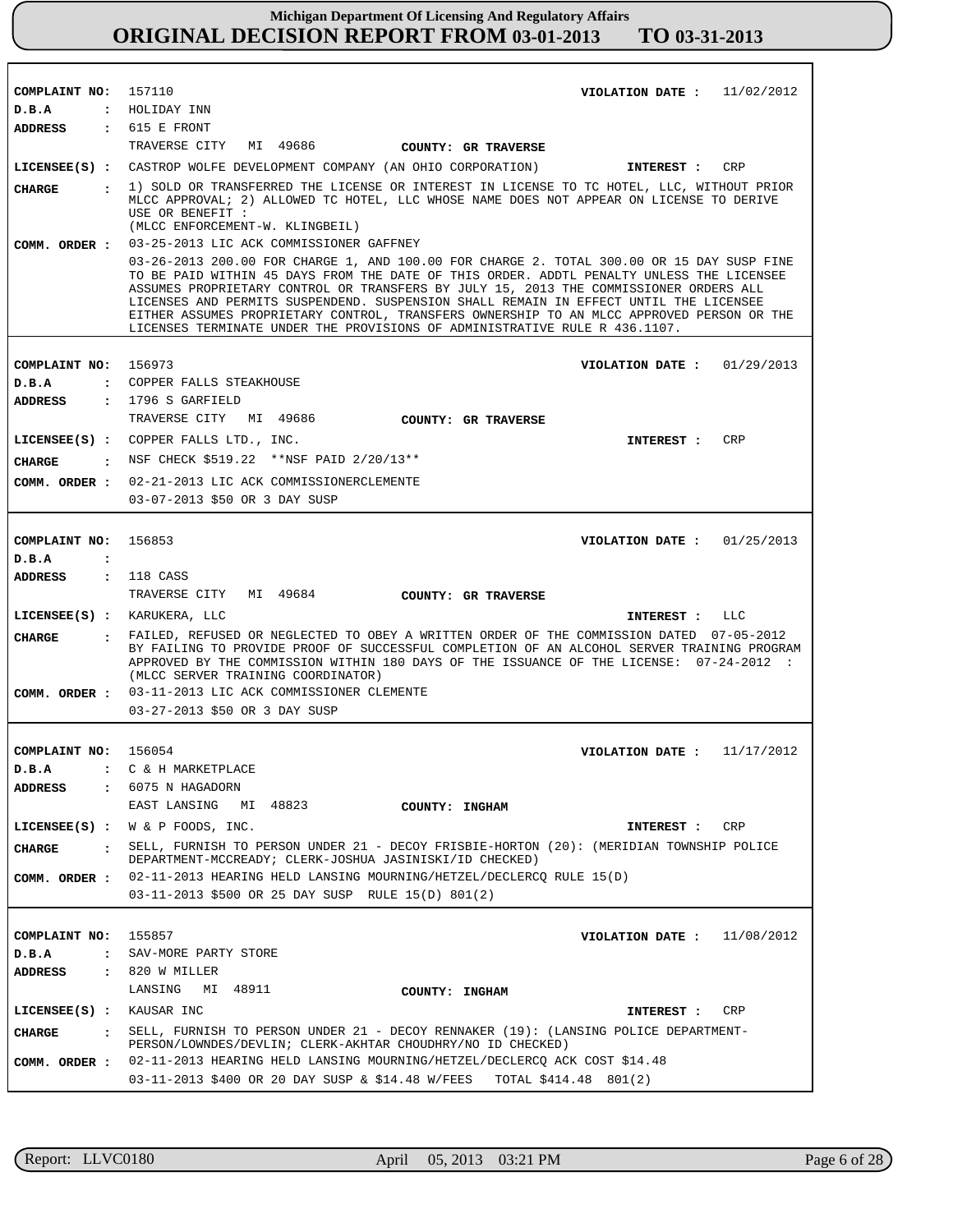| COMPLAINT NO: 155874           | VIOLATION DATE : $11/08/2012$                                                                                                                                                                                                                                                                                                                                                                                                                                                                                                                                                                                                                             |
|--------------------------------|-----------------------------------------------------------------------------------------------------------------------------------------------------------------------------------------------------------------------------------------------------------------------------------------------------------------------------------------------------------------------------------------------------------------------------------------------------------------------------------------------------------------------------------------------------------------------------------------------------------------------------------------------------------|
| D.B.A                          | : L & M PARTY STORE                                                                                                                                                                                                                                                                                                                                                                                                                                                                                                                                                                                                                                       |
| ADDRESS                        | : 1701 W WILLOW                                                                                                                                                                                                                                                                                                                                                                                                                                                                                                                                                                                                                                           |
|                                | LANSING MI 48915<br>COUNTY: INGHAM                                                                                                                                                                                                                                                                                                                                                                                                                                                                                                                                                                                                                        |
|                                | LICENSEE(S) : LOVE AMERICA, INC.<br>INTEREST : CRP                                                                                                                                                                                                                                                                                                                                                                                                                                                                                                                                                                                                        |
| CHARGE<br>$\sim$ $\sim$ $\sim$ | SELL, FURNISH TO PERSON UNDER 21 - DECOY LESLIE (19): (LANSING POLICE DEPARTMENT-<br>JONES/SUKOVICH/DEVLIN; CLERK-JATINDER SINGH AHLUWALIA/NO ID CHECKED)                                                                                                                                                                                                                                                                                                                                                                                                                                                                                                 |
| COMM. ORDER :                  | 02-11-2013 HEARING HELD LANSING MOURNING/HETZEL/DECLERCQ RULE 15(E) COST \$11.65                                                                                                                                                                                                                                                                                                                                                                                                                                                                                                                                                                          |
|                                | 03-11-2013 3 DAY SUSP & \$1000 OR 50 DAY SUSP & \$11.65 W/FEES TOTAL \$1011.65 RULE 15(E)<br>801(2)                                                                                                                                                                                                                                                                                                                                                                                                                                                                                                                                                       |
|                                |                                                                                                                                                                                                                                                                                                                                                                                                                                                                                                                                                                                                                                                           |
| COMPLAINT NO: 155875           | VIOLATION DATE : $11/08/2012$                                                                                                                                                                                                                                                                                                                                                                                                                                                                                                                                                                                                                             |
| D.B.A                          | : SPEEDWAGON PARTY STORE                                                                                                                                                                                                                                                                                                                                                                                                                                                                                                                                                                                                                                  |
| ADDRESS                        | : 1700 S WASHINGTON<br>LANSING MI 48910                                                                                                                                                                                                                                                                                                                                                                                                                                                                                                                                                                                                                   |
|                                | COUNTY: INGHAM                                                                                                                                                                                                                                                                                                                                                                                                                                                                                                                                                                                                                                            |
| $LICENSEE(S)$ : REN INC.       | CRP<br><b>INTEREST :</b>                                                                                                                                                                                                                                                                                                                                                                                                                                                                                                                                                                                                                                  |
| CHARGE                         | : SELL, FURNISH TO PERSON UNDER 21 - DECOY RENNAKER (19): (LANSING POLICE DEPARTMENT-<br>PERSON/LOWNDES/DEVLIN; CLERK-ELIAS ALI-ELIAS ABUDAYA/ID CHECKED)                                                                                                                                                                                                                                                                                                                                                                                                                                                                                                 |
|                                | COMM. ORDER : 02-11-2013 HEARING HELD LANSING MOURNING/HETZEL/DECLERCQ ADVISEMENT COST \$14.48                                                                                                                                                                                                                                                                                                                                                                                                                                                                                                                                                            |
|                                | 03-11-2013 \$500 OR 25 DAY SUSP & \$14.48 W/FEES TOTAL \$514.48 801(2)                                                                                                                                                                                                                                                                                                                                                                                                                                                                                                                                                                                    |
|                                |                                                                                                                                                                                                                                                                                                                                                                                                                                                                                                                                                                                                                                                           |
| COMPLAINT NO: 157165           | VIOLATION DATE: $02/04/2013$                                                                                                                                                                                                                                                                                                                                                                                                                                                                                                                                                                                                                              |
| D.B.A                          | : LONG LAKE GROCERY                                                                                                                                                                                                                                                                                                                                                                                                                                                                                                                                                                                                                                       |
| <b>ADDRESS</b>                 | : 4997 MAIN                                                                                                                                                                                                                                                                                                                                                                                                                                                                                                                                                                                                                                               |
|                                | LONG LAKE MI 48743<br>COUNTY: IOSCO                                                                                                                                                                                                                                                                                                                                                                                                                                                                                                                                                                                                                       |
|                                | LICENSEE(S) : $W$ J MORITZ, LLC<br>LLC<br><b>INTEREST :</b>                                                                                                                                                                                                                                                                                                                                                                                                                                                                                                                                                                                               |
| CHARGE                         | NSF CHECK (211.91) **NSF PAID 3/4/13**                                                                                                                                                                                                                                                                                                                                                                                                                                                                                                                                                                                                                    |
| COMM. ORDER :                  | 03-11-2013 LIC ACK COMMISSIONER GAFFNEY                                                                                                                                                                                                                                                                                                                                                                                                                                                                                                                                                                                                                   |
|                                | 03-26-2013 \$50 OR 3 DAY SUSP                                                                                                                                                                                                                                                                                                                                                                                                                                                                                                                                                                                                                             |
|                                |                                                                                                                                                                                                                                                                                                                                                                                                                                                                                                                                                                                                                                                           |
| COMPLAINT NO: 155740           | VIOLATION DATE: $11/06/2012$                                                                                                                                                                                                                                                                                                                                                                                                                                                                                                                                                                                                                              |
| D.B.A                          | : THE VILLAGE INN                                                                                                                                                                                                                                                                                                                                                                                                                                                                                                                                                                                                                                         |
| <b>ADDRESS</b>                 | : 411 MAIN<br>MI 49902                                                                                                                                                                                                                                                                                                                                                                                                                                                                                                                                                                                                                                    |
|                                | ALPHA<br>COUNTY: IRON                                                                                                                                                                                                                                                                                                                                                                                                                                                                                                                                                                                                                                     |
|                                | LICENSEE(S) : JIMMY LUTZU, INC.<br>CRP<br>INTEREST :                                                                                                                                                                                                                                                                                                                                                                                                                                                                                                                                                                                                      |
| CHARGE<br>$\mathbf{r}$         | FAILED, REFUSED OR NEGLECTED TO OBEY A WRITTEN ORDER OF THE COMMISSION DATED 03-28-2012<br>BY FAILING TO PROVIDE PROOF OF SUCCESSFUL COMPLETION OF AN ALCOHOL SERVER TRAINING PROGRAM<br>APPROVED BY THE COMMISSION WITHIN 180 DAYS OF THE ISSUANCE OF THE LICENSE: 05-4-2012 :<br>(MLCC SERVER TRAINING COORDINATOR)                                                                                                                                                                                                                                                                                                                                     |
|                                | COMM. ORDER : 03-13-2013 HEARING HELD ESCANABA CLEMENTE/HALL/CONTRACT                                                                                                                                                                                                                                                                                                                                                                                                                                                                                                                                                                                     |
|                                | 03-27-2013 150.00 OR 7 DAY SUSP FINE TO BE PAID WITHIN 45 DAYS FROM THE DATE OF THIS<br>ORDER. ADDTL PENALTY COMM ORDERS ALL LICENSES AND PERMITS ISSUED TO THIS LICENSEE BE<br>SUSPENDEND AS OF JUNE 17, 2013 WITH SAID SUSPENSION BEING WAIVED IF DOCUMENTARY PROOF OF<br>SERVER TRAINING IS PROVIDED IN ACCORDANCE WITH THE PROVISIONS OF ADMINISTRATIVE<br>COMMISSIONERS' MARCH 28, 2012 ORDER. THIS SUPENSION SHALL REMAIN IN EFFECT UNTIL SUCH TIME<br>AS STAISFACTORY DOCUMENTARY PROOF OF SERVER TRAINING IS RECEIVED BY THE MLCC, OR THE<br>LICENSES AND PERMITS ARE TERMINATED PURUSANT TO THE PROVISIONS OF ADMINISTRATIVE RULE R<br>436.1107. |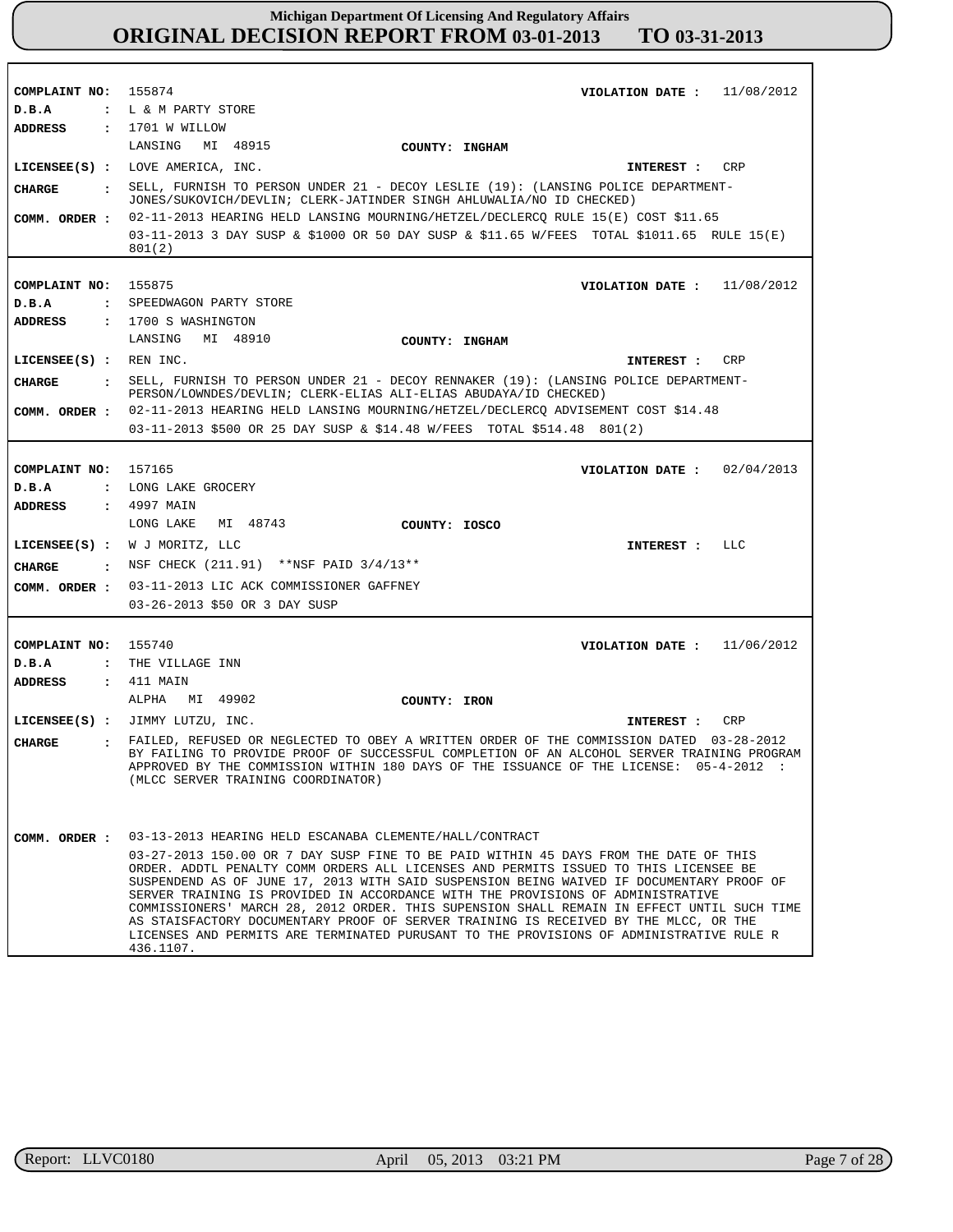| COMPLAINT NO: 151238<br>VIOLATION DATE : $12/13/2011$<br>: THE BRANDING IRON<br>D.B.A<br>$: 329$ CASPIAN<br>ADDRESS<br>CASPIAN<br>MI 49915<br><b>COUNTY: IRON</b><br>LICENSEE(S) : BB VENTURES LLC<br>LLC<br>INTEREST :<br>. FAILED, REFUSED OR NEGLECTED TO OBEY A WRITTEN ORDER OF THE COMMISSION DATED 05/10/11 BY<br>CHARGE<br>FAILING TO PROVIDE PROOF OF SUCCESSFUL COMPLETION OF AN ALCOHOL SERVER TRAINING PROGRAM<br>APPROVED BY THE COMMISSION WITHIN 180 DAYS OF THE ISSUANCE OF THE LICENSE: 06/10/11 :<br>(MLCC SERVER TRAINING COORDINATOR)<br>03-07-2013 LIC ACK COMMISSIONER CLEMENTE<br>COMM. ORDER :<br>03-18-2013 300.00 OR 15 DAY SUSP FINE TO BE PAID WITHIN 45 DAYS FROM THE DATE OF THIS<br>ORDER. ADDTL PENALTY COMM ORDERS ALL LICENSES AND PERMITS ISSUED BY THE MLCC TO THIS<br>LICENSEE BE SUSPENDEND AS OF JUNE 3, 2013 WITH SUSPENSION BEING WAIVED IF DOCUMENTARY<br>PROOF OF SERVER TRAINING IS PROVIDED IN ACCORDANCE WITH THE POVISIONS OF THE<br>ADMINISTRATIVE COMMISSIONER'S ORDER OF OCTOBER 20, 2010 ORDER. THIS SUSPENSION SHALL<br>REMAIN IN EFFECT UNTIL SUCH TIME AS SATISFACTORY DOCUMENTARY PROOF OF SERVER TRAINING IS<br>RECEIVED BY THE MLCC OR THE LICENSES AND PERMITS ARE TERMINATED PURSUANT TO THE PROVISIONS<br>OF ADMINISTRATIVE RULE R 436.1107.<br>COMPLAINT NO: 153412<br>VIOLATION DATE: $06/15/2012$<br>: SHEPHERD IGA<br>D.B.A<br>: 520 E WRIGHT<br><b>ADDRESS</b><br>SHEPHERD<br>MI 48883<br>COUNTY: ISABELLA<br>LICENSEE(S) : T REX HOLDINGS LLC<br>LLC<br>INTEREST :<br>: NSF CHECK \$453.46 **NSF PAID 7/3/12**<br>CHARGE<br>COMM. ORDER : 01-29-2013 LIC ACK COMMISSIONER GAFFNEY<br>03-19-2013 \$100 OR 5 DAY SUSP<br>COMPLAINT NO:<br>156236<br>VIOLATION DATE : $11/27/2012$<br>: PRIMETIME STEAHOUSE & SPIRITS<br>D.B.A |         |                      |
|-----------------------------------------------------------------------------------------------------------------------------------------------------------------------------------------------------------------------------------------------------------------------------------------------------------------------------------------------------------------------------------------------------------------------------------------------------------------------------------------------------------------------------------------------------------------------------------------------------------------------------------------------------------------------------------------------------------------------------------------------------------------------------------------------------------------------------------------------------------------------------------------------------------------------------------------------------------------------------------------------------------------------------------------------------------------------------------------------------------------------------------------------------------------------------------------------------------------------------------------------------------------------------------------------------------------------------------------------------------------------------------------------------------------------------------------------------------------------------------------------------------------------------------------------------------------------------------------------------------------------------------------------------------------------------------------------------------------------------------------------------------------------------------------------|---------|----------------------|
|                                                                                                                                                                                                                                                                                                                                                                                                                                                                                                                                                                                                                                                                                                                                                                                                                                                                                                                                                                                                                                                                                                                                                                                                                                                                                                                                                                                                                                                                                                                                                                                                                                                                                                                                                                                               |         |                      |
|                                                                                                                                                                                                                                                                                                                                                                                                                                                                                                                                                                                                                                                                                                                                                                                                                                                                                                                                                                                                                                                                                                                                                                                                                                                                                                                                                                                                                                                                                                                                                                                                                                                                                                                                                                                               |         |                      |
|                                                                                                                                                                                                                                                                                                                                                                                                                                                                                                                                                                                                                                                                                                                                                                                                                                                                                                                                                                                                                                                                                                                                                                                                                                                                                                                                                                                                                                                                                                                                                                                                                                                                                                                                                                                               |         |                      |
|                                                                                                                                                                                                                                                                                                                                                                                                                                                                                                                                                                                                                                                                                                                                                                                                                                                                                                                                                                                                                                                                                                                                                                                                                                                                                                                                                                                                                                                                                                                                                                                                                                                                                                                                                                                               |         |                      |
|                                                                                                                                                                                                                                                                                                                                                                                                                                                                                                                                                                                                                                                                                                                                                                                                                                                                                                                                                                                                                                                                                                                                                                                                                                                                                                                                                                                                                                                                                                                                                                                                                                                                                                                                                                                               |         |                      |
|                                                                                                                                                                                                                                                                                                                                                                                                                                                                                                                                                                                                                                                                                                                                                                                                                                                                                                                                                                                                                                                                                                                                                                                                                                                                                                                                                                                                                                                                                                                                                                                                                                                                                                                                                                                               |         |                      |
|                                                                                                                                                                                                                                                                                                                                                                                                                                                                                                                                                                                                                                                                                                                                                                                                                                                                                                                                                                                                                                                                                                                                                                                                                                                                                                                                                                                                                                                                                                                                                                                                                                                                                                                                                                                               |         |                      |
|                                                                                                                                                                                                                                                                                                                                                                                                                                                                                                                                                                                                                                                                                                                                                                                                                                                                                                                                                                                                                                                                                                                                                                                                                                                                                                                                                                                                                                                                                                                                                                                                                                                                                                                                                                                               |         |                      |
|                                                                                                                                                                                                                                                                                                                                                                                                                                                                                                                                                                                                                                                                                                                                                                                                                                                                                                                                                                                                                                                                                                                                                                                                                                                                                                                                                                                                                                                                                                                                                                                                                                                                                                                                                                                               |         |                      |
|                                                                                                                                                                                                                                                                                                                                                                                                                                                                                                                                                                                                                                                                                                                                                                                                                                                                                                                                                                                                                                                                                                                                                                                                                                                                                                                                                                                                                                                                                                                                                                                                                                                                                                                                                                                               |         |                      |
|                                                                                                                                                                                                                                                                                                                                                                                                                                                                                                                                                                                                                                                                                                                                                                                                                                                                                                                                                                                                                                                                                                                                                                                                                                                                                                                                                                                                                                                                                                                                                                                                                                                                                                                                                                                               |         |                      |
|                                                                                                                                                                                                                                                                                                                                                                                                                                                                                                                                                                                                                                                                                                                                                                                                                                                                                                                                                                                                                                                                                                                                                                                                                                                                                                                                                                                                                                                                                                                                                                                                                                                                                                                                                                                               |         |                      |
|                                                                                                                                                                                                                                                                                                                                                                                                                                                                                                                                                                                                                                                                                                                                                                                                                                                                                                                                                                                                                                                                                                                                                                                                                                                                                                                                                                                                                                                                                                                                                                                                                                                                                                                                                                                               |         |                      |
|                                                                                                                                                                                                                                                                                                                                                                                                                                                                                                                                                                                                                                                                                                                                                                                                                                                                                                                                                                                                                                                                                                                                                                                                                                                                                                                                                                                                                                                                                                                                                                                                                                                                                                                                                                                               |         |                      |
|                                                                                                                                                                                                                                                                                                                                                                                                                                                                                                                                                                                                                                                                                                                                                                                                                                                                                                                                                                                                                                                                                                                                                                                                                                                                                                                                                                                                                                                                                                                                                                                                                                                                                                                                                                                               |         |                      |
|                                                                                                                                                                                                                                                                                                                                                                                                                                                                                                                                                                                                                                                                                                                                                                                                                                                                                                                                                                                                                                                                                                                                                                                                                                                                                                                                                                                                                                                                                                                                                                                                                                                                                                                                                                                               |         |                      |
|                                                                                                                                                                                                                                                                                                                                                                                                                                                                                                                                                                                                                                                                                                                                                                                                                                                                                                                                                                                                                                                                                                                                                                                                                                                                                                                                                                                                                                                                                                                                                                                                                                                                                                                                                                                               |         |                      |
|                                                                                                                                                                                                                                                                                                                                                                                                                                                                                                                                                                                                                                                                                                                                                                                                                                                                                                                                                                                                                                                                                                                                                                                                                                                                                                                                                                                                                                                                                                                                                                                                                                                                                                                                                                                               |         |                      |
|                                                                                                                                                                                                                                                                                                                                                                                                                                                                                                                                                                                                                                                                                                                                                                                                                                                                                                                                                                                                                                                                                                                                                                                                                                                                                                                                                                                                                                                                                                                                                                                                                                                                                                                                                                                               |         |                      |
|                                                                                                                                                                                                                                                                                                                                                                                                                                                                                                                                                                                                                                                                                                                                                                                                                                                                                                                                                                                                                                                                                                                                                                                                                                                                                                                                                                                                                                                                                                                                                                                                                                                                                                                                                                                               |         |                      |
|                                                                                                                                                                                                                                                                                                                                                                                                                                                                                                                                                                                                                                                                                                                                                                                                                                                                                                                                                                                                                                                                                                                                                                                                                                                                                                                                                                                                                                                                                                                                                                                                                                                                                                                                                                                               |         |                      |
|                                                                                                                                                                                                                                                                                                                                                                                                                                                                                                                                                                                                                                                                                                                                                                                                                                                                                                                                                                                                                                                                                                                                                                                                                                                                                                                                                                                                                                                                                                                                                                                                                                                                                                                                                                                               | ADDRESS | $: 10021$ W MICHIGAN |
| PARMA<br>MI 49269<br>COUNTY: JACKSON                                                                                                                                                                                                                                                                                                                                                                                                                                                                                                                                                                                                                                                                                                                                                                                                                                                                                                                                                                                                                                                                                                                                                                                                                                                                                                                                                                                                                                                                                                                                                                                                                                                                                                                                                          |         |                      |
| LICENSEE(S) : PRIMETIME STEAKHOUSE & SPIRITS, L.L.C.<br>LLC<br>INTEREST :                                                                                                                                                                                                                                                                                                                                                                                                                                                                                                                                                                                                                                                                                                                                                                                                                                                                                                                                                                                                                                                                                                                                                                                                                                                                                                                                                                                                                                                                                                                                                                                                                                                                                                                     |         |                      |
| . FAILED, REFUSED OR NEGLECTED TO OBEY A WRITTEN ORDER OF THE COMMISSION DATED 04-12-2012<br>CHARGE<br>BY FAILING TO PROVIDE PROOF OF SUCCESSFUL COMPLETION OF AN ALCOHOL SERVER TRAINING PROGRAM<br>APPROVED BY THE COMMISSION WITHIN 180 DAYS OF THE ISSUANCE OF THE LICENSE: 05-25-2012 :<br>(MLCC SERVER TRAINING COORDINATOR)                                                                                                                                                                                                                                                                                                                                                                                                                                                                                                                                                                                                                                                                                                                                                                                                                                                                                                                                                                                                                                                                                                                                                                                                                                                                                                                                                                                                                                                            |         |                      |
| 03-07-2013 LIC ACK COMMISSIONER CLEMENTE<br>COMM. ORDER :                                                                                                                                                                                                                                                                                                                                                                                                                                                                                                                                                                                                                                                                                                                                                                                                                                                                                                                                                                                                                                                                                                                                                                                                                                                                                                                                                                                                                                                                                                                                                                                                                                                                                                                                     |         |                      |
| 03-18-2013 \$50 OR 3 DAY SUSP                                                                                                                                                                                                                                                                                                                                                                                                                                                                                                                                                                                                                                                                                                                                                                                                                                                                                                                                                                                                                                                                                                                                                                                                                                                                                                                                                                                                                                                                                                                                                                                                                                                                                                                                                                 |         |                      |
|                                                                                                                                                                                                                                                                                                                                                                                                                                                                                                                                                                                                                                                                                                                                                                                                                                                                                                                                                                                                                                                                                                                                                                                                                                                                                                                                                                                                                                                                                                                                                                                                                                                                                                                                                                                               |         |                      |
| COMPLAINT NO:<br>156928<br>VIOLATION DATE: $02/02/2013$                                                                                                                                                                                                                                                                                                                                                                                                                                                                                                                                                                                                                                                                                                                                                                                                                                                                                                                                                                                                                                                                                                                                                                                                                                                                                                                                                                                                                                                                                                                                                                                                                                                                                                                                       |         |                      |
| SPRINGPORT TRADING POST<br>D.B.A<br>$\ddot{\phantom{a}}$                                                                                                                                                                                                                                                                                                                                                                                                                                                                                                                                                                                                                                                                                                                                                                                                                                                                                                                                                                                                                                                                                                                                                                                                                                                                                                                                                                                                                                                                                                                                                                                                                                                                                                                                      |         |                      |
| : 108 E MAIN<br><b>ADDRESS</b>                                                                                                                                                                                                                                                                                                                                                                                                                                                                                                                                                                                                                                                                                                                                                                                                                                                                                                                                                                                                                                                                                                                                                                                                                                                                                                                                                                                                                                                                                                                                                                                                                                                                                                                                                                |         |                      |
| MI 49284<br>SPRINGPORT<br>COUNTY: JACKSON                                                                                                                                                                                                                                                                                                                                                                                                                                                                                                                                                                                                                                                                                                                                                                                                                                                                                                                                                                                                                                                                                                                                                                                                                                                                                                                                                                                                                                                                                                                                                                                                                                                                                                                                                     |         |                      |
| $LICENSEE(S)$ :<br>THORNTON, INC.<br>CRP<br>INTEREST :                                                                                                                                                                                                                                                                                                                                                                                                                                                                                                                                                                                                                                                                                                                                                                                                                                                                                                                                                                                                                                                                                                                                                                                                                                                                                                                                                                                                                                                                                                                                                                                                                                                                                                                                        |         |                      |
| SALE TO MINOR DECOY LAN-303 (18) : (LCC INVS O'FARRELL AND COSTELLO/CLERK MICHAEL ROBERT<br><b>CHARGE</b><br>$\mathbf{r}$<br>DONER/ID CHECKED)                                                                                                                                                                                                                                                                                                                                                                                                                                                                                                                                                                                                                                                                                                                                                                                                                                                                                                                                                                                                                                                                                                                                                                                                                                                                                                                                                                                                                                                                                                                                                                                                                                                |         |                      |
| 02-28-2013 LIC ACK COMMISSIONER GAFFNEY<br>COMM. ORDER :                                                                                                                                                                                                                                                                                                                                                                                                                                                                                                                                                                                                                                                                                                                                                                                                                                                                                                                                                                                                                                                                                                                                                                                                                                                                                                                                                                                                                                                                                                                                                                                                                                                                                                                                      |         |                      |
| 03-19-2013 \$500 OR 25 DAY SUSP<br>801(2)                                                                                                                                                                                                                                                                                                                                                                                                                                                                                                                                                                                                                                                                                                                                                                                                                                                                                                                                                                                                                                                                                                                                                                                                                                                                                                                                                                                                                                                                                                                                                                                                                                                                                                                                                     |         |                      |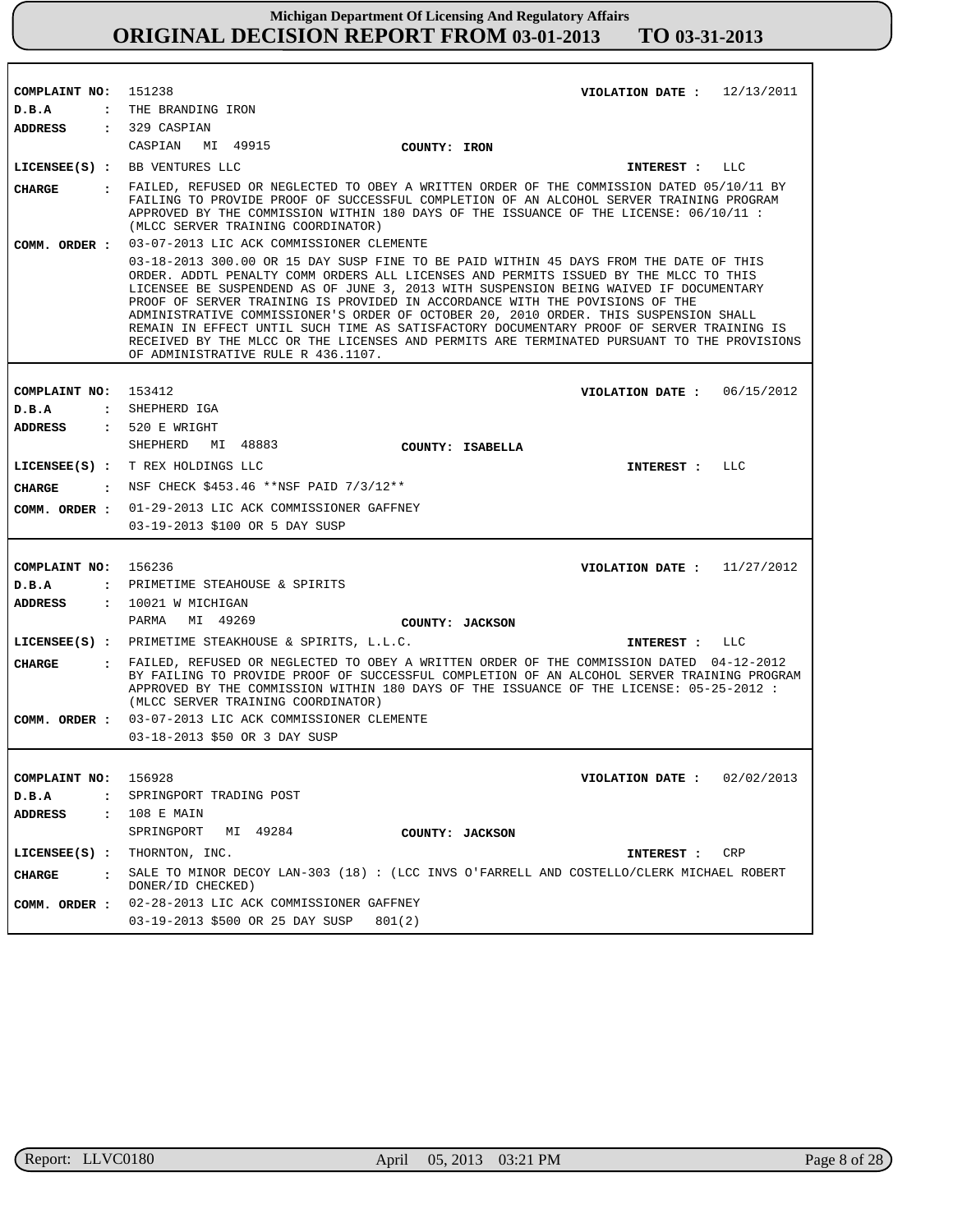| COMPLAINT NO:             | 156065<br>VIOLATION DATE: $03/15/2012$                                                                                                                                                                                                                                                                                                                                                                                                                                                                                                                                                                                                                  |
|---------------------------|---------------------------------------------------------------------------------------------------------------------------------------------------------------------------------------------------------------------------------------------------------------------------------------------------------------------------------------------------------------------------------------------------------------------------------------------------------------------------------------------------------------------------------------------------------------------------------------------------------------------------------------------------------|
| D.B.A                     | : CLIMAX-SCOTTS POST HOME #465 THE AMERICAN LEGION, DEPARTMENT OF MICHIGAN                                                                                                                                                                                                                                                                                                                                                                                                                                                                                                                                                                              |
| ADDRESS                   | : 6101 S FORTY FOURTH                                                                                                                                                                                                                                                                                                                                                                                                                                                                                                                                                                                                                                   |
|                           | CLIMAX MI 49034<br>COUNTY: KALAMAZOO                                                                                                                                                                                                                                                                                                                                                                                                                                                                                                                                                                                                                    |
|                           | LICENSEE(S) : CLIMAX-SCOTTS POST HOME #465 THE AMERICAN LEGION, DEPARTMENT OF<br>CRP<br>INTEREST :<br>MICHIGAN                                                                                                                                                                                                                                                                                                                                                                                                                                                                                                                                          |
| CHARGE                    | : 1-13) SOLD, FURNISHED OR ALLOWED CONSUMPTION OF VARIOUS ALCOHOL OR POSSESSED VARIOUS<br>ALCOHOL ON PREMISES WHICH WAS PURCHASED FROM AN UNAUTHORIZED SOURCE ON MULTIPLE DATES :<br>(LCC INV REEDER/SUPV COX)                                                                                                                                                                                                                                                                                                                                                                                                                                          |
| COMM. ORDER :             | 03-21-2013 HEARING HELD KALAMAZOO GAFFNEY/GEISSLER/DECLERCO ACK                                                                                                                                                                                                                                                                                                                                                                                                                                                                                                                                                                                         |
|                           | 03-26-2013 1-13)\$200 EACH FOR A TOTAL OF \$2600 OR 130 DAYS SUSP.                                                                                                                                                                                                                                                                                                                                                                                                                                                                                                                                                                                      |
|                           |                                                                                                                                                                                                                                                                                                                                                                                                                                                                                                                                                                                                                                                         |
|                           |                                                                                                                                                                                                                                                                                                                                                                                                                                                                                                                                                                                                                                                         |
| COMPLAINT NO:             | 154939<br>VIOLATION DATE: $10/07/2012$<br>GROTTO AT CAPONE'S RESTAURANT & BAR                                                                                                                                                                                                                                                                                                                                                                                                                                                                                                                                                                           |
| D.B.A                     | $\mathbf{r}$                                                                                                                                                                                                                                                                                                                                                                                                                                                                                                                                                                                                                                            |
| <b>ADDRESS</b>            | $: 2636$ W MICHIGAN<br>KALAMAZOO MI 49006                                                                                                                                                                                                                                                                                                                                                                                                                                                                                                                                                                                                               |
|                           | COUNTY: KALAMAZOO                                                                                                                                                                                                                                                                                                                                                                                                                                                                                                                                                                                                                                       |
|                           | LICENSEE(S) : THE NAGSAK COMPANY OF PORTAGE<br>CRP<br>INTEREST :                                                                                                                                                                                                                                                                                                                                                                                                                                                                                                                                                                                        |
| CIIARGE<br>$\ddot{\cdot}$ | 1) ALLOWED CHASE MIDDLER, AN AGENT, CLERK OR EMPLOYEE TO BE ON PREMISES IN AN INTOXICATED<br>CONDITION; 2) ALLOWED THE ANNOYING/MOLESTING OA A CUSTOMER BY EMPLOYEE CHASE MIDDLER:<br>(KALAMAZOO DEPARTMENT OF PUBLIC SAFETY-KONKLE/PITTELKOW)                                                                                                                                                                                                                                                                                                                                                                                                          |
| COMM. ORDER :             | 03-08-2013 STIP FOR PROPOSED NEG SETTLEMENT CLEMENTE/HALL                                                                                                                                                                                                                                                                                                                                                                                                                                                                                                                                                                                               |
|                           | 03-08-2013 1 DAYS SUSP TO BE SERVED ON SUNDAY MARCH 10, 2013, 1-2)\$300 EACH FOR A TOTAL OF<br>\$600 OR 30 DAYS SUSP. NEGOTIATED SETTLEMENT                                                                                                                                                                                                                                                                                                                                                                                                                                                                                                             |
|                           |                                                                                                                                                                                                                                                                                                                                                                                                                                                                                                                                                                                                                                                         |
| COMPLAINT NO:             | 155518<br>VIOLATION DATE: $06/16/2012$                                                                                                                                                                                                                                                                                                                                                                                                                                                                                                                                                                                                                  |
| D.B.A<br>$\cdot$ :        |                                                                                                                                                                                                                                                                                                                                                                                                                                                                                                                                                                                                                                                         |
| <b>ADDRESS</b>            | $\div$ 4213 PORTAGE ST                                                                                                                                                                                                                                                                                                                                                                                                                                                                                                                                                                                                                                  |
|                           | KALAMAZOO MI 49001<br>COUNTY: KALAMAZOO                                                                                                                                                                                                                                                                                                                                                                                                                                                                                                                                                                                                                 |
|                           | LICENSEE(S) : SUNSET BOULEVARD BREWING COMPANY, LLC<br>INTEREST : LLC                                                                                                                                                                                                                                                                                                                                                                                                                                                                                                                                                                                   |
| <b>CHARGE</b>             | : 1-3) FAILED TO FILE REPORT OF BEER SOLD FOR PRECEEDING MONTH ON AN MLCC APPROVED FORM BY<br>THE FIFTEENTH OF JUE, JULY AND AUGUST;<br>4-6) FAILED TO PAY REQUIRED BEER EXCISE TAX BY THE FIFTEENTH OF JUNE, JULY AND AUGUST 2012                                                                                                                                                                                                                                                                                                                                                                                                                      |
| COMM. ORDER :             | : (MLCC ENFORCEMENT-MULDER)<br>03-21-2013 HEARING HELD KALAMAZOO GAFFNEY/GEISSLER/DECLERCQ RULE 15(D)                                                                                                                                                                                                                                                                                                                                                                                                                                                                                                                                                   |
|                           | 03-26-2013 50.00 FOR EACH OF THE 6 VIOLATIONS TOTAL 300.00 FINE TO BE PAID WITHIN 45 DAYS<br>FROM THE DATE OF THIS ORDER. THE COMMISSINER ALSO ORDERS ALL LICENSES AND PERMITS FOR THIS<br>LICENSEE AT THE ABOVE-NAMED LOCATION TO REMAIN IN ESCROW UNTILL ALL OUTSTANDING FINES,<br>FEES, TAXES, REPORTS AND LEVIES PREVIOUSLY AND CURRENTLY DUE ARE PAID IN FULL. THE<br>COMMISSIONER FURTHER WARNS THE LICENSEE THAT FAILURE TO MAKE PAYMENT WITHIN THE TIME<br>ALLOTTED MAY RESULT IN AN ADDITIONAL VIOLATION UNDER ADMINISTRATIVE RULE R 436.1029, WHICH<br>MAY SUBJECT THE LICENSEE TO ADDITIONAL PENALTIES, INCLUDING REVOCATION OF THE LICENSE. |
|                           |                                                                                                                                                                                                                                                                                                                                                                                                                                                                                                                                                                                                                                                         |
| COMPLAINT NO:             | 153971<br>08/18/2012<br>VIOLATION DATE :                                                                                                                                                                                                                                                                                                                                                                                                                                                                                                                                                                                                                |
| D.B.A<br>$\ddot{\cdot}$   | DUCK INN AND WADDLE OUT                                                                                                                                                                                                                                                                                                                                                                                                                                                                                                                                                                                                                                 |
| ADDRESS                   | : 3214 BROOKFIELD                                                                                                                                                                                                                                                                                                                                                                                                                                                                                                                                                                                                                                       |
|                           | KALAMAZOO MI 49001<br>COUNTY: KALAMAZOO                                                                                                                                                                                                                                                                                                                                                                                                                                                                                                                                                                                                                 |
|                           | LICENSEE(S) : PANDORA'S GOLD, LLC<br>LLC<br><b>INTEREST :</b>                                                                                                                                                                                                                                                                                                                                                                                                                                                                                                                                                                                           |
| CHARGE<br>$\mathbf{r}$    | 1) SOLD OR FURNISHED ALCOHOL TO INTOX PERSON-MARTIN L. HECKMAN; 2) ALLOWED INTOX PERSON TO<br>CONSUME; 3) ALLOWED INTOX PERSON TO FREQUENT OR LOITER : (KALAMAZOO TOWNSHIP PD-<br>SANDERSON/ZUK)                                                                                                                                                                                                                                                                                                                                                                                                                                                        |
| COMM. ORDER :             | 03-21-2013 HEARING HELD KALAMAZOO GAFFNEY/GEISSLER/DECLERCQ NEG SETTLEMENT                                                                                                                                                                                                                                                                                                                                                                                                                                                                                                                                                                              |
|                           | 03-26-2013 1)\$600, 2-3)DISMISSED WITH PREJUDICE FOR A TOTAL OF \$600 OR 30 DAYS SUSP - SEC<br>801(2)                                                                                                                                                                                                                                                                                                                                                                                                                                                                                                                                                   |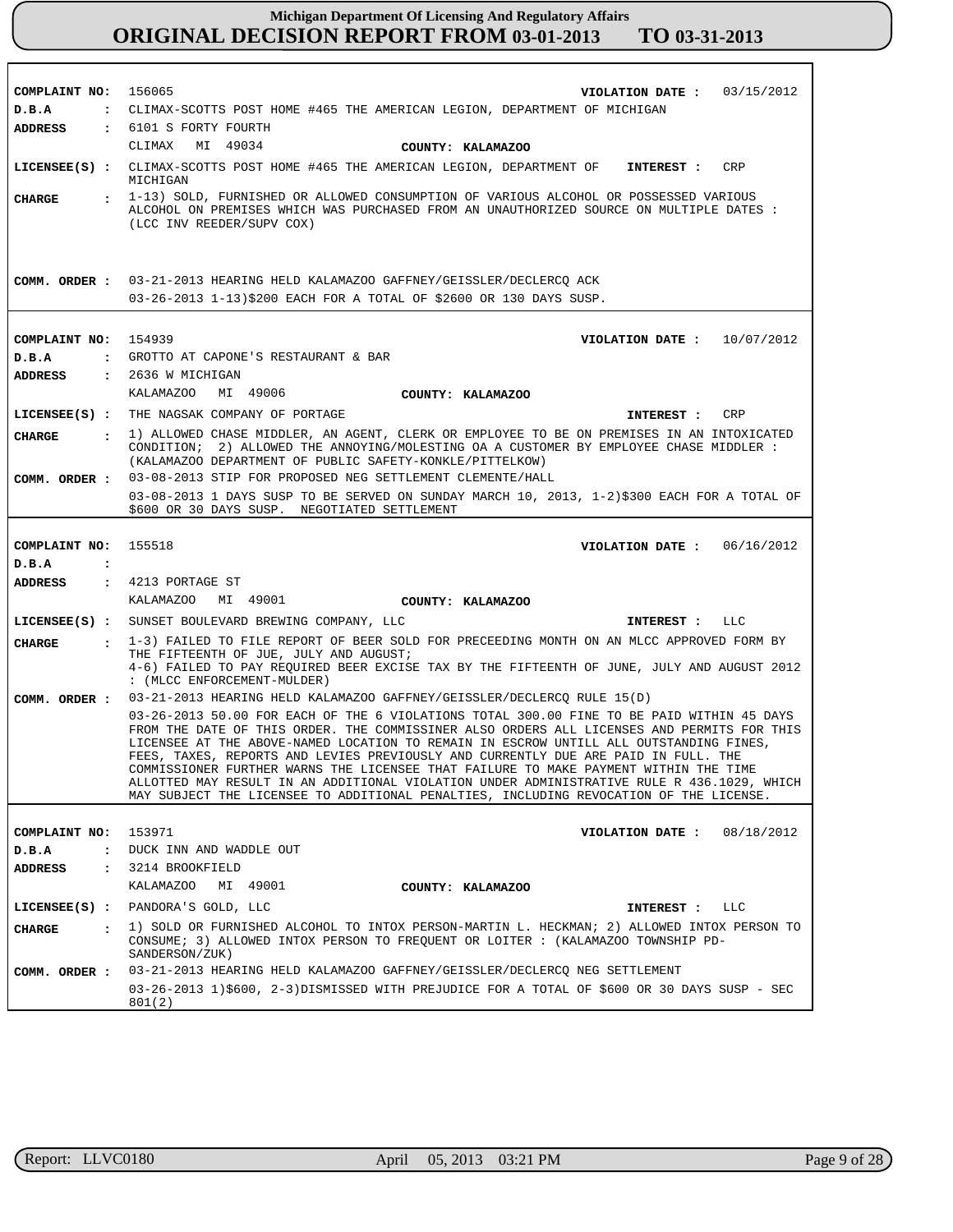| COMPLAINT NO: 155489            | VIOLATION DATE: $10/22/2012$                                                                                                                                                                                                                                                                                                                                                                                                                                                                                                                                                                                                                                                                              |
|---------------------------------|-----------------------------------------------------------------------------------------------------------------------------------------------------------------------------------------------------------------------------------------------------------------------------------------------------------------------------------------------------------------------------------------------------------------------------------------------------------------------------------------------------------------------------------------------------------------------------------------------------------------------------------------------------------------------------------------------------------|
| D.B.A<br><b>ADDRESS</b>         | : ALPINE LIQUOR<br>: 4030- 4032 NW ALPINE                                                                                                                                                                                                                                                                                                                                                                                                                                                                                                                                                                                                                                                                 |
|                                 | COMSTOCK PARK                                                                                                                                                                                                                                                                                                                                                                                                                                                                                                                                                                                                                                                                                             |
|                                 | MI 49321 COUNTY: KENT                                                                                                                                                                                                                                                                                                                                                                                                                                                                                                                                                                                                                                                                                     |
|                                 | LICENSEE(S) : ALPINE LIQUOR, INC.<br>CRP<br>INTEREST :                                                                                                                                                                                                                                                                                                                                                                                                                                                                                                                                                                                                                                                    |
| CHARGE                          | . SELL, FURNISH TO PERSON UNDER 21 - INFORMANT #1544 (18): (KENT AREA NARCOTICS ENFORCEMENT<br>TEAM-T. MACKELLAR/T. BUTLER; CLERK-BALJINDER SINGH/NO ID CHECKED)                                                                                                                                                                                                                                                                                                                                                                                                                                                                                                                                          |
|                                 | COMM. ORDER : 02-26-2013 STIP FOR PROPOSED NEG SETTLEMENT CLEMENTE/GEISSLER                                                                                                                                                                                                                                                                                                                                                                                                                                                                                                                                                                                                                               |
|                                 | 03-07-2013 \$600 OR 30 DAY SUSP 801(2) NEG SET                                                                                                                                                                                                                                                                                                                                                                                                                                                                                                                                                                                                                                                            |
|                                 |                                                                                                                                                                                                                                                                                                                                                                                                                                                                                                                                                                                                                                                                                                           |
| COMPLAINT NO:                   | 155457<br>VIOLATION DATE: $06/24/2012$                                                                                                                                                                                                                                                                                                                                                                                                                                                                                                                                                                                                                                                                    |
| D.B.A                           | : CHEERO'S SPORTS & SUSHI GRILL                                                                                                                                                                                                                                                                                                                                                                                                                                                                                                                                                                                                                                                                           |
| ADDRESS                         | $: 2510$ SE BURTON                                                                                                                                                                                                                                                                                                                                                                                                                                                                                                                                                                                                                                                                                        |
|                                 | GRAND RAPIDS MI 49546<br><b>COUNTY: KENT</b>                                                                                                                                                                                                                                                                                                                                                                                                                                                                                                                                                                                                                                                              |
|                                 | LICENSEE(S) : ZHEN COMPANY, LLC<br><b>INTEREST :</b><br>LLC                                                                                                                                                                                                                                                                                                                                                                                                                                                                                                                                                                                                                                               |
| <b>CHARGE</b>                   | : 1-2) FAILURE TO COMPLY WITH ALL STATE AND LOCAL BUILDING, PLUMBING, ZONING, SANITATION,<br>AND HEALTH LAWS, RULES AND ORDINANCES ON OR ABOUT JUNE 24, 2012 AND OCTOBER 28, 2012:<br>(GRAND RAPIDS PD - O'BRIEN/STAEVEN/LEONARD)                                                                                                                                                                                                                                                                                                                                                                                                                                                                         |
|                                 | COMM. ORDER : 02-22-2013 LIC ACK COMMISSIONER GAFFNEY                                                                                                                                                                                                                                                                                                                                                                                                                                                                                                                                                                                                                                                     |
|                                 | 03-19-2013 1)\$150 2)\$150 TOTAL \$300 OR 15 DAY SUSP                                                                                                                                                                                                                                                                                                                                                                                                                                                                                                                                                                                                                                                     |
|                                 |                                                                                                                                                                                                                                                                                                                                                                                                                                                                                                                                                                                                                                                                                                           |
| COMPLAINT NO: 155140            | VIOLATION DATE: $10/05/2012$                                                                                                                                                                                                                                                                                                                                                                                                                                                                                                                                                                                                                                                                              |
| D.B.A                           | : LICARI'S SICILIAN PIZZA KITCHEN                                                                                                                                                                                                                                                                                                                                                                                                                                                                                                                                                                                                                                                                         |
| <b>ADDRESS</b>                  | : 2869 NE KNAPP CELADON - NEW TOWN, BUILDING B                                                                                                                                                                                                                                                                                                                                                                                                                                                                                                                                                                                                                                                            |
|                                 | GRAND RAPIDS MI 49525<br>COUNTY: KENT                                                                                                                                                                                                                                                                                                                                                                                                                                                                                                                                                                                                                                                                     |
|                                 | LICENSEE(S) : GNL ENTERPRISES, LLC<br>LLC<br>INTEREST :                                                                                                                                                                                                                                                                                                                                                                                                                                                                                                                                                                                                                                                   |
| CIIARGE                         | . FAILED, REFUSED OR NEGLECTED TO OBEY A WRITTEN ORDER OF THE COMMISSION DATED 04-04-2012<br>BY FAILING TO PROVIDE PROOF OF SUCCESSFUL COMPLETION OF AN ALCOHOL SERVER TRAINING PROGRAM<br>APPROVED BY THE COMMISSION WITHIN 180 DAYS OF THE ISSUANCE OF THE LICENSE: 04-04-2012 :<br>(MLCC SERVER TRAINING COORDINATOR)                                                                                                                                                                                                                                                                                                                                                                                  |
| COMM. ORDER :                   | 01-02-2013 LIC ACK COMMISSIONER CLEMENTE                                                                                                                                                                                                                                                                                                                                                                                                                                                                                                                                                                                                                                                                  |
|                                 | 03-07-2013 150.00 OR 7 DAY SUSP. FINE TO BE PAID WITHIN 45 DAYS FROM THE MAILING DATE OF<br>THIS ORDER. ADDTL PENALTY COMM ORDERS ALL LICENSES AND PERMITS ISSUED BY THE MLCC TO THIS<br>LICENSEE AT THE ABOVE NAMED ADDRESS BE SUSPENDEND AS OF MAY 31, 2013, WITH SAID SUSPENSION<br>BEING WAIVED IF DOCUMENTARY PROOF OF SERVER TRAINING IS PROVIDED IN ACCORDANCE WITHT HE<br>PROVISIONS OF ADMINISTRATIVE COMMISSIONERS' APRIL 4, 2012 ORDER. THIS SUSPENSION SHALL<br>REMAIN IN EFFECT UNTIL SUCH TIME AS SATISFACTORY DOCUMENTARY PROOF OF SERVER TRAINING IS<br>RECEIVED BY THE MLCC, OR THE LICENSES AND PERMITS ARE TERMINATED PURSUANT TO THE<br>PROVISIONS OF ADMINISTRATIVE RULE R 436.1107. |
|                                 |                                                                                                                                                                                                                                                                                                                                                                                                                                                                                                                                                                                                                                                                                                           |
| COMPLAINT NO:                   | 157171<br>02/20/2013<br>VIOLATION DATE :                                                                                                                                                                                                                                                                                                                                                                                                                                                                                                                                                                                                                                                                  |
| D.B.A<br>$\mathbf{r}$           | 7-ELEVEN #103                                                                                                                                                                                                                                                                                                                                                                                                                                                                                                                                                                                                                                                                                             |
| <b>ADDRESS</b><br>$\mathbf{r}$  | 4429 SE BRETON                                                                                                                                                                                                                                                                                                                                                                                                                                                                                                                                                                                                                                                                                            |
|                                 | KENTWOOD<br>MI 49508<br>COUNTY: KENT                                                                                                                                                                                                                                                                                                                                                                                                                                                                                                                                                                                                                                                                      |
| $LICENSEE(S)$ :                 | GARB-KO, INC.<br>CRP<br>INTEREST :                                                                                                                                                                                                                                                                                                                                                                                                                                                                                                                                                                                                                                                                        |
|                                 | QUICK, KATHY JO<br>CLI<br>INTEREST :                                                                                                                                                                                                                                                                                                                                                                                                                                                                                                                                                                                                                                                                      |
|                                 | QUICK, LAVERN FLOYD<br>CLI<br>INTEREST :                                                                                                                                                                                                                                                                                                                                                                                                                                                                                                                                                                                                                                                                  |
| <b>CHARGE</b><br>$\ddot{\cdot}$ | SALE TO MINOR DECOY P/A 1301 (20) : (KENTWOOD PD-SGT LEONARD, DET MAZARKA/CLERK YOUBA<br>TRAORE/ID CHECKED)                                                                                                                                                                                                                                                                                                                                                                                                                                                                                                                                                                                               |
| COMM. ORDER :                   | 03-11-2013 LIC ACK COMMISSIONER GAFFNEY                                                                                                                                                                                                                                                                                                                                                                                                                                                                                                                                                                                                                                                                   |
|                                 | 03-26-2013 \$800 OR 40 DAY SUSP 801(2)                                                                                                                                                                                                                                                                                                                                                                                                                                                                                                                                                                                                                                                                    |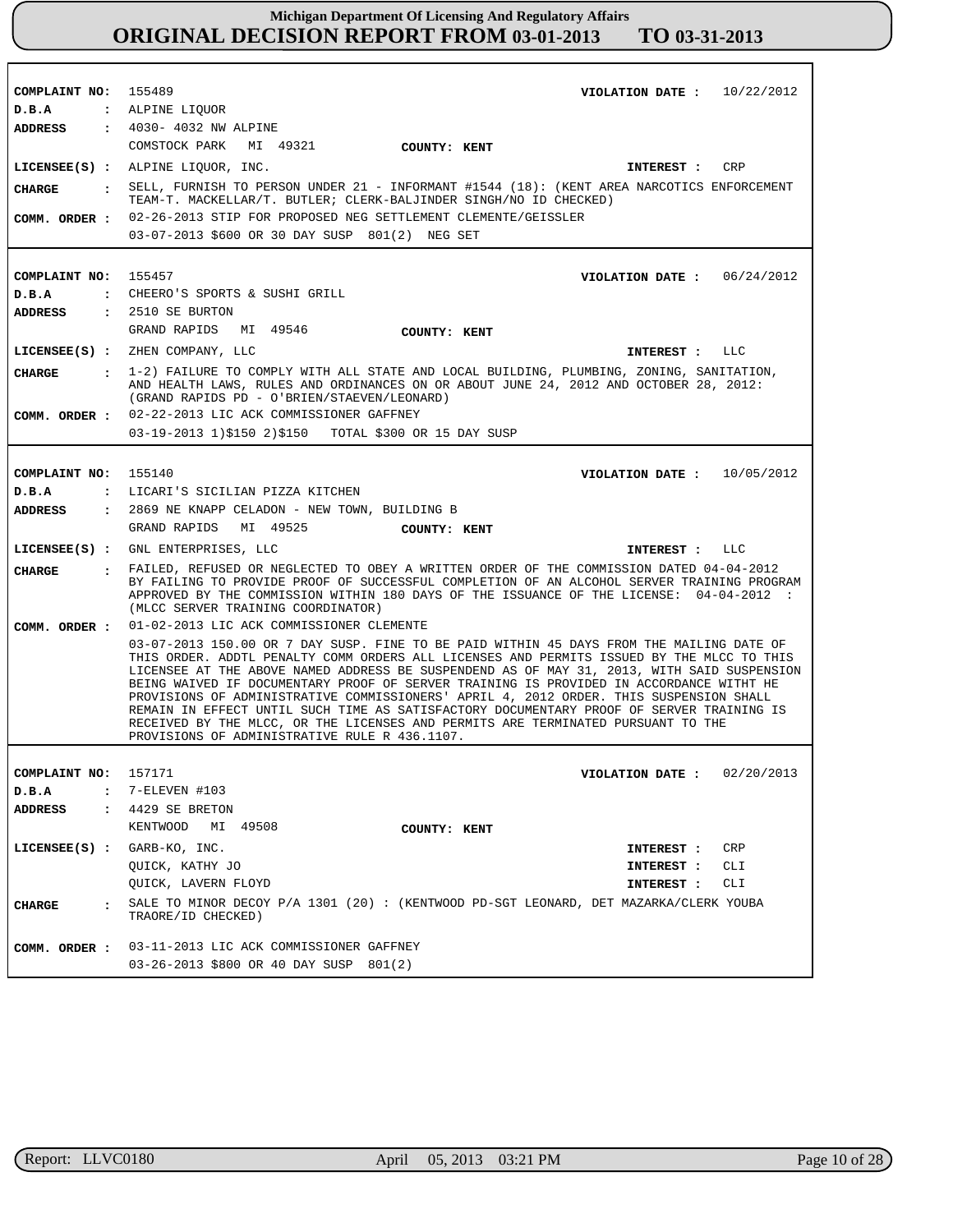| COMPLAINT NO: 157115                                  | VIOLATION DATE: $02/06/2013$                                                                                                                                                                                                                                                                                                                                                                                                       |
|-------------------------------------------------------|------------------------------------------------------------------------------------------------------------------------------------------------------------------------------------------------------------------------------------------------------------------------------------------------------------------------------------------------------------------------------------------------------------------------------------|
| D.B.A                                                 | : DONG HUNG                                                                                                                                                                                                                                                                                                                                                                                                                        |
| ADDRESS                                               | : 3617 S DIVISION                                                                                                                                                                                                                                                                                                                                                                                                                  |
|                                                       | WYOMING MI 49509<br>COUNTY: KENT                                                                                                                                                                                                                                                                                                                                                                                                   |
|                                                       | LICENSEE(S) : DONG HUNG, LLC<br>INTEREST : LLC                                                                                                                                                                                                                                                                                                                                                                                     |
| CHARGE                                                | SALE TO MINOR DECOY BYLSMA (19) : (WYOMING POLICE DEPARTMENT SGT HUNT, DET BYLSMA/CLERK<br>BRIAN PHAT BUI/ID NOT CHECKED)                                                                                                                                                                                                                                                                                                          |
|                                                       | COMM. ORDER : 03-07-2013 LIC ACK COMMISSIONERCLEMENTE                                                                                                                                                                                                                                                                                                                                                                              |
|                                                       | 03-21-2013 \$500 OR 25 DAY SUSP<br>801(2)                                                                                                                                                                                                                                                                                                                                                                                          |
|                                                       |                                                                                                                                                                                                                                                                                                                                                                                                                                    |
| COMPLAINT NO: 156855                                  | VIOLATION DATE: $01/23/2013$                                                                                                                                                                                                                                                                                                                                                                                                       |
| D.B.A                                                 | : WOW CAFE AND WINGERY                                                                                                                                                                                                                                                                                                                                                                                                             |
| <b>ADDRESS</b>                                        | $: 147$ CHARLES                                                                                                                                                                                                                                                                                                                                                                                                                    |
|                                                       | ADRIAN<br>MI 49221<br>COUNTY: LENAWEE                                                                                                                                                                                                                                                                                                                                                                                              |
|                                                       | LICENSEE(S) : SODEXO MANAGEMENT, INC. (A NEW YORK CORPORATION)<br>CRP<br>INTEREST :                                                                                                                                                                                                                                                                                                                                                |
| CIIARGE                                               | : FAILED, REFUSED OR NEGLECTED TO OBEY A WRITTEN ORDER OF THE COMMISSION DATED 07-11-2012<br>BY FAILING TO PROVIDE PROOF OF SUCCESSFUL COMPLETION OF AN ALCOHOL SERVER TRAINING PROGRAM<br>APPROVED BY THE COMMISSION WITHIN 180 DAYS OF THE ISSUANCE OF THE LICENSE: 07-19-2012 :<br>(MLCC SERVER TRAINING COORDINATOR)                                                                                                           |
|                                                       | COMM. ORDER : 02-25-2013 LIC ACK COMMISSIONER CLEMENTE                                                                                                                                                                                                                                                                                                                                                                             |
|                                                       | 03-05-2013 \$50 OR 3 DAYS SUSP.                                                                                                                                                                                                                                                                                                                                                                                                    |
|                                                       |                                                                                                                                                                                                                                                                                                                                                                                                                                    |
| COMPLAINT NO: 156555                                  | VIOLATION DATE: $01/09/2013$                                                                                                                                                                                                                                                                                                                                                                                                       |
| D.B.A                                                 | : MIDWAY MARKET                                                                                                                                                                                                                                                                                                                                                                                                                    |
| <b>ADDRESS</b>                                        | $: 2401$ OCCIDENTAL                                                                                                                                                                                                                                                                                                                                                                                                                |
|                                                       | ADRIAN MI 49221<br>COUNTY: LENAWEE                                                                                                                                                                                                                                                                                                                                                                                                 |
|                                                       |                                                                                                                                                                                                                                                                                                                                                                                                                                    |
| LICENSEE(S) : TECLARK, INC.                           | CRP<br>INTEREST :                                                                                                                                                                                                                                                                                                                                                                                                                  |
| <b>CHARGE</b><br>$\sim$ 1.000 $\sim$<br>COMM. ORDER : | 1-8) ALLOWED NARCOTICS PARAPHERNALIA TO BE USED, STORED, EXCHANGED OR SOLD ON LICENSED<br>PREMISES, SPECIFICALLY: LARGE GLASS HOOKA OR BONG, GRINDERS, METAL ONE-HITTER, WOOD ONE-<br>HITTER, DIGITAL SCALES,<br>GLASS PIPES, VAPORIZER, PIPE SCREENS : (MSP 1ST DIST-TRPS HUTCHINSON AND HOLTON)<br>03-07-2013 LIC ACK COMMISSIONER GAFFNEY<br>03-26-2013 \$100 EACH COMMISSIONER ALSO ORDERS ENFORCEMENT DIVISION OF THE MLCC TO |
|                                                       | DISPOSE OF THE EVIDENCE SEIZED DURING THIS INVESTIGATION. TOTAL \$800 OR 40 DAY SUSP.                                                                                                                                                                                                                                                                                                                                              |
|                                                       |                                                                                                                                                                                                                                                                                                                                                                                                                                    |
| COMPLAINT NO: 156444                                  | VIOLATION DATE: $12/22/2012$                                                                                                                                                                                                                                                                                                                                                                                                       |
| D.B.A                                                 | : RUNYAN LAKE FOOD CENTER                                                                                                                                                                                                                                                                                                                                                                                                          |
| ADDRESS                                               | : R 3 10005 HARTLAND RUNYAN LAKE                                                                                                                                                                                                                                                                                                                                                                                                   |
|                                                       | FENTON<br>MI 48430<br>COUNTY: LIVINGSTON                                                                                                                                                                                                                                                                                                                                                                                           |
|                                                       | LICENSEE(S) : SEVEN LAKES ENTERPRISES, INC.<br>CRP<br><b>INTEREST :</b>                                                                                                                                                                                                                                                                                                                                                            |
| CHARGE                                                | : NSF CHECK \$1238.32 ***NSF PAID 1/18/13***                                                                                                                                                                                                                                                                                                                                                                                       |
|                                                       | COMM. ORDER : 02-19-2013 LIC ACK COMMISSIONERCLEMENTE                                                                                                                                                                                                                                                                                                                                                                              |
|                                                       | 03-07-2013 \$50 EACH COMB W/156445 TOTAL \$100 OR 5 DAY SUSP                                                                                                                                                                                                                                                                                                                                                                       |
|                                                       |                                                                                                                                                                                                                                                                                                                                                                                                                                    |
| COMPLAINT NO: 156445                                  | VIOLATION DATE: $12/21/2012$                                                                                                                                                                                                                                                                                                                                                                                                       |
| D.B.A                                                 | : RUNYAN LAKE FOOD CENTER                                                                                                                                                                                                                                                                                                                                                                                                          |
| ADDRESS                                               | : R 3 10005 HARTLAND RUNYAN LAKE                                                                                                                                                                                                                                                                                                                                                                                                   |
|                                                       | MI 48430<br>FENTON<br>COUNTY: LIVINGSTON                                                                                                                                                                                                                                                                                                                                                                                           |
|                                                       | LICENSEE(S) : SEVEN LAKES ENTERPRISES, INC.<br>CRP<br>INTEREST :                                                                                                                                                                                                                                                                                                                                                                   |
| CHARGE                                                | $\cdot$ NSF CHECK \$1697.61 ***NSF PAID 1/18/13***                                                                                                                                                                                                                                                                                                                                                                                 |
| COMM. ORDER :                                         | 02-19-2013 LIC ACK COMMISSIONERCLEMENTE                                                                                                                                                                                                                                                                                                                                                                                            |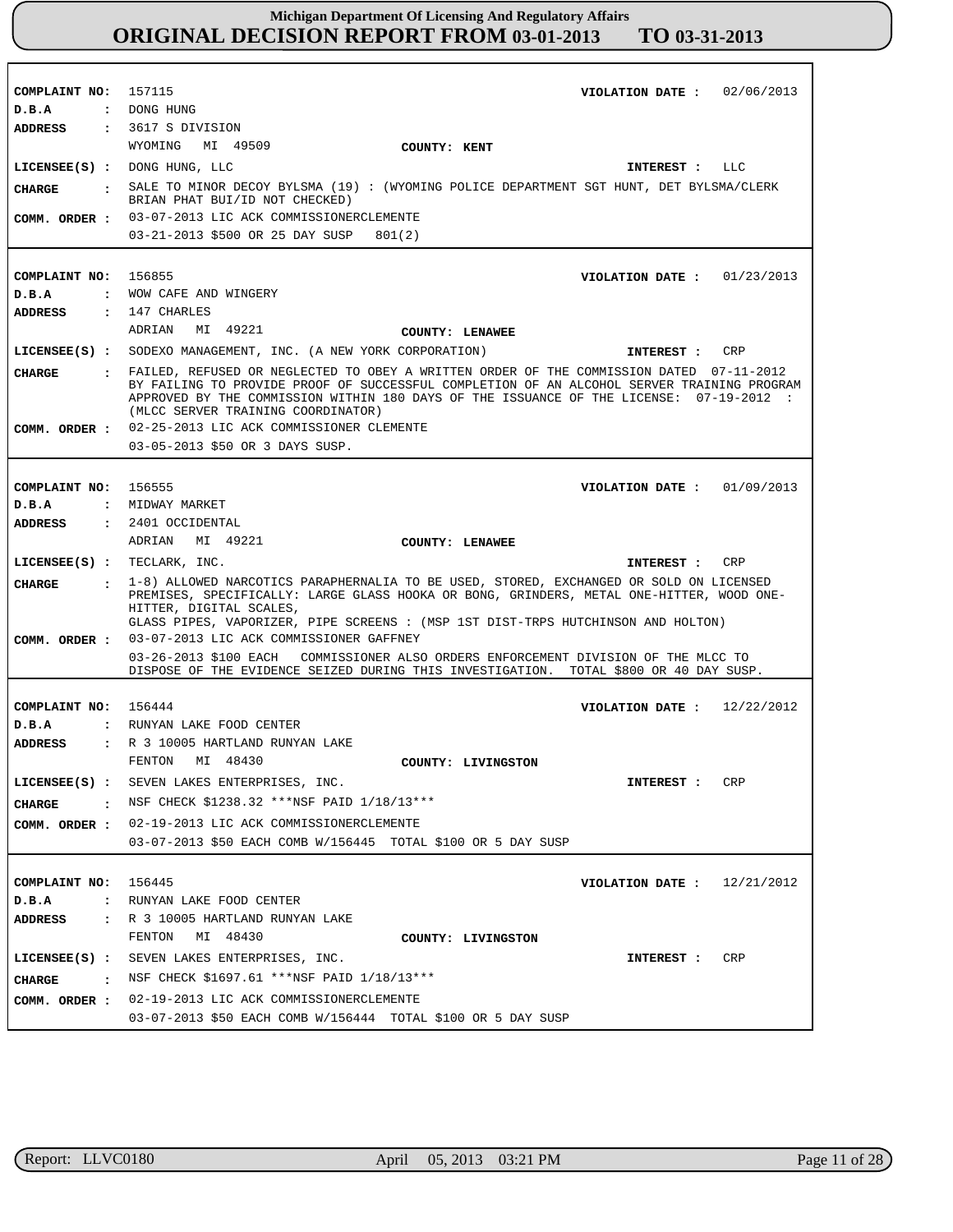| COMPLAINT NO:                         | 156711<br>01/24/2013<br>VIOLATION DATE :                                                                                                                                                           |
|---------------------------------------|----------------------------------------------------------------------------------------------------------------------------------------------------------------------------------------------------|
| D.B.A<br>$\ddot{\phantom{a}}$         | OLIVE GARDEN ITALIAN RESTAURANT #1252                                                                                                                                                              |
| <b>ADDRESS</b><br>$\ddot{\cdot}$      | 24845 GRATIOT                                                                                                                                                                                      |
|                                       | MI 48021<br>EASTPOINTE<br>COUNTY: MACOMB                                                                                                                                                           |
| $LICENSEE(S)$ :                       | GMRI, INC. (A FLORIDA CORPORATION)<br>CRP<br>INTEREST :                                                                                                                                            |
| <b>CHARGE</b><br>$\sim$ :             | NSF CHECK \$309.26                                                                                                                                                                                 |
| COMM. ORDER :                         | 02-27-2013 LIC ACK COMMISSIONER GAFFNEY                                                                                                                                                            |
|                                       | 03-19-2013 DISMISSED FOR INSUFFICIENT EVIDENCE                                                                                                                                                     |
|                                       |                                                                                                                                                                                                    |
| COMPLAINT NO:                         | 156107<br>12/08/2012<br>VIOLATION DATE :                                                                                                                                                           |
| D.B.A<br>$\ddot{\phantom{a}}$         | <b>MOM</b>                                                                                                                                                                                         |
| ADDRESS<br>$\mathbf{r}$               | 31193 UTICA                                                                                                                                                                                        |
|                                       | FRASER<br>MI 48026<br>COUNTY: MACOMB                                                                                                                                                               |
|                                       | LICENSEE(S) : SIMON LAND DEVELOPMENT GROUP, LLC<br>LLC<br>INTEREST :                                                                                                                               |
| CHARGE                                | : SELL TO MINOR DECOY X-211 (20): (LCC INVS BRANER AND BLAU/CLERK MUHAMMAD SALEH AHMED/ID                                                                                                          |
|                                       | NOT CHECKED)                                                                                                                                                                                       |
| COMM. ORDER :                         | 03-04-2013 HEARING HELD STERLING HEIGHTS GAFFNEY/MOODY/GIBSON NEG SETTLEMENT                                                                                                                       |
|                                       | 03-06-2013 \$1000 OR 50 DAY SUSP 801 NEG SET                                                                                                                                                       |
|                                       |                                                                                                                                                                                                    |
| COMPLAINT NO:                         | 156581<br>VIOLATION DATE : $01/10/2013$                                                                                                                                                            |
| D.B.A<br>$\mathbf{r}$                 | METRO PARTY STORE                                                                                                                                                                                  |
| ADDRESS                               | : R 8 38666 JEFFERSON                                                                                                                                                                              |
|                                       | HARRISON TOWNSHIP<br>MI 48045<br>COUNTY: MACOMB                                                                                                                                                    |
| $LICENSEE(S)$ :                       | ITA, INC<br>CRP<br>INTEREST :                                                                                                                                                                      |
| CHARGE<br>$\sim$ $\sim$               | NSF CHECK \$1975.13                                                                                                                                                                                |
| COMM. ORDER :                         | 02-26-2013 LIC ACK COMMISSIONERCLEMENTE                                                                                                                                                            |
|                                       | 03-07-2013 DISMISSED FOR INSUFFICIENT EVIDENCE                                                                                                                                                     |
|                                       |                                                                                                                                                                                                    |
| COMPLAINT NO:                         | 155264<br>10/13/2012<br>VIOLATION DATE :                                                                                                                                                           |
| D.B.A<br>$\mathbf{r}$                 | FRANK'S PARTY STORE                                                                                                                                                                                |
| <b>ADDRESS</b><br>$\sim$ $\sim$       | 33026 MOUND                                                                                                                                                                                        |
|                                       | STERLING HEIGHTS<br>MI 48310<br>COUNTY: MACOMB                                                                                                                                                     |
| LICENSEE $(S)$ : CVET, L.L.C.         | LLC<br>INTEREST :                                                                                                                                                                                  |
| <b>CHARGE</b><br>$\ddot{\phantom{a}}$ | SELL, FURNISH TO PERSON UNDER 21 DECOY X-226 (19): (MLCC ENFORCEMENT-JENSEN; CLERK-JILLIAN<br>A. DOVE/NO ID CHECKED)                                                                               |
| COMM. ORDER :                         | 03-04-2013 HEARING HELD STERLING HEIGHTS GAFFNEY/MOODY/GIBSON NEG SETTLEMENT                                                                                                                       |
|                                       | 03-06-2013 \$500 OR 25 DAY SUSP 801 NEG SET                                                                                                                                                        |
|                                       |                                                                                                                                                                                                    |
| COMPLAINT NO:                         | 156264<br>11/07/2012<br>VIOLATION DATE :                                                                                                                                                           |
| D.B.A<br>$\ddot{\phantom{a}}$         | WILD BILL'S STEAK HOUSE                                                                                                                                                                            |
| <b>ADDRESS</b><br>$\sim$ 100 $\sim$   | 23365 HOOVER                                                                                                                                                                                       |
|                                       | WARREN<br>MI 48089<br>COUNTY: MACOMB                                                                                                                                                               |
| $LICENSEE(S)$ :                       | MJD LAND MANAGEMENT, L.L.C.<br>INTEREST :<br>LLC                                                                                                                                                   |
| CHARGE<br>$\sim$ $\sim$ $\sim$        | 1) SELL, FURNISH TO PERSON UNDER 21 - LE-111 (18); 2) SELL, FURNISH TO PERSON UNDER 21 -<br>LE-112 (18): (WARREN POLICE DEPARTMENT-EIDT/JOHNSON/ROY/KIRBY; BARTENDER-JERAME JOHNSON/ID<br>CHECKED) |
| COMM. ORDER :                         | 03-07-2013 LIC ACK COMMISSIONER GAFFNEY                                                                                                                                                            |
|                                       | 03-26-2013 \$350 EACH TOTAL \$700 OR 35 DAY SUSP<br>801(2)                                                                                                                                         |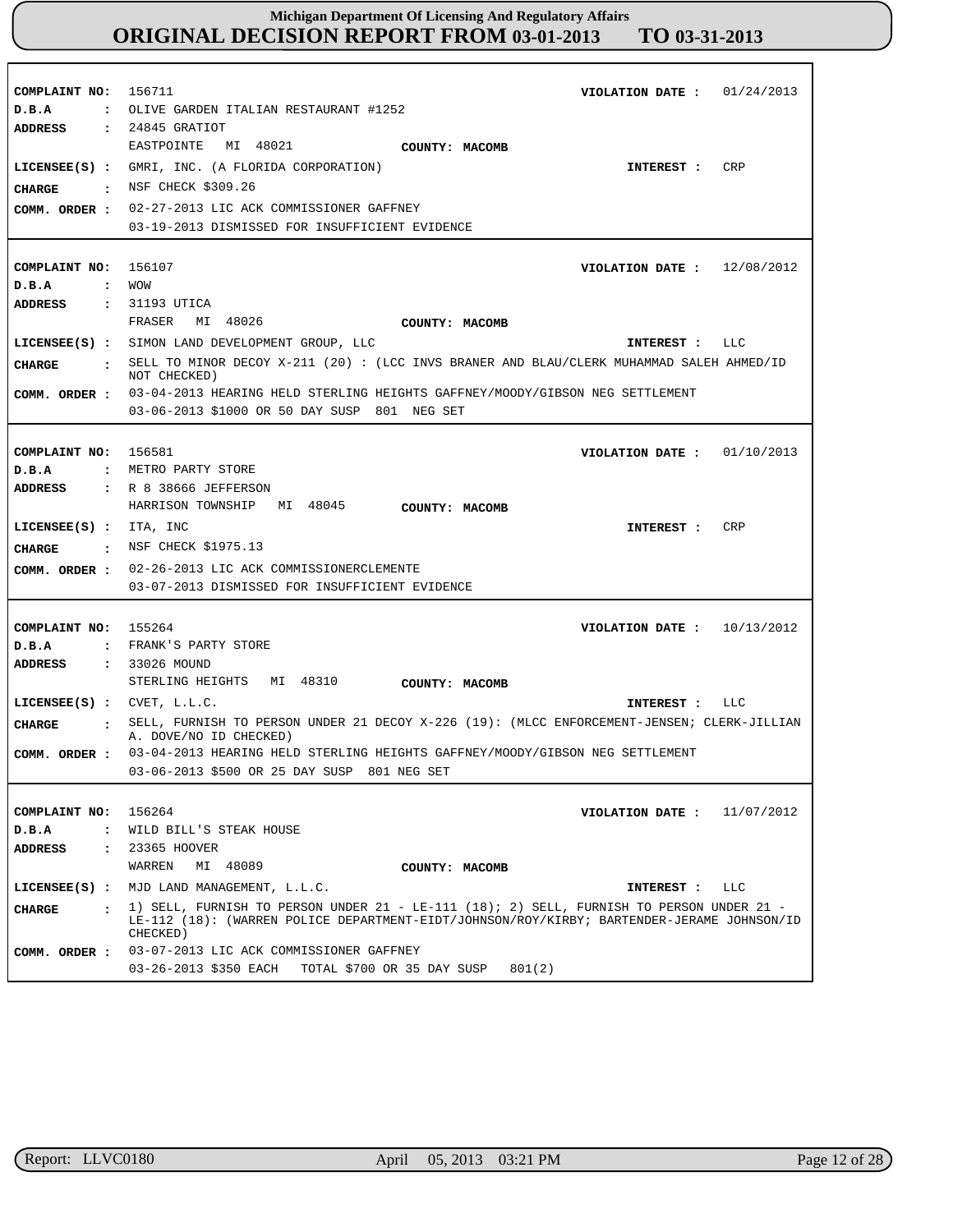| COMPLAINT NO: 152166                   | 04/14/2012<br>VIOLATION DATE :                                                                                                                                                                                                                                                                                                                                                                                                                                                                                                                                                                                                                                             |  |  |
|----------------------------------------|----------------------------------------------------------------------------------------------------------------------------------------------------------------------------------------------------------------------------------------------------------------------------------------------------------------------------------------------------------------------------------------------------------------------------------------------------------------------------------------------------------------------------------------------------------------------------------------------------------------------------------------------------------------------------|--|--|
| D.B.A                                  | : RUMORZ BAR                                                                                                                                                                                                                                                                                                                                                                                                                                                                                                                                                                                                                                                               |  |  |
| ADDRESS                                | $: 205$ E DIVISION                                                                                                                                                                                                                                                                                                                                                                                                                                                                                                                                                                                                                                                         |  |  |
|                                        | ISHPEMING MI 49849<br>COUNTY: MARQUETTE                                                                                                                                                                                                                                                                                                                                                                                                                                                                                                                                                                                                                                    |  |  |
|                                        | LICENSEE(S) : QUINNELL, JR., KENNETH W<br>IND<br>INTEREST :                                                                                                                                                                                                                                                                                                                                                                                                                                                                                                                                                                                                                |  |  |
| CHARGE<br>$\sim$ $\sim$ $\sim$         | 1-2) SALE TO MINOR DECOYS ESC-265 (19) AND ESC-264 (18): (LCC INVS RADEMACHER &<br>RAYMOND/CLERK HEATHER ELIZABETH ARSENEAU/ID CHECKED)                                                                                                                                                                                                                                                                                                                                                                                                                                                                                                                                    |  |  |
| COMM. ORDER :                          | 03-12-2013 HEARING HELD MAROUETTE CLEMENTE/HALL/CONTRACT NEG SETTLEMENT                                                                                                                                                                                                                                                                                                                                                                                                                                                                                                                                                                                                    |  |  |
|                                        | 03-25-2013 7 DAY SUSP 1)\$1000 2)\$1000<br>TOTAL \$2000 OR 100 DAY SUSP<br>801(2)<br>NEG<br>SET                                                                                                                                                                                                                                                                                                                                                                                                                                                                                                                                                                            |  |  |
|                                        |                                                                                                                                                                                                                                                                                                                                                                                                                                                                                                                                                                                                                                                                            |  |  |
| COMPLAINT NO:                          | 155219<br>VIOLATION DATE: $10/25/2012$                                                                                                                                                                                                                                                                                                                                                                                                                                                                                                                                                                                                                                     |  |  |
| D.B.A                                  | : IRON INN                                                                                                                                                                                                                                                                                                                                                                                                                                                                                                                                                                                                                                                                 |  |  |
| <b>ADDRESS</b>                         | : 305 IRON                                                                                                                                                                                                                                                                                                                                                                                                                                                                                                                                                                                                                                                                 |  |  |
|                                        | NEGAUNEE<br>MI 49866<br>COUNTY: MARQUETTE                                                                                                                                                                                                                                                                                                                                                                                                                                                                                                                                                                                                                                  |  |  |
|                                        | LICENSEE(S) : HEAVVY METAL, INC.<br><b>CRP</b><br>INTEREST :                                                                                                                                                                                                                                                                                                                                                                                                                                                                                                                                                                                                               |  |  |
| CHARGE                                 | : 1) ALLOWED LAURA WILDER, AN AGENT, CLERK, OR EMPLOYEE TO BE ON PREMISES IN INTOXICATED<br>CONDITION; 2) SOLD OR FURNISHED ALCOHOL TO INTOX PERSON PETER LUOKKALA; 3) ALLOWED INTOX<br>PERSON, PETER LUOKKALA TO CONSUME; 4) ALLOWED INTOX PERSON, PETER LUOKKALA TO FREOUENT OR<br>LOITER; 5) PERMITTED PREMISES TO BE OCCUPIED BY PERSONS OTHER THAN THAN THE LICENSEE OR<br>LICENSEE'S WORKING BONA FIDE EMPLOYEE(S), PETER LUOKKALA; 6) SOLD OR FURNISHED ALCOHOL TO<br>PETER LUOKKALA BETWEEN 2:30AM AND 7:00AM; 7) PERMITTED THE CONSUMPTION OF ALCOHOL ON<br>PREMISES BY PETER LUOKKALA BETWEEN 2:30AM AND 7:00AM : (NEGAUNEE POLICE DEPARTMENT-<br>KETOLA/TAKALA) |  |  |
| COMM. ORDER :                          | 03-12-2013 HEARING HELD MARQUETTE CLEMENTE/HALL/CONTRACT NEG SETTLEMENT COST \$17.30                                                                                                                                                                                                                                                                                                                                                                                                                                                                                                                                                                                       |  |  |
|                                        | 03-25-2013 1)\$500 2)\$150 3&4)DISMISSED WITH PREJUDICE 5)\$150 6&7)DISMISSED WITH PREJUDICE.<br>LICENSES & PERMITS TO REMAIN IN ESCROW UNTIL OUTSTANDING FINES/FEES ARE PAID. \$800 OR 40<br>DAY SUSP & \$17.30 W/FEES<br>TOTAL \$817.30<br>801(2) NEG SET                                                                                                                                                                                                                                                                                                                                                                                                                |  |  |
|                                        |                                                                                                                                                                                                                                                                                                                                                                                                                                                                                                                                                                                                                                                                            |  |  |
| COMPLAINT NO: 155737                   | VIOLATION DATE: $11/16/2012$                                                                                                                                                                                                                                                                                                                                                                                                                                                                                                                                                                                                                                               |  |  |
| D.B.A                                  | : BLANCHARD LANES                                                                                                                                                                                                                                                                                                                                                                                                                                                                                                                                                                                                                                                          |  |  |
| <b>ADDRESS</b>                         | : R 2 58 JACKSON                                                                                                                                                                                                                                                                                                                                                                                                                                                                                                                                                                                                                                                           |  |  |
|                                        | BLANCHARD<br>MI 49310<br>COUNTY: MECOSTA                                                                                                                                                                                                                                                                                                                                                                                                                                                                                                                                                                                                                                   |  |  |
|                                        | LICENSEE(S) : BLANCHARD LANES AND SPORTS BAR LLC<br>INTEREST :<br>LLC                                                                                                                                                                                                                                                                                                                                                                                                                                                                                                                                                                                                      |  |  |
| <b>CHARGE</b>                          | : FAILED, REFUSED OR NEGLECTED TO OBEY A WRITTEN ORDER OF THE COMMISSION DATED 03-20-2012<br>BY FAILING TO PROVIDE PROOF OF SUCCESSFUL COMPLETION OF AN ALCOHOL SERVER TRAINING PROGRAM<br>APPROVED BY THE COMMISSION WITHIN 180 DAYS OF THE ISSUANCE OF THE LICENSE: 05-15-2012 :<br>(MLCC SERVER TRAINING COORDINATOR)                                                                                                                                                                                                                                                                                                                                                   |  |  |
| COMM. ORDER :                          | 01-31-2013 LIC ACK COMMISSIONER CLEMENTE                                                                                                                                                                                                                                                                                                                                                                                                                                                                                                                                                                                                                                   |  |  |
|                                        | 03-21-2013 \$100 OR 5 DAY SUSP                                                                                                                                                                                                                                                                                                                                                                                                                                                                                                                                                                                                                                             |  |  |
|                                        |                                                                                                                                                                                                                                                                                                                                                                                                                                                                                                                                                                                                                                                                            |  |  |
| COMPLAINT NO:                          | VIOLATION DATE :                                                                                                                                                                                                                                                                                                                                                                                                                                                                                                                                                                                                                                                           |  |  |
| $D$ . B.A<br>$\ddot{\phantom{a}}$      | 152024<br>04/04/2012<br>THE WILD NORTH                                                                                                                                                                                                                                                                                                                                                                                                                                                                                                                                                                                                                                     |  |  |
| <b>ADDRESS</b><br>$\ddot{\phantom{a}}$ | N 2497 O 1                                                                                                                                                                                                                                                                                                                                                                                                                                                                                                                                                                                                                                                                 |  |  |
|                                        | MENOMINEE<br>MI 49858                                                                                                                                                                                                                                                                                                                                                                                                                                                                                                                                                                                                                                                      |  |  |
|                                        | COUNTY: MENOMINEE                                                                                                                                                                                                                                                                                                                                                                                                                                                                                                                                                                                                                                                          |  |  |
| LICENSEE(S) :                          | THE KOZ 1 CORPORATION<br>CRP<br>INTEREST :                                                                                                                                                                                                                                                                                                                                                                                                                                                                                                                                                                                                                                 |  |  |
| CHARGE<br>$\sim$ $\sim$                | **NSF PAID 5/10/12**<br>NSF CHECK: 599.53                                                                                                                                                                                                                                                                                                                                                                                                                                                                                                                                                                                                                                  |  |  |
| COMM. ORDER :                          | 03-13-2013 HEARING HELD ESCANABA CLEMENTE/HALL/CONTRACT                                                                                                                                                                                                                                                                                                                                                                                                                                                                                                                                                                                                                    |  |  |
|                                        | 03-18-2013 \$50 COMBINED WITH 152407 FOR \$50 COMBINED WITH 153497 FOR \$50 FOR A TOTAL OF<br>\$150 OR 7 DAYS SUSP.                                                                                                                                                                                                                                                                                                                                                                                                                                                                                                                                                        |  |  |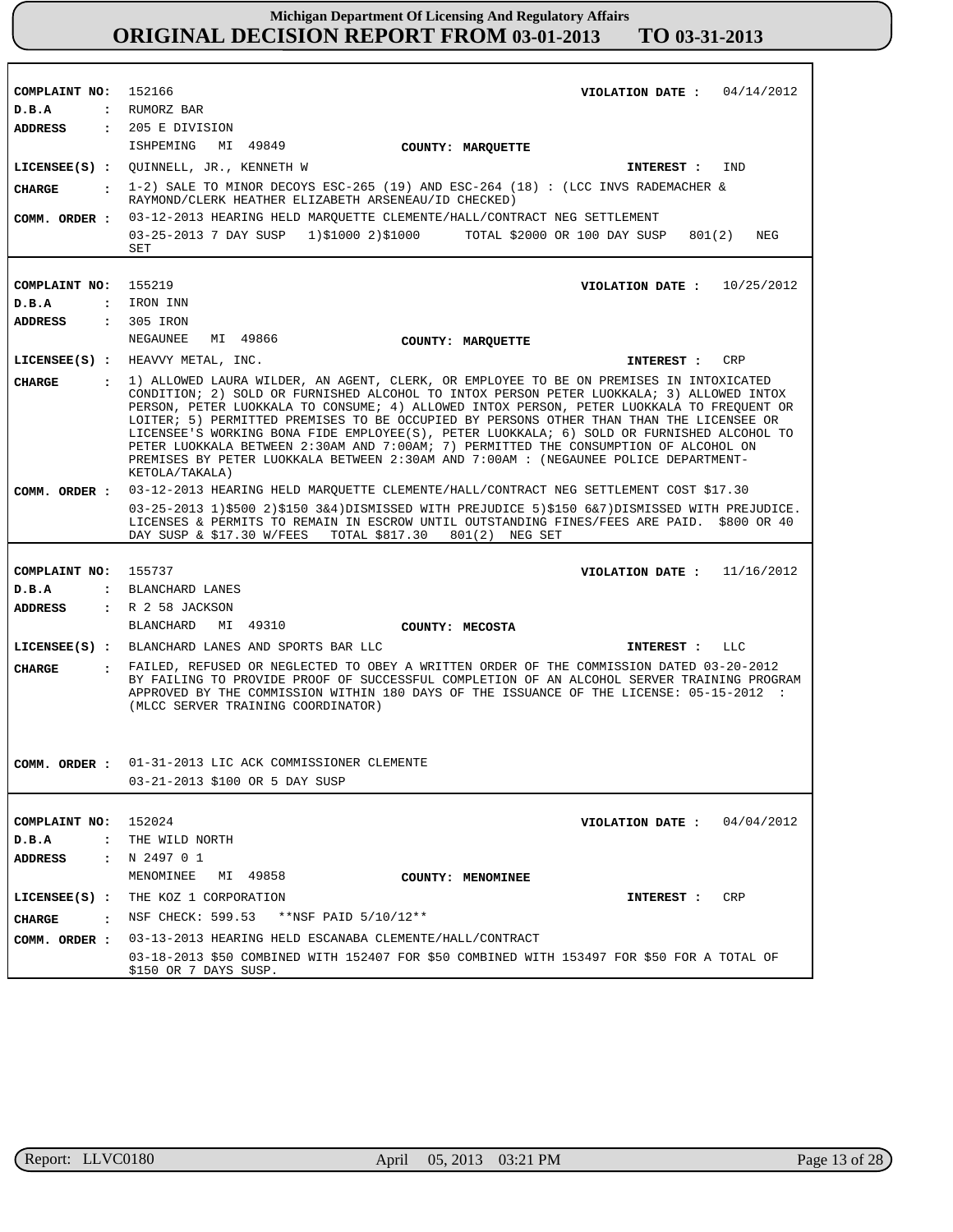| COMPLAINT NO: 153497     | VIOLATION DATE: $06/20/2012$                                                                                                                                                                                                                                                                                                                                                                                                                                                                                                                                                                             |
|--------------------------|----------------------------------------------------------------------------------------------------------------------------------------------------------------------------------------------------------------------------------------------------------------------------------------------------------------------------------------------------------------------------------------------------------------------------------------------------------------------------------------------------------------------------------------------------------------------------------------------------------|
| D.B.A                    | : THE WILD NORTH                                                                                                                                                                                                                                                                                                                                                                                                                                                                                                                                                                                         |
| ADDRESS : N 2497 0 1     |                                                                                                                                                                                                                                                                                                                                                                                                                                                                                                                                                                                                          |
|                          | MENOMINEE MI 49858<br><b>COUNTY: MENOMINEE</b>                                                                                                                                                                                                                                                                                                                                                                                                                                                                                                                                                           |
|                          | LICENSEE(S) : THE KOZ 1 CORPORATION<br>INTEREST : CRP                                                                                                                                                                                                                                                                                                                                                                                                                                                                                                                                                    |
|                          | CHARGE : NSF CHECK \$302.86 *** NSF PAID 7/26/12***                                                                                                                                                                                                                                                                                                                                                                                                                                                                                                                                                      |
|                          | COMM. ORDER : 03-13-2013 HEARING HELD ESCANABA CLEMENTE/HALL/CONTRACT                                                                                                                                                                                                                                                                                                                                                                                                                                                                                                                                    |
|                          | 03-18-2013 \$50 COMBINED WITH 152024 FOR \$50 COMBINED WITH 152407 FOR \$50 FOR A TOTAL OF                                                                                                                                                                                                                                                                                                                                                                                                                                                                                                               |
|                          | \$150 OR 7 DAYS SUSP.                                                                                                                                                                                                                                                                                                                                                                                                                                                                                                                                                                                    |
|                          |                                                                                                                                                                                                                                                                                                                                                                                                                                                                                                                                                                                                          |
| COMPLAINT NO: 153947     | VIOLATION DATE : $08/01/2012$                                                                                                                                                                                                                                                                                                                                                                                                                                                                                                                                                                            |
| D.B.A                    | : VAN'S FOODS                                                                                                                                                                                                                                                                                                                                                                                                                                                                                                                                                                                            |
| ADDRESS                  | $: 4110$ TENTH                                                                                                                                                                                                                                                                                                                                                                                                                                                                                                                                                                                           |
|                          | MENOMINEE<br>MI 49858<br><b>COUNTY: MENOMINEE</b>                                                                                                                                                                                                                                                                                                                                                                                                                                                                                                                                                        |
|                          | LICENSEE(S) : T & M DISTRIBUTION, INC. (A WISCONSIN CORPORATION)<br>INTEREST : CRP                                                                                                                                                                                                                                                                                                                                                                                                                                                                                                                       |
| CHARGE                   | : NSF CHECK \$100.50 ***NSF OUTSTANDING***                                                                                                                                                                                                                                                                                                                                                                                                                                                                                                                                                               |
| COMM. ORDER :            | 03-13-2013 HEARING HELD ESCANABA CLEMENTE/HALL/CONTRACT RULE 15(E)                                                                                                                                                                                                                                                                                                                                                                                                                                                                                                                                       |
|                          | 03-18-2013 50.00 FOR EACH CHARGE IN THE 2 COMPLAINTS TOTAL 100.00 WHICH IS DUE 45 DAYS<br>FROM THE MAILING DATE OF THIS ORDER. THE COMM ALSO ORDERS ALL LICENSES AND PERMITS FOR<br>THIS LICENSEE AT THE ABOVE NAMED LOCATION TO REMAIN IN ESCROW UNTIL ALL OUTSTANDING<br>CHECKS, FINES AND FEES ARE PAID IN FULL. THE COMMISSIONER FURTHER WARNS THE LICENSEE THAT<br>FAILURE TO MAKE PAYEMENT WITHIN THE TIME ALLOTTED MAY RESULT IN AN ADDITIONAL VIOLATION<br>UNDER ADMINISTRATIVE RULE R 436.1029, WHICH MAY SUBJECT THE LICENSEE TO ADDITIONAL<br>PENALTIES, INCLUDING REVOCATION OF THE LICENSE. |
|                          |                                                                                                                                                                                                                                                                                                                                                                                                                                                                                                                                                                                                          |
|                          |                                                                                                                                                                                                                                                                                                                                                                                                                                                                                                                                                                                                          |
| COMPLAINT NO: 153992     | VIOLATION DATE: $07/31/2012$                                                                                                                                                                                                                                                                                                                                                                                                                                                                                                                                                                             |
| D.B.A                    | : VAN'S FOODS                                                                                                                                                                                                                                                                                                                                                                                                                                                                                                                                                                                            |
| ADDRESS                  | : 4110 TENTH<br>MENOMINEE MI 49858<br>COUNTY: MENOMINEE                                                                                                                                                                                                                                                                                                                                                                                                                                                                                                                                                  |
|                          | LICENSEE(S) : T & M DISTRIBUTION, INC. (A WISCONSIN CORPORATION)<br><b>CRP</b><br>INTEREST :                                                                                                                                                                                                                                                                                                                                                                                                                                                                                                             |
| CHARGE                   | : NSF CHECK \$473.52 ***NSF OUTSTANDING***                                                                                                                                                                                                                                                                                                                                                                                                                                                                                                                                                               |
| COMM. ORDER :            | 03-13-2013 HEARING HELD ESCANBA CLEMENTE/HALL/CONTRACT RULE 15(E)                                                                                                                                                                                                                                                                                                                                                                                                                                                                                                                                        |
|                          | 03-18-2013 50.00 FOR EACH CHARGE IN THE 2 COMPLAINTS TOTAL 100.00 WHICH IS DUE 45 DAYS<br>FROM THE MAILING DATE OF THIS ORDER. THE COMM ALSO ORDERS ALL LICENSES AND PERMITS FOR<br>THIS LICENSEE AT THE ABOVE NAMED LOCATION TO REMAIN IN ESCROW UNTIL ALL OUTSTANDING<br>CHECKS, FINES AND FEES ARE PAID IN FULL. THE COMMISSIONER FURTHER WARNS THE LICENSEE THAT<br>FAILURE TO MAKE PAYEMENT WITHIN THE TIME ALLOTTED MAY RESULT IN AN ADDITIONAL VIOLATION<br>UNDER ADMINISTRATIVE RULE R 436.1029, WHICH MAY SUBJECT THE LICENSEE TO ADDITIONAL<br>PENALTIES, INCLUDING REVOCATION OF THE LICENSE. |
|                          |                                                                                                                                                                                                                                                                                                                                                                                                                                                                                                                                                                                                          |
| COMPLAINT NO: 152407     | 04/18/2012<br>VIOLATION DATE :                                                                                                                                                                                                                                                                                                                                                                                                                                                                                                                                                                           |
| D.B.A<br>$\ddot{\cdot}$  | THE WILD NORTH                                                                                                                                                                                                                                                                                                                                                                                                                                                                                                                                                                                           |
| ADDRESS                  | : N249701                                                                                                                                                                                                                                                                                                                                                                                                                                                                                                                                                                                                |
|                          | MENOMINEE<br>MI 49858<br><b>COUNTY: MENOMINEE</b>                                                                                                                                                                                                                                                                                                                                                                                                                                                                                                                                                        |
| $LICENSEE(S)$ :          | THE KOZ 1 CORPORATION<br>CRP<br>INTEREST :                                                                                                                                                                                                                                                                                                                                                                                                                                                                                                                                                               |
| <b>CHARGE</b><br>$\cdot$ | NSF CHECK: 492.35 **NSF PAID 5/10/12**                                                                                                                                                                                                                                                                                                                                                                                                                                                                                                                                                                   |
| COMM. ORDER :            | 03-13-2013 HEARING HELD ESCANABA CLEMENTE/HALL/CONTRACT<br>03-18-2013 \$50 COMBINED WITH 152024 FOR \$50 COMBINED WITH 153497 FOR \$50 FOR A TOTAL OF                                                                                                                                                                                                                                                                                                                                                                                                                                                    |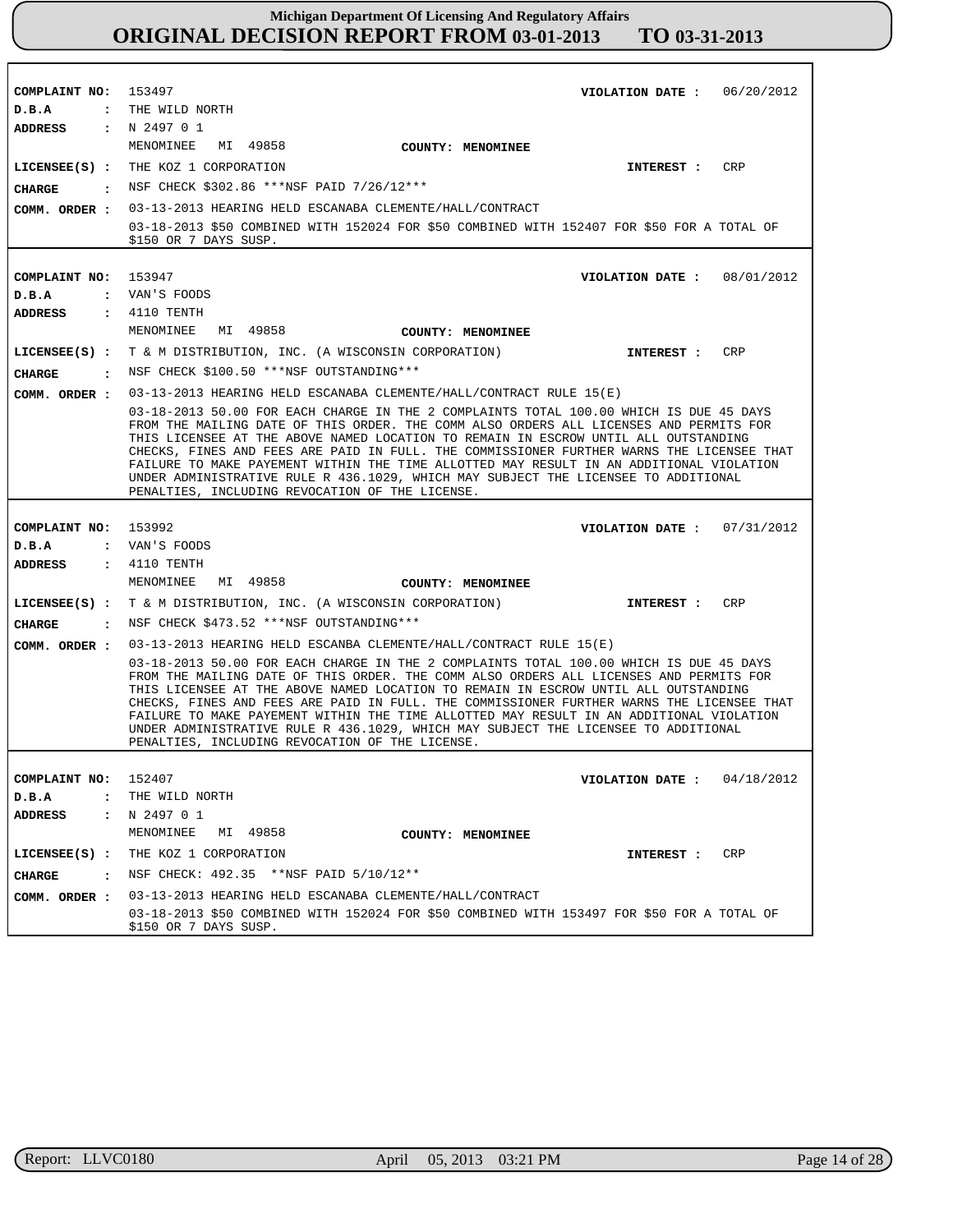| COMPLAINT NO:               | 156369<br>VIOLATION DATE: $12/28/2012$                                                                                                                                                                                                                                                                                                                                                                                                                                                                                                                                                                                                                                                                |  |
|-----------------------------|-------------------------------------------------------------------------------------------------------------------------------------------------------------------------------------------------------------------------------------------------------------------------------------------------------------------------------------------------------------------------------------------------------------------------------------------------------------------------------------------------------------------------------------------------------------------------------------------------------------------------------------------------------------------------------------------------------|--|
| D.B.A<br><b>ADDRESS</b>     | : YACK'S DRYDOCK<br>$: 6227 \text{ N} \text{ M} 30$                                                                                                                                                                                                                                                                                                                                                                                                                                                                                                                                                                                                                                                   |  |
|                             | HOPE MI 48628                                                                                                                                                                                                                                                                                                                                                                                                                                                                                                                                                                                                                                                                                         |  |
|                             | COUNTY: MIDLAND                                                                                                                                                                                                                                                                                                                                                                                                                                                                                                                                                                                                                                                                                       |  |
| $LICENSEE(S)$ : MULARZ, LLC | <b>INTEREST :</b><br>LLC                                                                                                                                                                                                                                                                                                                                                                                                                                                                                                                                                                                                                                                                              |  |
| CHARGE                      | . FAILED, REFUSED OR NEGLECTED TO OBEY A WRITTEN ORDER OF THE COMMISSION DATED 06-05-2012<br>BY FAILING TO PROVIDE PROOF OF SUCCESSFUL COMPLETION OF AN ALCOHOL SERVER TRAINING PROGRAM<br>APPROVED BY THE COMMISSION WITHIN 180 DAYS OF THE ISSUANCE OF THE LICENSE: 06-27-2012 :<br>(MLCC SERVER TRAINING COORDINATOR)                                                                                                                                                                                                                                                                                                                                                                              |  |
| COMM. ORDER :               | 01-30-2013 LIC ACK COMMISSIONER CLEMENTE                                                                                                                                                                                                                                                                                                                                                                                                                                                                                                                                                                                                                                                              |  |
|                             | 03-07-2013 150.00 OR 7 DAY SUSP. FINE TO BE PAID WITHIN 45 DAYS FROM THE MAILING DATE OF<br>THIS ORDER. ADDTL PENALTY COMM ORDERS ALL LICENSES AND PERMITS ISSUED BY THE MLCC TO THIS<br>LICENSEE AT THE ABOVE NAMED ADDRESS BE SUSPENDED AS OF MAY 1, 2013 WITH SAID SUSPENSION<br>BEING WAIVED IF DOCUMENTARY PROOF OF SERVER TRAINING IS PROVIDED IN ACCORDANCE WITH THE<br>PROVISIONS OF ADMINISTRATIVE COMMISSIONERS' JUNE 5, 2012 ORDER. THIS SUSPENSION SHALL<br>REMAIN IN EFFECT UNTIL SUCH TIME AS SATISFACTORY DOCUMENTARY PROOF OF SERVER TRAINING IS<br>RECEIVED BY THE MLCC, OR THE LICENSES AND PERMITS ARE TERMINATED PURUSANT TO THE<br>PROVISIONS OF ADMINISTRATIVE RULE R 436.1107. |  |
|                             |                                                                                                                                                                                                                                                                                                                                                                                                                                                                                                                                                                                                                                                                                                       |  |
| COMPLAINT NO:               | 156712<br>VIOLATION DATE: $01/13/2013$                                                                                                                                                                                                                                                                                                                                                                                                                                                                                                                                                                                                                                                                |  |
| D.B.A                       | : 5 CORNERS PARTY STORE                                                                                                                                                                                                                                                                                                                                                                                                                                                                                                                                                                                                                                                                               |  |
| <b>ADDRESS</b>              | : 4971 N GREENVILLE                                                                                                                                                                                                                                                                                                                                                                                                                                                                                                                                                                                                                                                                                   |  |
|                             | MI 48850<br>LAKEVIEW<br>COUNTY: MONTCALM                                                                                                                                                                                                                                                                                                                                                                                                                                                                                                                                                                                                                                                              |  |
| $LICENSEE(S)$ : BRANG, INC. | <b>CRP</b><br>INTEREST :                                                                                                                                                                                                                                                                                                                                                                                                                                                                                                                                                                                                                                                                              |  |
| CHARGE                      | : SALE TO MINOR DECOY GR-300 (19) : (LCC INVS BRANDT AND MANN/CLERK RONDA DIANE DIETZ/ID<br>CHECKED)                                                                                                                                                                                                                                                                                                                                                                                                                                                                                                                                                                                                  |  |
|                             | COMM. ORDER : 02-27-2013 LIC ACK COMMISSIONER GAFFNEY<br>03-09-2013 \$500 OR 25 DAY SUSP 801(2)                                                                                                                                                                                                                                                                                                                                                                                                                                                                                                                                                                                                       |  |
|                             |                                                                                                                                                                                                                                                                                                                                                                                                                                                                                                                                                                                                                                                                                                       |  |
| COMPLAINT NO:               | 156934<br>VIOLATION DATE: $02/05/2013$                                                                                                                                                                                                                                                                                                                                                                                                                                                                                                                                                                                                                                                                |  |
| D.B.A                       | : THE BOOK NOOK & JAVA SHOP/BEST CELLARS WINE BAR                                                                                                                                                                                                                                                                                                                                                                                                                                                                                                                                                                                                                                                     |  |
| <b>ADDRESS</b>              | $: 8744$ FERRY                                                                                                                                                                                                                                                                                                                                                                                                                                                                                                                                                                                                                                                                                        |  |
|                             | MI 49437<br>MONTAGUE<br>COUNTY: MUSKEGON                                                                                                                                                                                                                                                                                                                                                                                                                                                                                                                                                                                                                                                              |  |
|                             | LICENSEE(S) : VINO E LAGO, LLC<br>LLC<br>INTEREST :                                                                                                                                                                                                                                                                                                                                                                                                                                                                                                                                                                                                                                                   |  |
| <b>CHARGE</b>               | : FAILED, REFUSED OR NEGLECTED TO OBEY A WRITTEN ORDER OF THE COMMISSION DATED 07-02-2012<br>BY FAILING TO PROVIDE PROOF OF SUCCESSFUL COMPLETION OF AN ALCOHOL SERVER TRAINING PROGRAM<br>APPROVED BY THE COMMISSION WITHIN 180 DAYS OF THE ISSUANCE OF THE LICENSE: 08-03-2012 :<br>(MLCC SERVER TRAINING COORDINATOR)                                                                                                                                                                                                                                                                                                                                                                              |  |
| COMM. ORDER :               | 03-06-2013 LIC ACK COMMISSIONER CLEMENTE                                                                                                                                                                                                                                                                                                                                                                                                                                                                                                                                                                                                                                                              |  |
|                             | 03-15-2013 \$100 OR 5 DAY SUSP                                                                                                                                                                                                                                                                                                                                                                                                                                                                                                                                                                                                                                                                        |  |
|                             |                                                                                                                                                                                                                                                                                                                                                                                                                                                                                                                                                                                                                                                                                                       |  |
| COMPLAINT NO:               | 156183<br>12/13/2012<br>VIOLATION DATE :                                                                                                                                                                                                                                                                                                                                                                                                                                                                                                                                                                                                                                                              |  |
| D.B.A                       | : BIANCA'S II                                                                                                                                                                                                                                                                                                                                                                                                                                                                                                                                                                                                                                                                                         |  |
| ADDRESS                     | : 7880 ANDERSONVILLE                                                                                                                                                                                                                                                                                                                                                                                                                                                                                                                                                                                                                                                                                  |  |
|                             | CLARKSTON MI 48346<br>COUNTY: OAKLAND                                                                                                                                                                                                                                                                                                                                                                                                                                                                                                                                                                                                                                                                 |  |
|                             | LICENSEE(S) : BIANCA'S II, INC.<br>CRP<br>INTEREST :                                                                                                                                                                                                                                                                                                                                                                                                                                                                                                                                                                                                                                                  |  |
|                             |                                                                                                                                                                                                                                                                                                                                                                                                                                                                                                                                                                                                                                                                                                       |  |
| $\mathbf{r}$<br>CHARGE      | SALE TO MINOR DECOY BEDDLE (16) : (OAKLAND COUNTY SD- DEP MATICH/CLERK DALLAS MADISON/ID<br>CHECKED)                                                                                                                                                                                                                                                                                                                                                                                                                                                                                                                                                                                                  |  |
| COMM. ORDER :               | 03-06-2013 HEARING HELD SOUTHFIELD GAFFNEY/ASEVEDO/GIBSON NEG SETTLEMENT                                                                                                                                                                                                                                                                                                                                                                                                                                                                                                                                                                                                                              |  |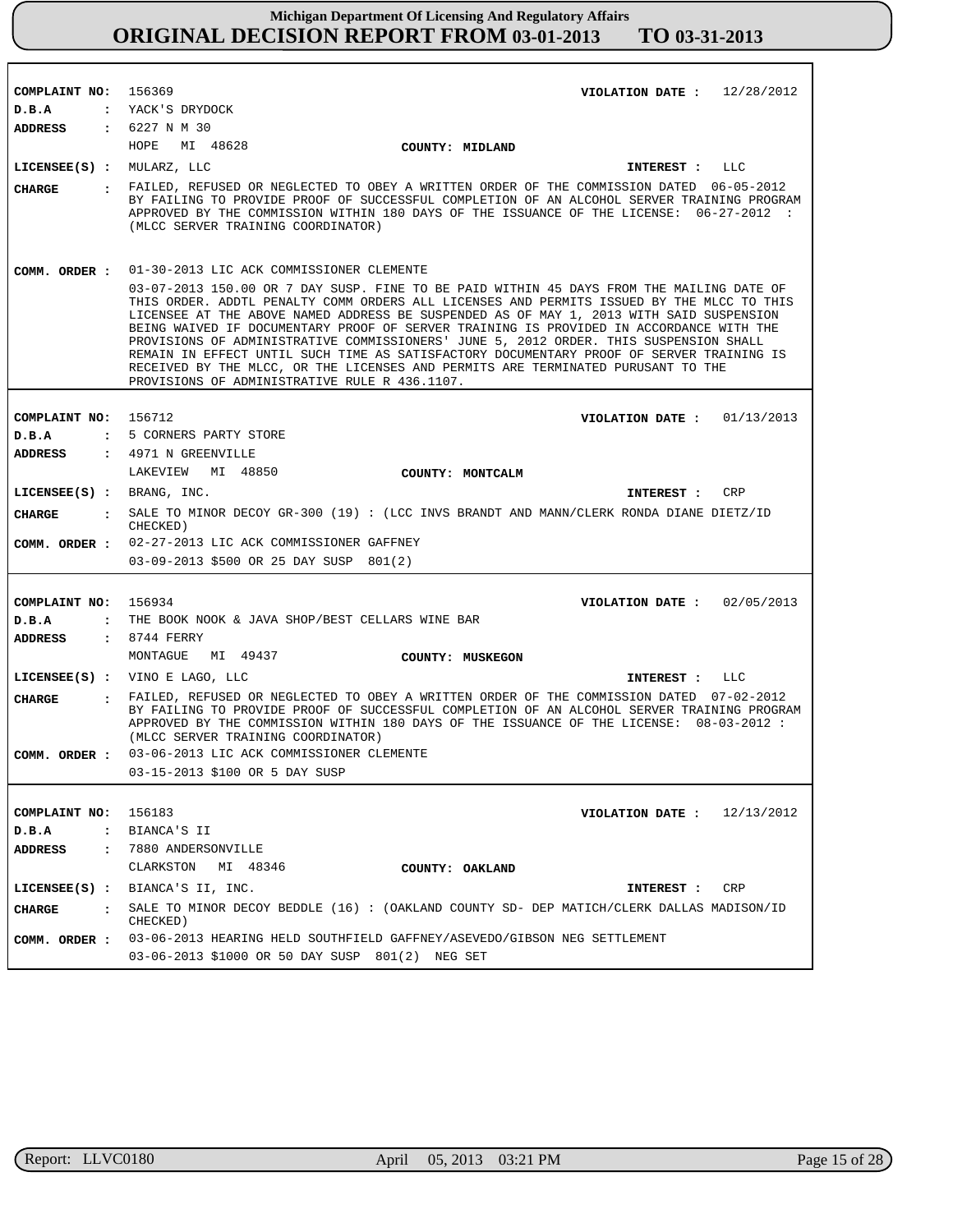| COMPLAINT NO: 155744          | VIOLATION DATE : $11/08/2012$                                                                                                                                                           |
|-------------------------------|-----------------------------------------------------------------------------------------------------------------------------------------------------------------------------------------|
| D.B.A                         | : MORELS                                                                                                                                                                                |
| ADDRESS                       | : 32729 NORTHWESTERN                                                                                                                                                                    |
|                               | FARMINGTON HILLS MI 48334 COUNTY: OAKLAND                                                                                                                                               |
|                               | LICENSEE(S) : MYKONOS TAVERNA, LLC<br>INTEREST : LLC                                                                                                                                    |
| CHARGE                        | : FAILED, REFUSED OR NEGLECTED TO OBEY A WRITTEN ORDER OF THE COMMISSION DATED 08-27-2008                                                                                               |
|                               | BY FAILING TO PROVIDE PROOF OF SUCCESSFUL COMPLETION OF AN ALCOHOL SERVER TRAINING PROGRAM                                                                                              |
|                               | APPROVED BY THE COMMISSION WITHIN 180 DAYS OF THE ISSUANCE OF THE LICENSE: 05-07-2012 :                                                                                                 |
|                               | (MLCC SERVER TRAINING COORDINATOR)                                                                                                                                                      |
|                               | COMM. ORDER : 03-06-2013 HEARING HELD SOUTHFIELD GAFFNEY/ASEVEDO/GIBSON NEG SETTLEMENT                                                                                                  |
|                               | 03-06-2013 \$50 OR 3 DAY SUSP NEG SET                                                                                                                                                   |
|                               |                                                                                                                                                                                         |
| COMPLAINT NO:                 | 156374<br>VIOLATION DATE: $12/27/2012$                                                                                                                                                  |
| D.B.A                         | : BACHELORS 1 TAVERN                                                                                                                                                                    |
| <b>ADDRESS</b>                | $: 1967$ CASS LAKE                                                                                                                                                                      |
|                               | KEEGO HARBOR MI 48320<br>COUNTY: OAKLAND                                                                                                                                                |
|                               | LICENSEE(S) : BREE ENTERPRISES, INC.<br>CRP<br>INTEREST:                                                                                                                                |
|                               |                                                                                                                                                                                         |
| CHARGE                        | . FAILED, REFUSED OR NEGLECTED TO OBEY A WRITTEN ORDER OF THE COMMISSION DATED 05-09-2012<br>BY FAILING TO PROVIDE PROOF OF SUCCESSFUL COMPLETION OF AN ALCOHOL SERVER TRAINING PROGRAM |
|                               | APPROVED BY THE COMMISSION WITHIN 180 DAYS OF THE ISSUANCE OF THE LICENSE: 06-22-2012 :                                                                                                 |
|                               | (MLCC SERVER TRAINING COORDINATOR)                                                                                                                                                      |
|                               |                                                                                                                                                                                         |
|                               | COMM. ORDER : 03-01-2013 LIC ACK COMMISSIONER CLEMENTE                                                                                                                                  |
|                               | 03-15-2013 \$100 OR 5 DAY SUSP                                                                                                                                                          |
|                               |                                                                                                                                                                                         |
|                               |                                                                                                                                                                                         |
| COMPLAINT NO: 155197          | VIOLATION DATE : $10/16/2012$                                                                                                                                                           |
| D.B.A                         | : EXPRESS PARTY STORE                                                                                                                                                                   |
| ADDRESS                       | : 702- 704 S LAPEER                                                                                                                                                                     |
|                               | LAKE ORION MI 48362<br>COUNTY: OAKLAND                                                                                                                                                  |
| LICENSEE(S) : $I \& M$ , INC. | INTEREST : CRP                                                                                                                                                                          |
| CHARGE                        | : SELL, FURNISH TO PERSON UNDER 21 - CI 151201 (18): (OAKLAND COUNTY SHERIFF DEPARTMENT-                                                                                                |
|                               | HUSTON; CLERK-BASIM HANNA/ID CHECKED)                                                                                                                                                   |
|                               | COMM. ORDER : 02-25-2013 LIC ACK COMMISSIONERCLEMENTE                                                                                                                                   |
|                               | 03-07-2013 \$500 WAIVE \$100 TOTAL \$400 OR 20 DAY SUSP<br>801(2)                                                                                                                       |
|                               |                                                                                                                                                                                         |
| COMPLAINT NO: 156714          | VIOLATION DATE: $02/02/2013$                                                                                                                                                            |
| D.B.A                         | : VINTAGE VILLAGE FINE WINE                                                                                                                                                             |
| <b>ADDRESS</b>                | : 28927 SOUTHFIELD                                                                                                                                                                      |
|                               | LATHRUP VILLAGE MI 48076                                                                                                                                                                |
|                               | COUNTY: OAKLAND                                                                                                                                                                         |
|                               | LICENSEE(S) : VINTAGE VILLAGE FINE WINE, INC.<br><b>INTEREST :</b><br>CRP                                                                                                               |
| CHARGE                        | : SALE TO MINOR DECOY X-205 (19) : (LCC INVS ANDERSON AND JEFFERSON/CLERK LDYA A SHAMAYA/ID                                                                                             |
|                               | CHECKED)                                                                                                                                                                                |
|                               | COMM. ORDER : 03-11-2013 LIC ACK COMMISSIONER GAFFNEY                                                                                                                                   |
|                               | 03-26-2013 \$500 OR 25 DAY SUSP 801(2)                                                                                                                                                  |
|                               |                                                                                                                                                                                         |
| COMPLAINT NO:                 | 155137<br>VIOLATION DATE: $10/04/2012$                                                                                                                                                  |
| D.B.A                         | : HURRICANE GRILL & WINGS                                                                                                                                                               |
| ADDRESS                       | : 29852 NORTHWESTERN                                                                                                                                                                    |
|                               | SOUTHFIELD MI 48034<br>COUNTY: OAKLAND                                                                                                                                                  |
|                               | LICENSEE(S) : HWG INVESTMENTS, LLC<br>INTEREST : LLC                                                                                                                                    |
|                               | COMM. ORDER: 01-24-2013 LIC ACK COMMISSIONER CLEMENTE                                                                                                                                   |
|                               |                                                                                                                                                                                         |
|                               | 03-21-2013 \$150 OR 7 DAY SUSP                                                                                                                                                          |

٦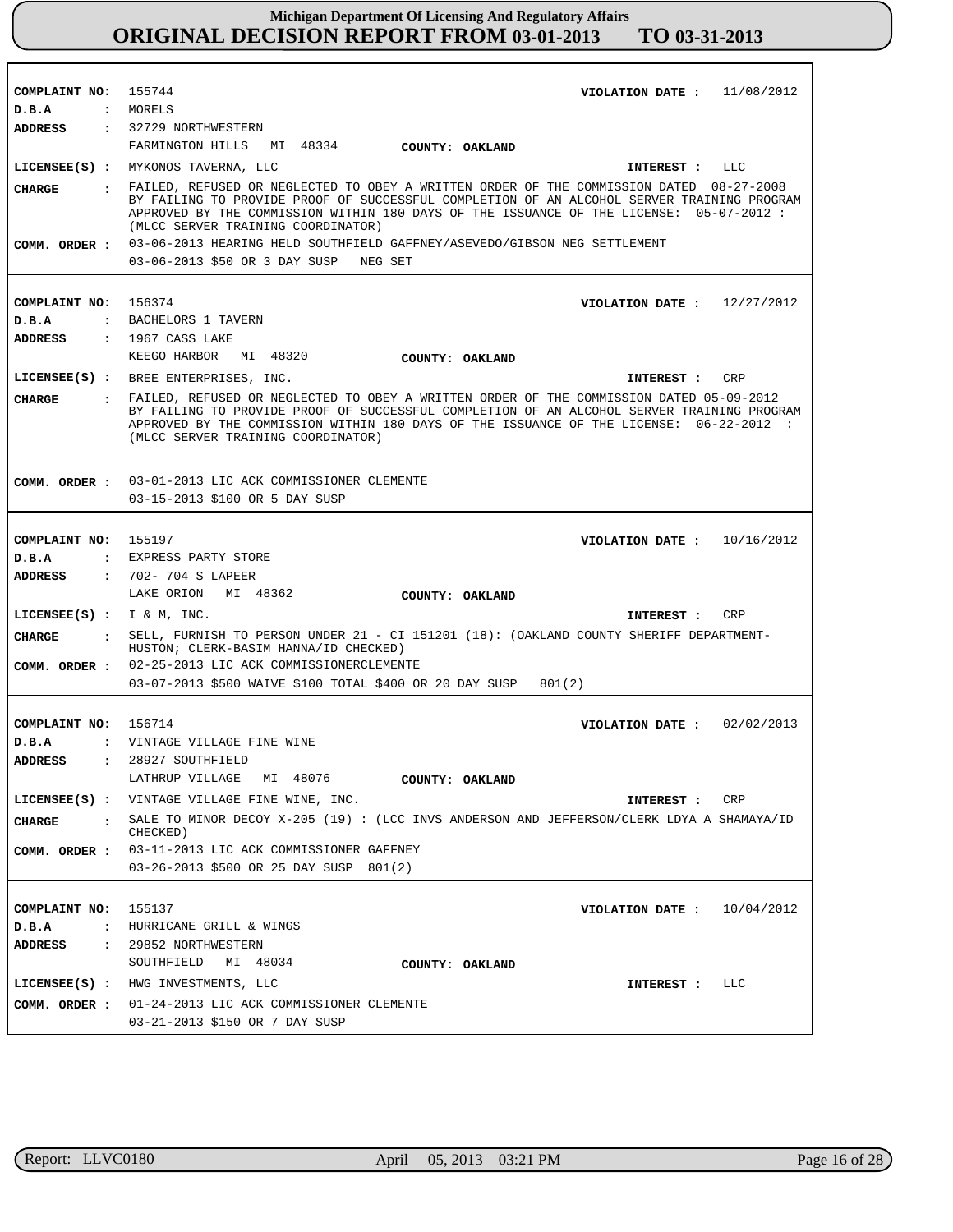Report: LLVC0180 April 05, 2013 03:21 PM **COMPLAINT NO: COMPLAINT NO: COMPLAINT NO: COMPLAINT NO:** 155542 **COMPLAINT NO:** 156022 155537 156029 156825 **VIOLATION DATE : VIOLATION DATE : VIOLATION DATE : VIOLATION DATE : VIOLATION DATE :** 11/07/2012 10/26/2012 11/13/2012 10/25/2012 01/15/2013 **D.B.A : D.B.A : D.B.A : D.B.A : D.B.A :** MAJESTIC MARKET MR. B'S MR. B'S MR. B'S SERAFINA'S ITALIAN GRILLE **ADDRESS : ADDRESS : ADDRESS : ADDRESS : ADDRESS :** 25877 LAHSER 3946 ROCHESTER 3946 ROCHESTER 3946 ROCHESTER 13 W SEVENTH SOUTHFIELD MI 48034 TROY MI 48083 TROY MI 48083 TROY MI 48083 HOLLAND MI 49423 02-19-2013 HEARING HELD SOUTHFIELD MOURNING/MOODY-FREEZA/GIBSON NEG SETTLEMENT COST \$12.78 03-11-2013 \$600, \$100 WAIVED FOR A TOTAL OF \$500 OR 25 DAYS SUSP & COSTS OF \$12.75 FOR A TOTAL OF \$512.78 SEC 801(2) NEGOTIATED SETTLEMENT 02-14-2013 HEARING ADJORNED STIP AGREEMENT TO FOLLOW. 03-06-2013 \$100 COMBINED WITH 2-155542 FOR \$150 FOR A TOTAL OF \$250 OR 13 DAYS SUSP. NEGOTIATED SETTLEMENT 02-14-2013 HEARING ADJORNED ON RECORD STIP AGREEMENT TO FOLLOW. COST \$17.30 03-06-2013 \$500 OR 25 DAYS SUSP. NEGOTIATED SETTLEMENT 02-14-2013 HEARING ADJORNED STIP AGREEMENT TO FOLLOW 03-06-2013 \$100 COMBINED WITH 2-155537 FOR \$150 FOR A TOTAL OF \$250 OR 13 DAYS SUSP. NEGOTIATED SETTLEMENT 03-13-2013 LIC ACK COMMISSIONER CLEMENTE 03-25-2013 250.00 OR 12 DAY SUSP FINE TO BE PAID WITHIN 45 DAYS FROM THE DATE OF THIS ORDER. ADDTL PENALTY COMM ORDERS ALL LICENSES AND PERMITS ISSUED BY THE MLCC TO THIS LICENSEE AT THE ABOVE NAMED ADDRESS BE SUSPENDED AS OF JUNE 3, 2013 WITH SAID SUSPENSION BEING WAIVED IF DOCUMENTARY PROOF OF SERVER TRAINING IS PROVIDED IN ACCORDANCE WITH THE PROVISIONS OF THE ADMINISTRATIVE COMMISSIONERS DECEMBER 16, 2011 ORDER. THIS SUSPENSION SHALL REMAIN IN EFFECT UNTIL SUCH TIME AS SATISFACTORY DOCUMENTARY PROOF OF SERVER TAINING IS RECEIVED BY THE MLCC OR THE LICENSES ARE TERMINATED PURUSANT TO ADMINISTRATIVE RULE R 436.1107 **LICENSEE(S) :** MAJESTIC WINE & DELI, INC. **LICENSEE(S) :** MERCMILES, INC. **LICENSEE(S) :** MERCMILES, INC. **LICENSEE(S) :** MERCMILES, INC. **LICENSEE(S) :** FWV HOLLAND, LLC CRP CRP CRP CRP LLC **CHARGE : CHARGE : CHARGE : CHARGE : CHARGE :** 1) SELL, FURNISH TO PERSON UNDER 21 - DN 11-003 (19): (SOUTHFIELD POLICE DEPARTMENT-GOFF/SMARTSY; CLERK-FAKHRI ACHOO/NO ID CHECKED) NSF CHECK (779.32) \*\*PAID IN FULL 11/26/12\*\* 1) SELL, FURNISH TO PERSON UNDER 21 - DECOY BRENNAN (19): (TROY POLICE DEPARTMENT-JULIAN/RACZKA/STOPCZYNSKI; BARTENDER-JODI L. BELCOURT/NO ID CHECKED) NSF CHECK (512.81) \*\*PAID IN FULL 11/21/12\*\* FAILED, REFUSED OR NEGLECTED TO OBEY A WRITTEN ORDER OF THE COMMISSION DATED 12-16-2011 BY FAILING TO PROVIDE PROOF OF SUCCESSFUL COMPLETION OF AN ALCOHOL SERVER TRAINING PROGRAM APPROVED BY THE COMMISSION WITHIN 180 DAYS OF THE ISSUANCE OF THE LICENSE: 07-12-2012 : (MLCC SERVER TRAINING COORDINATOR) **INTEREST : INTEREST : INTEREST : INTEREST : INTEREST : COMM. ORDER : COMM. ORDER : COMM. ORDER : COMM. ORDER : COMM. ORDER : COUNTY: OAKLAND COUNTY: OAKLAND COUNTY: OAKLAND COUNTY: OAKLAND COUNTY: OTTAWA**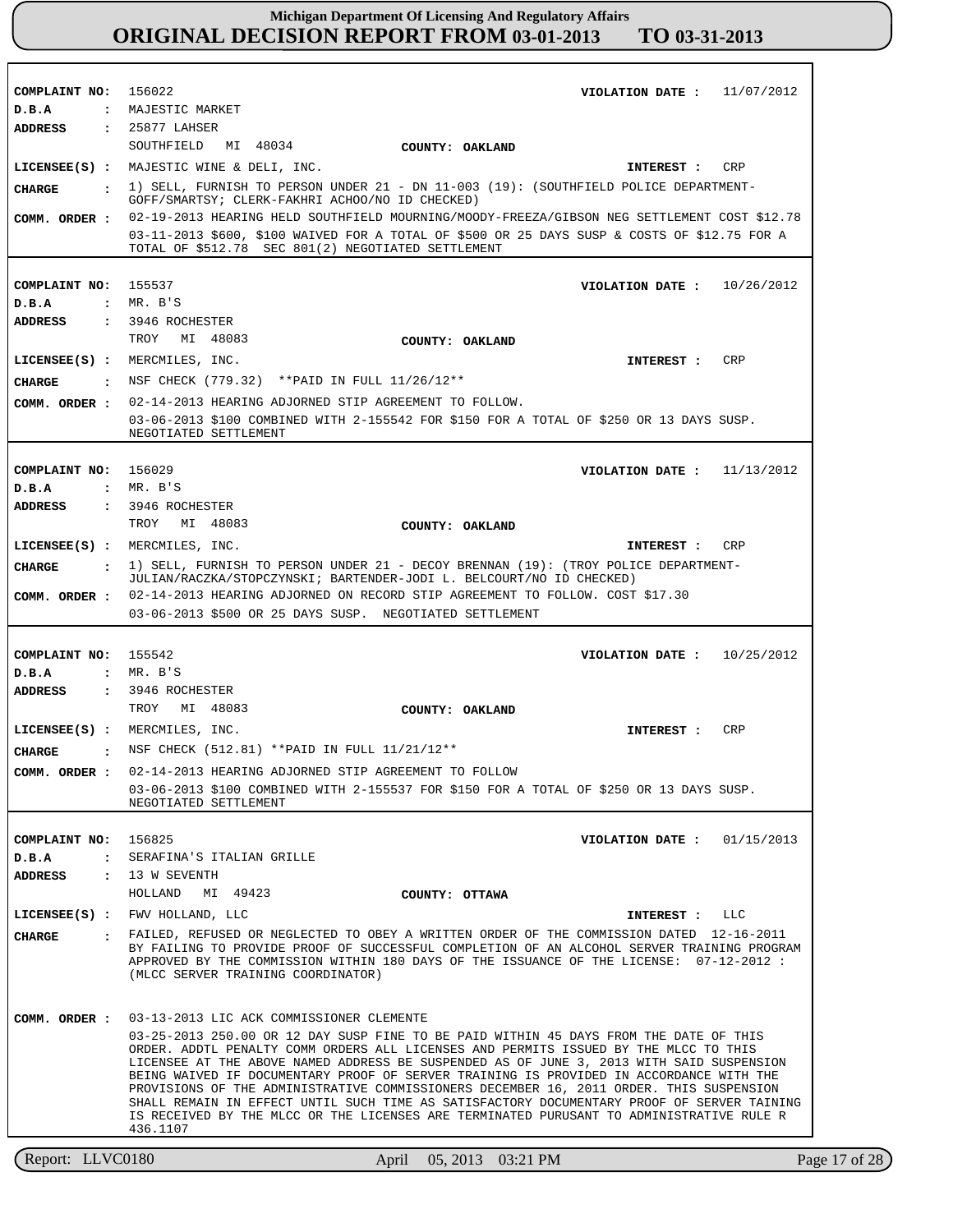| COMPLAINT NO: 156239                                     | VIOLATION DATE: $12/04/2012$                                                                                                                                                                                                                                                                                                                                                                                                                                                                                                                                                                                                                                                                                                   |
|----------------------------------------------------------|--------------------------------------------------------------------------------------------------------------------------------------------------------------------------------------------------------------------------------------------------------------------------------------------------------------------------------------------------------------------------------------------------------------------------------------------------------------------------------------------------------------------------------------------------------------------------------------------------------------------------------------------------------------------------------------------------------------------------------|
| D.B.A                                                    | : CLIVE & DOTS ANCHOR INN                                                                                                                                                                                                                                                                                                                                                                                                                                                                                                                                                                                                                                                                                                      |
| ADDRESS                                                  | : 1781 HEIGHTSVIEW                                                                                                                                                                                                                                                                                                                                                                                                                                                                                                                                                                                                                                                                                                             |
|                                                          | HOUGHTON LAKE HEIGHTS MI 48630<br>COUNTY: ROSCOMMON                                                                                                                                                                                                                                                                                                                                                                                                                                                                                                                                                                                                                                                                            |
|                                                          | LICENSEE(S) : CLYMER, DOROTHY M<br>INTEREST :<br>IND                                                                                                                                                                                                                                                                                                                                                                                                                                                                                                                                                                                                                                                                           |
| CHARGE                                                   | : FAILED, REFUSED OR NEGLECTED TO OBEY A WRITTEN ORDER OF THE COMMISSION DATED 05-09-2012<br>BY FAILING TO PROVIDE PROOF OF SUCCESSFUL COMPLETION OF AN ALCOHOL SERVER TRAINING PROGRAM<br>APPROVED BY THE COMMISSION WITHIN 180 DAYS OF THE ISSUANCE OF THE LICENSE: 06-01-2012 :<br>(MLCC SERVER TRAINING COORDINATOR)                                                                                                                                                                                                                                                                                                                                                                                                       |
|                                                          | COMM. ORDER : 02-28-2013 LIC ACK COMMISSIONER CLEMENTE<br>03-21-2013 200.00 OR 10 DAY SUSP FINE TO BE PAID WITHIN 45 DAYS FROM THE DATE OF THIS<br>ORDER. ADDTL PENALTY COMM ORDERS ALL LICENSES AND PERMITS ISSUED BY THE MLCC TO THIS<br>LICENSEE BE SUSPENDED AS OF MAY 1, 2013 WITH SAID SUSPENSION BEING WAIVED IF DOCUMENTARY<br>PROOF OF SERVER TRAINING IS PROVIDED IN ACCORDANCE WITH THE PROVISIONS OF THE<br>ADMINISTRATIVE COMMISSIONERS' MAY 9, 2012 ORDER. THIS SUSPENSION SHALL REMAIN IN EFFECT<br>UNTIL SUCH TIME AS SATISFACTORY DOCUMENTARY PROOF OF SERVER TRAINING IS RECEIVED BY THE<br>MLCC OR THE LICENSES AND PERMITS ARE TERMINATED PURSUANT TO THE PROVISIONS OF<br>ADMINISTRATIVE RULE R 436.1107. |
| COMPLAINT NO: 156715                                     | VIOLATION DATE: $02/02/2013$                                                                                                                                                                                                                                                                                                                                                                                                                                                                                                                                                                                                                                                                                                   |
| D.B.A                                                    | : LUCKY'S MARKET                                                                                                                                                                                                                                                                                                                                                                                                                                                                                                                                                                                                                                                                                                               |
|                                                          | ADDRESS : 5815 ST CLAIR                                                                                                                                                                                                                                                                                                                                                                                                                                                                                                                                                                                                                                                                                                        |
|                                                          | EAST CHINA MI 48054<br>COUNTY: ST CLAIR                                                                                                                                                                                                                                                                                                                                                                                                                                                                                                                                                                                                                                                                                        |
|                                                          | LICENSEE(S) : ML MORAN L.L.C.<br>LLC<br>INTEREST :                                                                                                                                                                                                                                                                                                                                                                                                                                                                                                                                                                                                                                                                             |
| CIIARGE                                                  | : SALE TO MINOR DECOY X-211 (20) : (LCC INVS JONES AND BLAU/CLERK MARCIA LYNN SIMONS/ID NOT<br>CHECKED)                                                                                                                                                                                                                                                                                                                                                                                                                                                                                                                                                                                                                        |
|                                                          | COMM. ORDER : 03-04-2013 LIC ACK COMMISSIONER GAFFNEY                                                                                                                                                                                                                                                                                                                                                                                                                                                                                                                                                                                                                                                                          |
|                                                          | 03-26-2013 \$500 OR 25 DAY SUSP 801(2)                                                                                                                                                                                                                                                                                                                                                                                                                                                                                                                                                                                                                                                                                         |
| COMPLAINT NO:<br>D.B.A<br>ADDRESS                        | 156719<br>VIOLATION DATE : $02/02/2013$<br>: RIVIERA RESTAURANT & COCKTAIL LOUNGE<br>$: 475 S$ WATER<br>MARINE CITY<br>MI 48039<br>COUNTY: ST CLAIR                                                                                                                                                                                                                                                                                                                                                                                                                                                                                                                                                                            |
|                                                          | LICENSEE(S) : RIVIERA RESTAURANT & COCKTAIL LOUNGE, INC.<br><b>CRP</b><br>INTEREST :                                                                                                                                                                                                                                                                                                                                                                                                                                                                                                                                                                                                                                           |
| CHARGE                                                   | : SALE TO MINOR DECOY X-211 (20) : (LCC INVS JONES AND BLAU/CLERK ROBERT ROSS LUTZ II/ID<br>CHECKED)                                                                                                                                                                                                                                                                                                                                                                                                                                                                                                                                                                                                                           |
|                                                          | COMM. ORDER : 03-05-2013 LIC ACK COMMISSIONER GAFFNEY                                                                                                                                                                                                                                                                                                                                                                                                                                                                                                                                                                                                                                                                          |
|                                                          | 03-19-2013 \$400 WAIVE \$100 TOTAL \$300 OR 15 DAY SUSP<br>801(2)                                                                                                                                                                                                                                                                                                                                                                                                                                                                                                                                                                                                                                                              |
| COMPLAINT NO: 156717<br>D.B.A                            | VIOLATION DATE : $02/02/2013$<br>CORNER GROCERY                                                                                                                                                                                                                                                                                                                                                                                                                                                                                                                                                                                                                                                                                |
| ADDRESS<br>$\mathbf{r}$                                  | 339 FAIRBANKS                                                                                                                                                                                                                                                                                                                                                                                                                                                                                                                                                                                                                                                                                                                  |
|                                                          | MARINE CITY MI 48039<br>COUNTY: ST CLAIR                                                                                                                                                                                                                                                                                                                                                                                                                                                                                                                                                                                                                                                                                       |
|                                                          | LICENSEE(S) : OWENS, JACQUELINE M<br>INTEREST : IND                                                                                                                                                                                                                                                                                                                                                                                                                                                                                                                                                                                                                                                                            |
|                                                          | CHARGE : SALE TO MINOR DECOY X-211 (20) : (LCC INVS JONES AND BLAU/CLERK STACEY DIBBLE/ID CHECKED)                                                                                                                                                                                                                                                                                                                                                                                                                                                                                                                                                                                                                             |
|                                                          | COMM. ORDER : 02-25-2013 LIC ACK COMMISSIONERCLEMENTE                                                                                                                                                                                                                                                                                                                                                                                                                                                                                                                                                                                                                                                                          |
|                                                          | 03-07-2013 \$700 OR 35 DAY SUSP 801(2)                                                                                                                                                                                                                                                                                                                                                                                                                                                                                                                                                                                                                                                                                         |
| COMPLAINT NO: 156451<br>D.B.A<br>$\mathbf{r}$<br>ADDRESS | VIOLATION DATE: $12/13/2012$<br>MILITARY STREET MUSIC CAFE<br>$: 1102$ MILITARY                                                                                                                                                                                                                                                                                                                                                                                                                                                                                                                                                                                                                                                |
|                                                          | PORT HURON MI 48060<br>COUNTY: ST CLAIR                                                                                                                                                                                                                                                                                                                                                                                                                                                                                                                                                                                                                                                                                        |
|                                                          | LICENSEE(S) : SJP ENTERPRISES, INC.<br>INTEREST : CRP                                                                                                                                                                                                                                                                                                                                                                                                                                                                                                                                                                                                                                                                          |
| CHARGE                                                   | . SALE TO MINOR DECOY CI #192 (20) : (PORT HURON PD DETS LOXTON & FRAZIER/CLERK ANASTASIA<br>RAE BARCUME/ID NOT CHECKED)                                                                                                                                                                                                                                                                                                                                                                                                                                                                                                                                                                                                       |
|                                                          | COMM. ORDER : 02-22-2013 LIC ACK COMMISSIONERCLEMENTE<br>03-08-2013 \$300 EACH TOTAL \$600 OR 30 DAY SUSP<br>801(2)                                                                                                                                                                                                                                                                                                                                                                                                                                                                                                                                                                                                            |

r

٦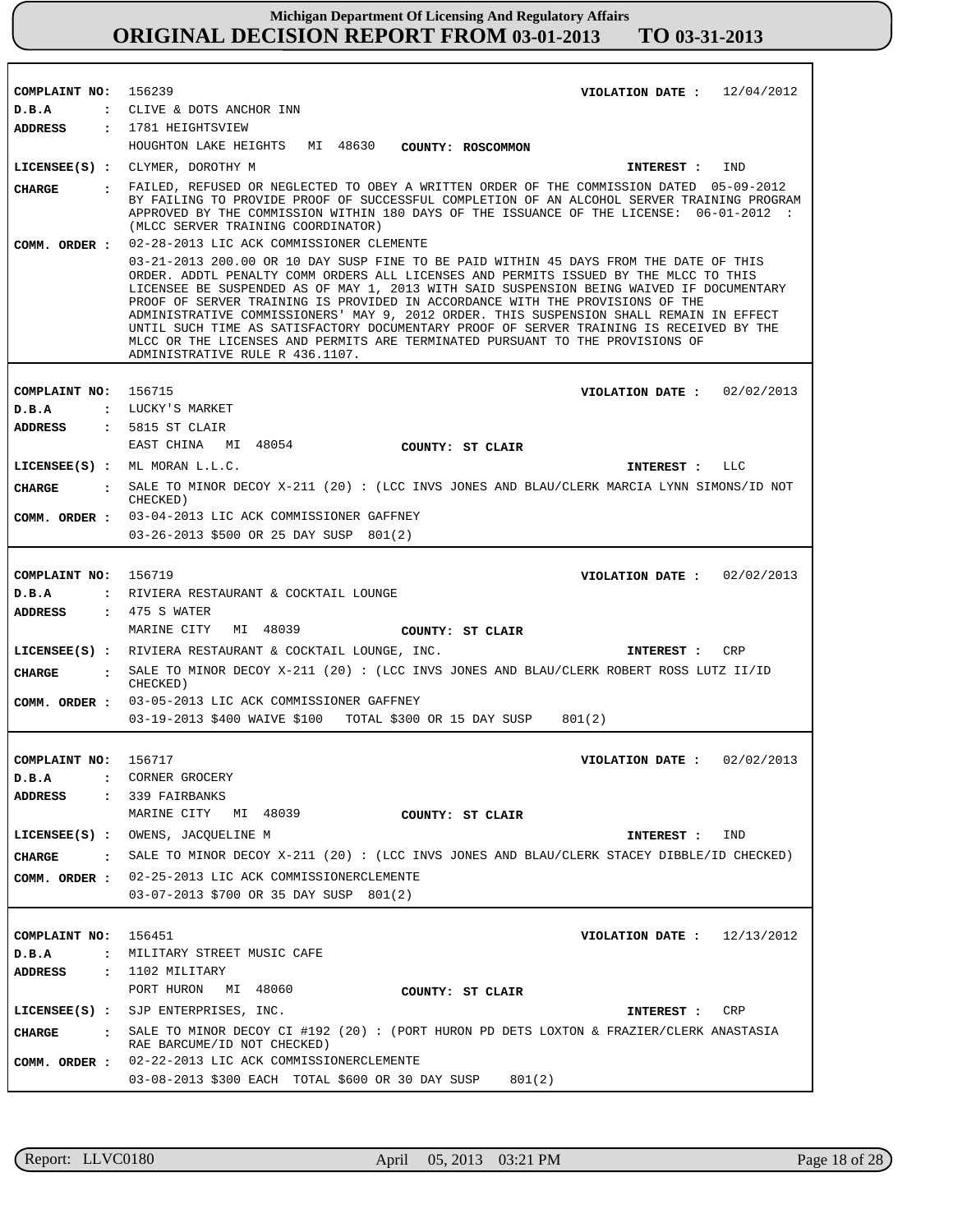| COMPLAINT NO: 156251         | VIOLATION DATE: $05/26/2009$                                                                                                                                                                                                         |
|------------------------------|--------------------------------------------------------------------------------------------------------------------------------------------------------------------------------------------------------------------------------------|
| D.B.A                        | : EL AMIGO'S BAR                                                                                                                                                                                                                     |
| <b>ADDRESS</b>               | : 32469 US 12                                                                                                                                                                                                                        |
|                              | BURR OAK MI 49030<br>COUNTY: ST JOSEPH                                                                                                                                                                                               |
|                              | LICENSEE(S) : EL AMIGO'S BAR, LLC<br>INTEREST : LLC                                                                                                                                                                                  |
| CHARGE                       | : 1) ALLOWED UNLAWFUL GAMBLING WITH POOL TABLE ON PREMISES, SPECIFICALLY: PERMITTED ONGOING<br>PROGRESSIVE JACKPOT; 2) ON OR ABOUT 05-26-2009 MADE A CREDIT SALE OF ALCOHOL TO JOE DIRTS<br>OR JAMES : (LCC INVS REEDER AND SCHMIDT) |
|                              | COMM. ORDER: 03-21-2013 HEARING HELD KALAMAZOO GAFFNEY/GEISSLER/DECLERCQ ACK                                                                                                                                                         |
|                              | 03-26-2013 1)\$50, 2)DISMISSED WITH PREJUDICE FOR A TOTAL OF \$50 OR 3 DAYS SUSP.                                                                                                                                                    |
|                              |                                                                                                                                                                                                                                      |
| COMPLAINT NO: 156186         | VIOLATION DATE: $11/29/2012$                                                                                                                                                                                                         |
| D.B.A                        | : BG'S MINI MARKET                                                                                                                                                                                                                   |
| <b>ADDRESS : 2878 W US 2</b> |                                                                                                                                                                                                                                      |
|                              | GULLIVER MI 49840                                                                                                                                                                                                                    |
|                              | COUNTY: SCHOOLCRAFT                                                                                                                                                                                                                  |
|                              | LICENSEE(S) : KOKESH, COLLEEN M<br><b>INTEREST :</b><br>GPI                                                                                                                                                                          |
|                              | KOKESH, GERALD L<br>GPI<br>INTEREST :                                                                                                                                                                                                |
| CIIARGE                      | . NSF CHECK \$1314.81 ***NSF PAID 1/8/13***                                                                                                                                                                                          |
|                              | COMM. ORDER : 03-01-2013 LIC ACK COMMISSIONER GAFFNEY                                                                                                                                                                                |
|                              | 03-19-2013 \$100 OR 5 DAY SUSP                                                                                                                                                                                                       |
|                              |                                                                                                                                                                                                                                      |
| COMPLAINT NO: 154175         | VIOLATION DATE: 07/28/2012                                                                                                                                                                                                           |
| D.B.A                        | : APPLE BARREL                                                                                                                                                                                                                       |
| <b>ADDRESS</b>               | : 718 DEER                                                                                                                                                                                                                           |
|                              | MANISTIQUE MI 49854                                                                                                                                                                                                                  |
|                              | COUNTY: SCHOOLCRAFT                                                                                                                                                                                                                  |
|                              | LICENSEE(S) : POCKET ACES OF MANISTIQUE, LLC<br>INTEREST : LLC                                                                                                                                                                       |
| CIIARGE                      | . SELL, FURNISH TO PERSON UNDER 21 - ESC-264 (19): (MLCC ENFORCEMENT-RAYMOND/RANSHAW; CLERK-<br>LYNN A. OVERLAND/ID CHECKED)                                                                                                         |
|                              | COMM. ORDER : 03-13-2013 HEARING HELD ESCANABA CLEMENTE/HALL/CONTRACT                                                                                                                                                                |
|                              | 03-18-2013 \$500 OR 25 DAYS SUSP.                                                                                                                                                                                                    |
|                              |                                                                                                                                                                                                                                      |
|                              |                                                                                                                                                                                                                                      |
| COMPLAINT NO: 156545         | VIOLATION DATE: $01/07/2013$                                                                                                                                                                                                         |
| D.B.A                        | : ANDY'S FOOD CENTER                                                                                                                                                                                                                 |
| <b>ADDRESS</b>               | : 8473 E M 71                                                                                                                                                                                                                        |
|                              | DURAND MI 48429<br>COUNTY: SHIAWASSEE                                                                                                                                                                                                |
|                              | LICENSEE(S) : ANDY FOOD CENTER, INC.<br>INTEREST : CRP                                                                                                                                                                               |
| <b>CHARGE</b>                | : NSF CHECK \$2368.80 ** NSF PAID 1/28/13 **                                                                                                                                                                                         |
|                              | COMM. ORDER : 02-27-2013 LIC ACK COMMISSIONER GAFFNEY                                                                                                                                                                                |
|                              | 03-19-2013 \$150 OR 8 DAY SUSP                                                                                                                                                                                                       |
|                              |                                                                                                                                                                                                                                      |
| COMPLAINT NO: 155871         | VIOLATION DATE: $11/17/2012$                                                                                                                                                                                                         |
| D.B.A                        | : RISTO'S BISTRO                                                                                                                                                                                                                     |
|                              | : 115 S WASHINGTON                                                                                                                                                                                                                   |
| ADDRESS                      |                                                                                                                                                                                                                                      |
|                              | OWOSSO MI 48867<br>COUNTY: SHIAWASSEE                                                                                                                                                                                                |
| LICENSE (S) : RISTO, INC.    | CRP<br><b>INTEREST :</b>                                                                                                                                                                                                             |
| CHARGE                       | : NSF CHECK \$179.15                                                                                                                                                                                                                 |
|                              |                                                                                                                                                                                                                                      |
|                              | COMM. ORDER : 01-23-2013 LIC ACK COMMISSIONER GAFFNEY                                                                                                                                                                                |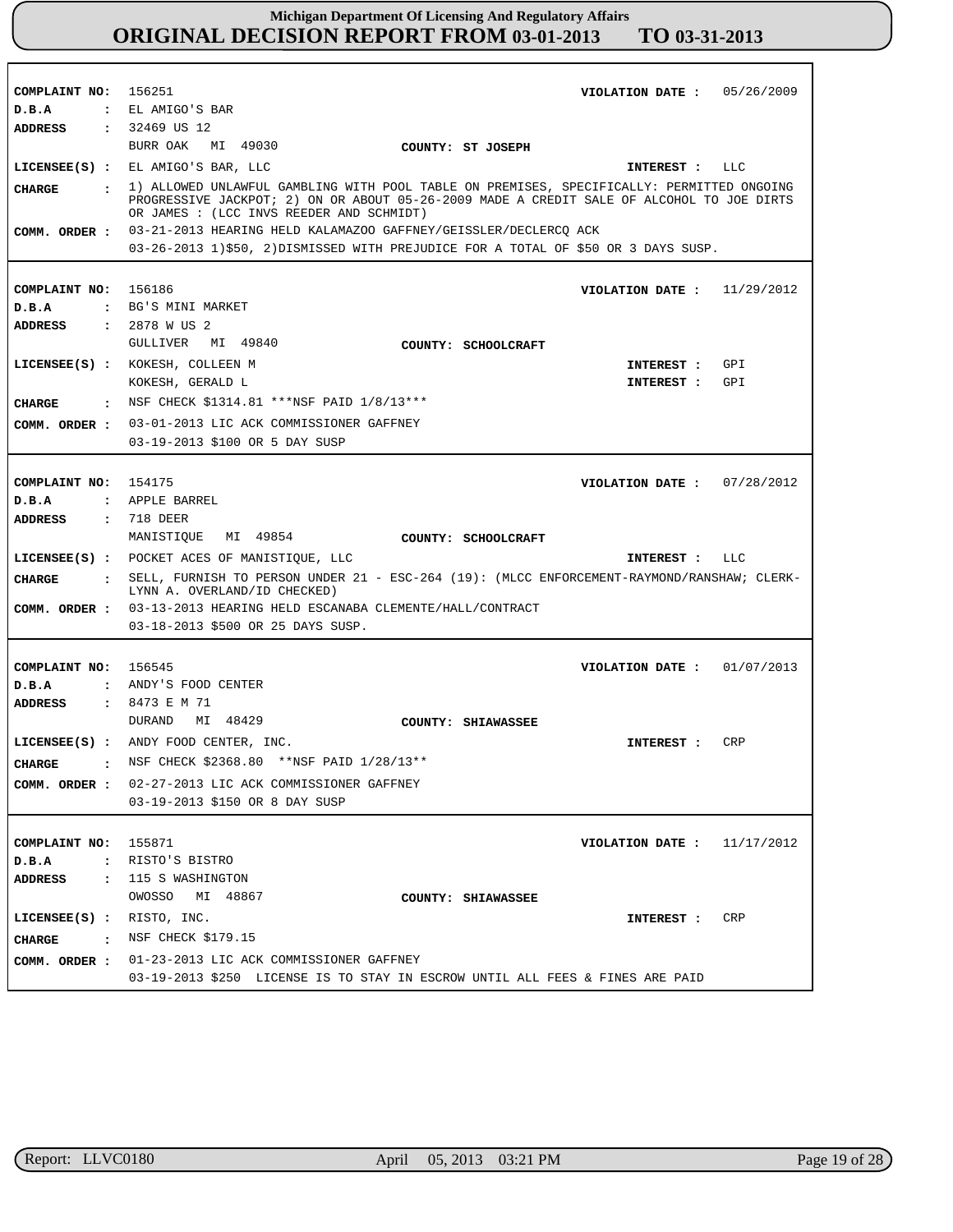| COMPLAINT NO: 156269                 |                                                                                                                                                                                                                                                                                                                                                                                                                                | VIOLATION DATE: $12/11/2012$ |            |
|--------------------------------------|--------------------------------------------------------------------------------------------------------------------------------------------------------------------------------------------------------------------------------------------------------------------------------------------------------------------------------------------------------------------------------------------------------------------------------|------------------------------|------------|
| D.B.A                                | : BLOOMINDALES'S SWEET TOWN BAR                                                                                                                                                                                                                                                                                                                                                                                                |                              |            |
| ADDRESS                              | $: 105$ N VAN BUREN                                                                                                                                                                                                                                                                                                                                                                                                            |                              |            |
|                                      | BLOOMINGDALE MI 49026<br>COUNTY: VAN BUREN                                                                                                                                                                                                                                                                                                                                                                                     |                              |            |
|                                      | LICENSEE(S) : SWEET TOWN, LLC                                                                                                                                                                                                                                                                                                                                                                                                  | INTEREST : LLC               |            |
| CHARGE                               | : 1) JOHN TOWN, THE LICENSEE, WAS IN AN INTOXICATED CONDITION ON THE LICENSED PREMISES; 2)<br>FAILED TO COOPERATE WITH AND/OR OBSTRUCTED LAW ENFORCEMENT OFFICERS IN THE COURSE OF<br>INSPECTING OR INVESTIGATING THE LICENSED PREMISES WHILE ENFORCING THE MLCC CODE; 3)<br>ALLOWED THE ANNOYING AND/OR MOLESTING OF A CUSTOMER, DAWN POLMANTEER BY ANTOTHER CUSTOMER<br>JASON SEELEY : (VAN BUREN COUNTY SD-BERNATCHE/SCOTT) |                              |            |
|                                      | COMM. ORDER : 03-21-2013 HEARING HELD KALAMAZOO GAFFNEY/GEISSLER/DECLERCQ NEG SETTLEMENT COST \$34.25                                                                                                                                                                                                                                                                                                                          |                              |            |
|                                      | 03-26-2013 1-2)\$300 EACH, 3)DISMISSED WITH PREJUDICE FOR A TOTAL OF \$600 OR 30 DAYS SUSP &<br>\$34.25 COSTS FOR A TOTAL OF \$634.25. NEGOTIATED SETTLEMENT                                                                                                                                                                                                                                                                   |                              |            |
|                                      |                                                                                                                                                                                                                                                                                                                                                                                                                                |                              |            |
| COMPLAINT NO: 155272                 |                                                                                                                                                                                                                                                                                                                                                                                                                                | VIOLATION DATE: $10/23/2012$ |            |
| D.B.A                                | $:$ BABO                                                                                                                                                                                                                                                                                                                                                                                                                       |                              |            |
| ADDRESS                              | : 403 E WASHINGTON                                                                                                                                                                                                                                                                                                                                                                                                             |                              |            |
|                                      | ANN ARBOR MI 48104<br>COUNTY: WASHTENAW                                                                                                                                                                                                                                                                                                                                                                                        |                              |            |
| LICENSEE(S) : SAVCO LLC              |                                                                                                                                                                                                                                                                                                                                                                                                                                | INTEREST : LLC               |            |
| CIIARGE                              | . FAILED, REFUSED OR NEGLECTED TO OBEY A WRITTEN ORDER OF THE COMMISSION DATED 04-18-2012<br>BY FAILING TO PROVIDE PROOF OF SUCCESSFUL COMPLETION OF AN ALCOHOL SERVER TRAINING PROGRAM<br>APPROVED BY THE COMMISSION WITHIN 180 DAYS OF THE ISSUANCE OF THE LICENSE: 04-20-2012 :<br>(MLCC SERVER TRAINING COORDINATOR)                                                                                                       |                              |            |
|                                      | COMM. ORDER : 02-19-2013 LIC ACK COMMISSIONER CLEMENTE                                                                                                                                                                                                                                                                                                                                                                         |                              |            |
|                                      | 03-21-2013 \$50 OR 3 DAY SUSP                                                                                                                                                                                                                                                                                                                                                                                                  |                              |            |
|                                      |                                                                                                                                                                                                                                                                                                                                                                                                                                |                              |            |
| COMPLAINT NO: 150682                 |                                                                                                                                                                                                                                                                                                                                                                                                                                | VIOLATION DATE: $01/05/2012$ |            |
| D.B.A                                | : DREAM NITECLUB & LOUNGE                                                                                                                                                                                                                                                                                                                                                                                                      |                              |            |
| ADDRESS                              | $: 314-316$ S FOURTH                                                                                                                                                                                                                                                                                                                                                                                                           |                              |            |
|                                      | ANN ARBOR MI 48104<br><b>COUNTY: WASHTENAW</b>                                                                                                                                                                                                                                                                                                                                                                                 |                              |            |
|                                      | LICENSEE(S) : V.R. ENTERTAINMENT NETWORK, INC.                                                                                                                                                                                                                                                                                                                                                                                 | <b>INTEREST :</b>            | CRP        |
|                                      | : NSF CHECK (806.37) ** PAID IN FULL $1/26/12**$                                                                                                                                                                                                                                                                                                                                                                               |                              |            |
| CHARGE                               |                                                                                                                                                                                                                                                                                                                                                                                                                                |                              |            |
|                                      | COMM. ORDER : 02-25-2013 HEARING HELD PITTSFIELD CLEMENTE/ASEVEDO/DELCERCQ ADVISEMENT<br>03-08-2013 \$50 FINE - WAIVED                                                                                                                                                                                                                                                                                                         |                              |            |
|                                      |                                                                                                                                                                                                                                                                                                                                                                                                                                |                              |            |
| COMPLAINT NO: 155222                 |                                                                                                                                                                                                                                                                                                                                                                                                                                | VIOLATION DATE: 09/18/2012   |            |
| D.B.A                                | : C - J'S PARTY STORE                                                                                                                                                                                                                                                                                                                                                                                                          |                              |            |
| <b>ADDRESS</b>                       | : R 2 4511 N TERRITORIAL & CHURCH                                                                                                                                                                                                                                                                                                                                                                                              |                              |            |
|                                      | DEXTER MI 48130<br>COUNTY: WASHTENAW                                                                                                                                                                                                                                                                                                                                                                                           |                              |            |
|                                      | LICENSEE(S) : CMC ENTERPRISES, INC.                                                                                                                                                                                                                                                                                                                                                                                            | INTEREST :                   | CRP        |
| CHARGE<br>$\mathbf{r}$               | SELL, FURNISH TO PERSON UNDER 21 - DECOY RIVET (19): (WASHTENAW COUNTY SHERIFF DEPARTMENT-<br>GONTARSKI/HILOBUK; CLERK-LUCAS J. TASKER/NO ID CHECKED)                                                                                                                                                                                                                                                                          |                              |            |
|                                      | COMM. ORDER : 02-21-2013 LIC ACK COMMISSIONERCLEMENTE                                                                                                                                                                                                                                                                                                                                                                          |                              |            |
|                                      | 03-07-2013 \$500 OR 25 DAY SUSP 801(2)                                                                                                                                                                                                                                                                                                                                                                                         |                              |            |
|                                      |                                                                                                                                                                                                                                                                                                                                                                                                                                |                              |            |
|                                      |                                                                                                                                                                                                                                                                                                                                                                                                                                |                              |            |
| COMPLAINT NO:                        | 155201                                                                                                                                                                                                                                                                                                                                                                                                                         | VIOLATION DATE :             | 09/18/2012 |
| D.B.A                                | : INVERNESS INN                                                                                                                                                                                                                                                                                                                                                                                                                |                              |            |
| ADDRESS                              | : 13996 N TERRITORIAL                                                                                                                                                                                                                                                                                                                                                                                                          |                              |            |
|                                      | GREGORY<br>MI 48137<br>COUNTY: WASHTENAW                                                                                                                                                                                                                                                                                                                                                                                       |                              |            |
| LICENSE (S) : REXO LLC               |                                                                                                                                                                                                                                                                                                                                                                                                                                | INTEREST :                   | LLC        |
| <b>CHARGE</b><br>$\ddot{\mathbf{r}}$ | SELL, FURNISH TO PERSON UNDER 21 - DECOY RIVET (19): (WASHTENAW COUNTY SHERIFF DEPARTMENT-<br>GONTARSKI/HILOBUK; CLERK-CONSTANCE VANHOOK/NO ID CHECKED)                                                                                                                                                                                                                                                                        |                              |            |
| COMM. ORDER :                        | 02-21-2013 LIC ACK COMMISSIONERCLEMENTE                                                                                                                                                                                                                                                                                                                                                                                        |                              |            |
|                                      | 03-07-2013 \$500 OR 25 DAY SUSP 801(2)                                                                                                                                                                                                                                                                                                                                                                                         |                              |            |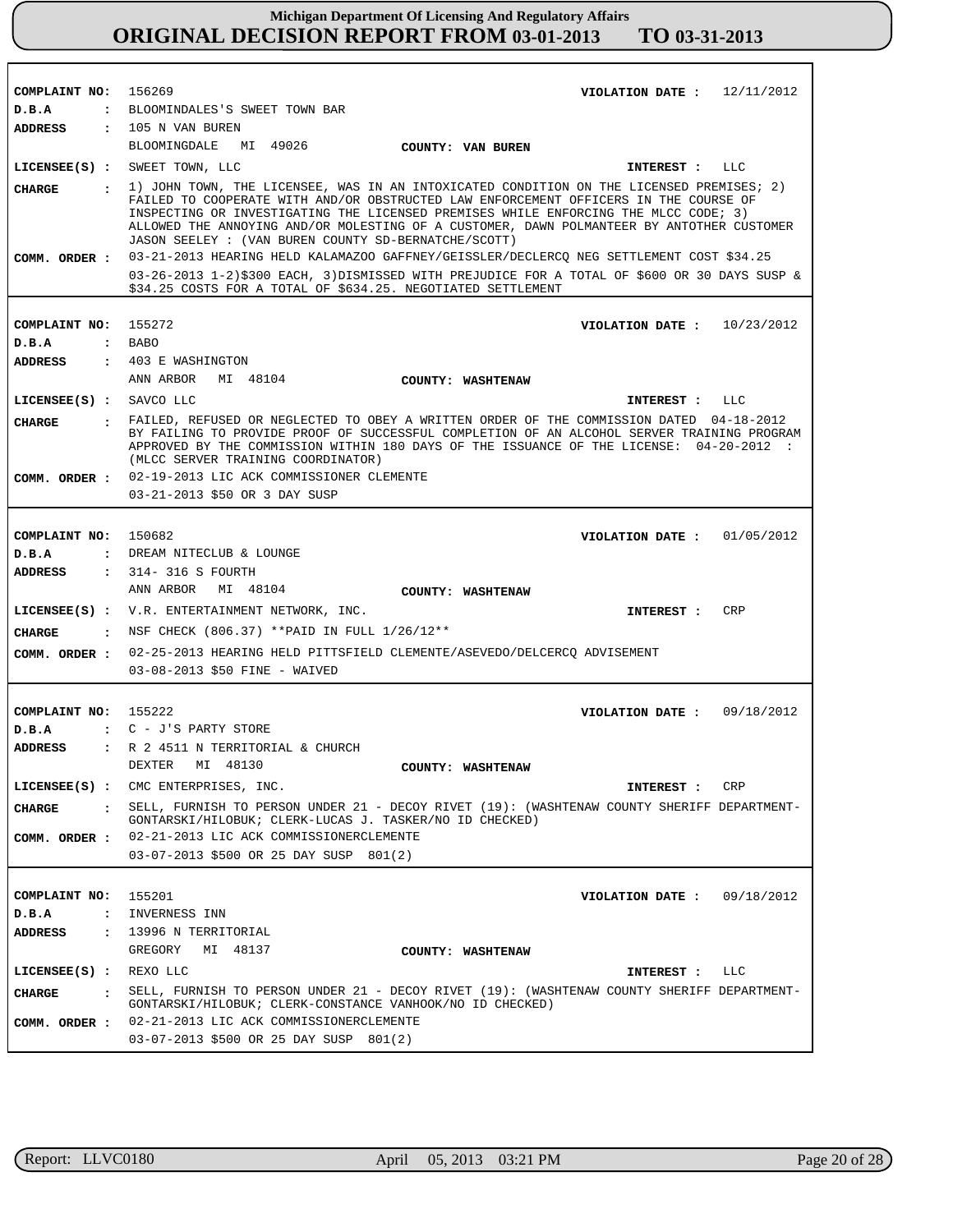| COMPLAINT NO: 155202<br>D.B.A         | VIOLATION DATE: 09/18/2012<br>: PORTAGE LAKE TRADING POST                                                                                                            |
|---------------------------------------|----------------------------------------------------------------------------------------------------------------------------------------------------------------------|
| ADDRESS                               | $: 9270$ MC GREGOR<br>PINCKNEY MI 48169<br>COUNTY: WASHTENAW                                                                                                         |
| LICENSEE(S) : SEITTER, INC.           | CRP<br>INTEREST :                                                                                                                                                    |
| CHARGE                                | . SELL, FURNISH TO PERSON UNDER 21 - DECOY RIVET (19): (WASHTENAW COUNTY SHERIFF DEPARTMENT-<br>GONTARSKI/HILOBUK; CLERK-RALPH SEITTER/NO ID CHECKED)                |
| COMM. ORDER :                         | 02-22-2013 LIC ACK COMMISSIONERCLEMENTE<br>03-07-2013 \$700 OR 35 DAY SUSP 801(2)                                                                                    |
|                                       |                                                                                                                                                                      |
| COMPLAINT NO: 156836                  | VIOLATION DATE: $01/28/2013$                                                                                                                                         |
| D.B.A                                 | : ICHIBAN                                                                                                                                                            |
| ADDRESS                               | : 43750 FORD                                                                                                                                                         |
|                                       | MI 48187<br>CANTON<br>COUNTY: WAYNE                                                                                                                                  |
|                                       | CRP<br>LICENSEE(S) : ICHIBAN STEAKHOUSE, INC.<br>INTEREST :                                                                                                          |
|                                       | <b>CHARGE</b> : NSF CHECK $$227.71$ **NSF PAID $2/22/13$ **                                                                                                          |
| COMM. ORDER :                         | 03-11-2013 LIC ACK COMMISSIONER GAFFNEY                                                                                                                              |
|                                       | 03-26-2013 \$50 OR 3 DAY SUSP                                                                                                                                        |
|                                       |                                                                                                                                                                      |
| COMPLAINT NO: 156558                  | VIOLATION DATE: $01/09/2013$                                                                                                                                         |
| D.B.A<br>$\cdot$ :                    |                                                                                                                                                                      |
| <b>ADDRESS</b>                        | : 25322 W WARREN                                                                                                                                                     |
|                                       | DEARBORN HEIGHTS<br>MI 48127<br>COUNTY: WAYNE                                                                                                                        |
|                                       | LICENSEE(S) : ELIAS BROTHERS STORE, INC.<br>CRP<br>INTEREST :                                                                                                        |
| CHARGE                                | : NSF CHECK \$921.28 **NSF PAID 1/29/13**                                                                                                                            |
| COMM. ORDER :                         | 02-22-2013 LIC ACK COMMISSIONERCLEMENTE                                                                                                                              |
|                                       | 03-07-2013 \$50 OR 3 DAY SUSP                                                                                                                                        |
|                                       |                                                                                                                                                                      |
| COMPLAINT NO: 154966                  | VIOLATION DATE: 08/29/2012                                                                                                                                           |
| D.B.A                                 | : GREEKTOWN CASINO                                                                                                                                                   |
| ADDRESS                               | $\,$ : 1041 ST ANTOINE & 1200 ST ANTOINE 555 E LAFAYETTE                                                                                                             |
|                                       | MI 48226<br>DETROIT<br>COUNTY: WAYNE                                                                                                                                 |
|                                       | LICENSEE(S) : GREEKTOWN CASINO, L.L.C.<br>CRP<br>INTEREST :                                                                                                          |
|                                       | MILLENNIUM MANAGEMENT GROUP, L.L.C. (A NEVADA LIMITED LIABILITY<br>CLLC<br>INTEREST :<br>COMPANY)                                                                    |
| <b>CHARGE</b>                         | 1) SOLD OR FURNISHED ALCOHOL TO MINOR, E.F. NAQIB (19); 2) ALLOWED MINOR TO CONSUME OR<br>POSSESS ALCOHOL FOR CONSUMPTION: (MSP GAMING-VINCENT; SERVER-ANGELA DAVIS) |
| COMM. ORDER :                         | 03-19-2013 HEARING HELD SOUTHFIELD GAFFNEY/ASEVEDO/GIBSON NEG SETTLEMENT                                                                                             |
|                                       | 03-26-2013 1)\$850, 2)DISMISSED WITH PREJUDICE FOR A TOTAL OF \$850 & \$1000 COSTS FOR A<br>TOTAL OF \$1850.00 OR 43 DAYS SUSP - SEC 801(2) NEGOTIATED SETTLEMENT    |
|                                       | 154697<br>08/21/2012                                                                                                                                                 |
| COMPLAINT NO:<br>D.B.A                | VIOLATION DATE :<br>: GREEKTOWN CASINO                                                                                                                               |
| ADDRESS<br>$\mathbf{r}$               | 1041 ST ANTOINE & 1200 ST ANTOINE 555 E LAFAYETTE                                                                                                                    |
|                                       | DETROIT<br>MI 48226<br>COUNTY: WAYNE                                                                                                                                 |
|                                       | LICENSEE(S) : GREEKTOWN CASINO, L.L.C.<br>CRP<br>INTEREST :                                                                                                          |
|                                       | MILLENNIUM MANAGEMENT GROUP, L.L.C. (A NEVADA LIMITED LIABILITY<br><b>CLLC</b><br>INTEREST :<br>COMPANY)                                                             |
| <b>CHARGE</b><br>$\ddot{\phantom{a}}$ | 1) SELL, FURNISH TO PERSON UNDER 21 - DEANGELO D. CULBERSON (19): (MICHIGAN STATE POLICE<br>GAMING-HLINKA/JORDAN; BARTENDER-DIANA PAVLAT)                            |
| COMM. ORDER :                         | 03-19-2013 HEARING HELD SOUTHFIELD GAFFNEY/ASEVEDO/GIBSON NEG SETTLEMENT                                                                                             |
|                                       | 03-26-2013 \$950 & \$1000 COSTS FOR A TOTAL OF \$1950 OR 48 DAYS SUSP. NEGOTIATED SETTLEMENT                                                                         |

r

٦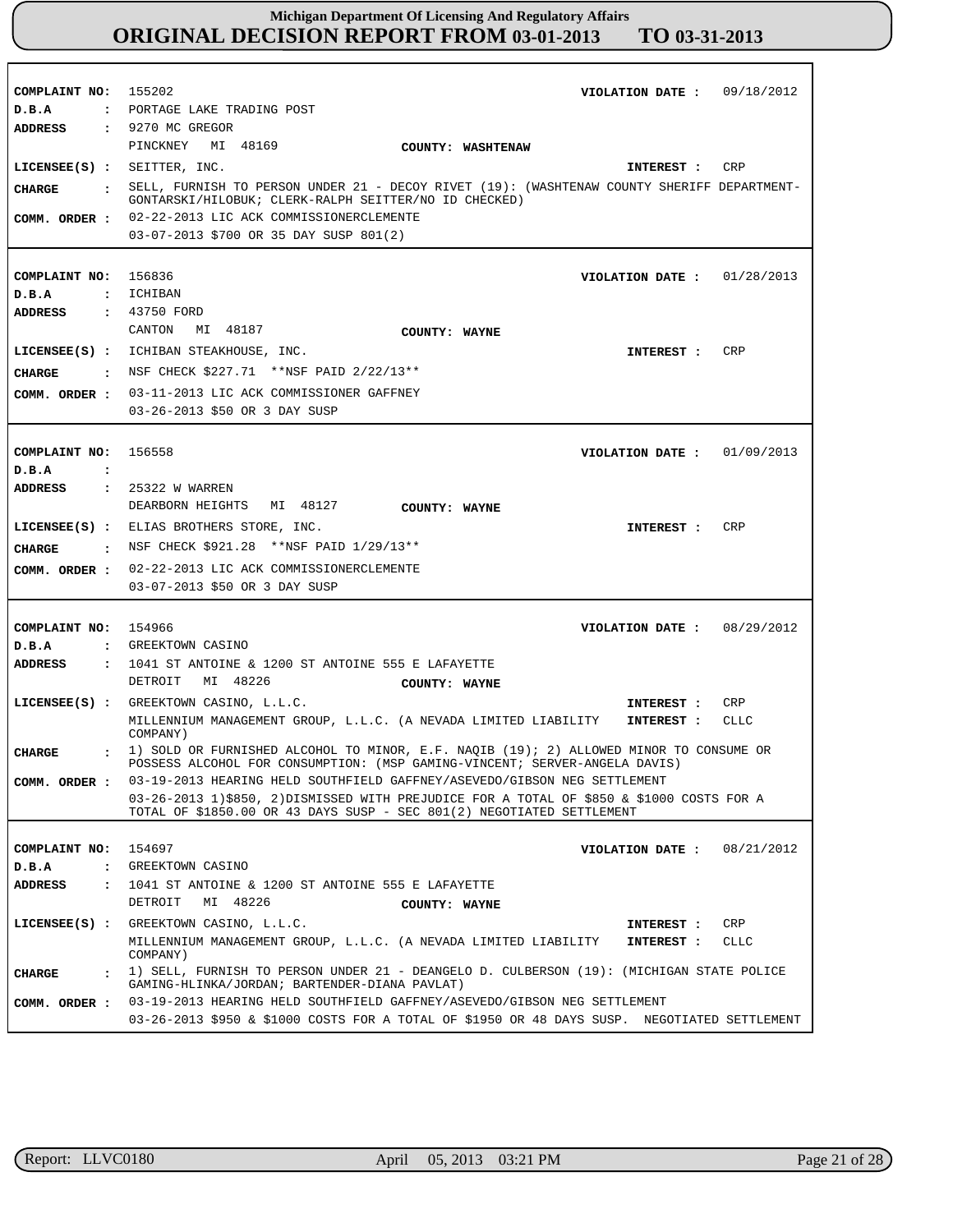T.

| COMPLAINT NO: 153505      |                      |                                                                                                                                                                                                                                                                                                                                                                                                                                                                                                                                                                                                                                                              | VIOLATION DATE : $04/27/2012$ |               |
|---------------------------|----------------------|--------------------------------------------------------------------------------------------------------------------------------------------------------------------------------------------------------------------------------------------------------------------------------------------------------------------------------------------------------------------------------------------------------------------------------------------------------------------------------------------------------------------------------------------------------------------------------------------------------------------------------------------------------------|-------------------------------|---------------|
| D.B.A                     |                      | : GREEKTOWN CASINO                                                                                                                                                                                                                                                                                                                                                                                                                                                                                                                                                                                                                                           |                               |               |
| ADDRESS                   |                      | : 1041 ST ANTOINE & 1200 ST ANTOINE 555 E LAFAYETTE                                                                                                                                                                                                                                                                                                                                                                                                                                                                                                                                                                                                          |                               |               |
|                           |                      | MI 48226<br>DETROIT<br>COUNTY: WAYNE                                                                                                                                                                                                                                                                                                                                                                                                                                                                                                                                                                                                                         |                               |               |
|                           |                      | LICENSEE(S) : GREEKTOWN CASINO, L.L.C.                                                                                                                                                                                                                                                                                                                                                                                                                                                                                                                                                                                                                       | INTEREST :                    | CRP           |
|                           |                      | MILLENNIUM MANAGEMENT GROUP, L.L.C. (A NEVADA LIMITED LIABILITY<br>COMPANY)                                                                                                                                                                                                                                                                                                                                                                                                                                                                                                                                                                                  | INTEREST :                    | CLLC          |
| <b>CHARGE</b>             |                      | : 1) SELL, FURNISH TO MINOR - R.M. LAWRENCE (19); 2) ALLOWED MINOR R.M. LAWRENCE (19) TO<br>CONSUME: (MICHIGAN STATE POLICE GAMING-VINCENT/GRANDISON; CLERK-BRYANNA BLACK/NO ID<br>CHECKED)                                                                                                                                                                                                                                                                                                                                                                                                                                                                  |                               |               |
| COMM. ORDER :             |                      | -10-24-2012 SOUTHFIELD GAFFNEY/MOODY-FREEZA/GIBSON HEARING ADJORNED MEMO FROM AG MOODY<br>FREEZA ADJORNED AT THE REQUEST OF THE LICENSEE AS THE LICENSEE WOULD LIKE TO HAVE ALL<br>GREEKTOWN CASES HEARD TOGETHER. *NOTE WHEN YOU SEND OUT NOTICES TO MSP PLEASE HAVE<br>OFFICERS BRING TO THE HEARING THEIR ENTIRE REPORTS INCLUDIGN TICKETS/CITATIONS ISSUED TOT<br>HE CLERK FOR SERVING THE MINOR AS WELL AS ANY TICKETS/CITATIONS ISSUED TO THE MINORS NO<br>TESTIMONY WAS TAKEN NO TRANSCRIPT NEEDED. LSS<br>03-26-2013 1)\$900, 2)DISMISSED WITH PREJUDICE & \$1000 COSTS FOR A TOTAL OF \$1900.00 OR 45<br>DAYS SUSP-SEC 801(2) NEGOTIATED SETTLEMENT |                               |               |
|                           |                      |                                                                                                                                                                                                                                                                                                                                                                                                                                                                                                                                                                                                                                                              |                               |               |
| COMPLAINT NO:             |                      | 154967                                                                                                                                                                                                                                                                                                                                                                                                                                                                                                                                                                                                                                                       | VIOLATION DATE : $06/19/2012$ |               |
| D.B.A                     |                      | : GREEKTOWN CASINO                                                                                                                                                                                                                                                                                                                                                                                                                                                                                                                                                                                                                                           |                               |               |
| ADDRESS                   |                      | : 1041 ST ANTOINE & 1200 ST ANTOINE 555 E LAFAYETTE                                                                                                                                                                                                                                                                                                                                                                                                                                                                                                                                                                                                          |                               |               |
|                           |                      | MI 48226<br>DETROIT<br>COUNTY: WAYNE                                                                                                                                                                                                                                                                                                                                                                                                                                                                                                                                                                                                                         |                               |               |
|                           |                      | LICENSEE(S) : GREEKTOWN CASINO, L.L.C.                                                                                                                                                                                                                                                                                                                                                                                                                                                                                                                                                                                                                       | INTEREST :                    | CRP           |
|                           |                      | MILLENNIUM MANAGEMENT GROUP, L.L.C. (A NEVADA LIMITED LIABILITY<br>COMPANY)                                                                                                                                                                                                                                                                                                                                                                                                                                                                                                                                                                                  | <b>INTEREST :</b>             | <b>CLLC</b>   |
| <b>CHARGE</b>             |                      | : 1) SOLD OR FURNISHED ALCOHOL TO INTOX PERSON, STACEY STEWART; 2) ALLOWED INTOX PERSON TO<br>CONSUME; 3) ALLOWED INTOX PERSON TO FREQUENT OR LOITER : (MSP GAMING-GORA/ENGELHART)                                                                                                                                                                                                                                                                                                                                                                                                                                                                           |                               |               |
|                           |                      | COMM. ORDER : 03-19-2013 HEARING HELD SOUTHFIELD GAFFNEY/ASEVEDO/GIBSON NEG SETTLEMENT                                                                                                                                                                                                                                                                                                                                                                                                                                                                                                                                                                       |                               |               |
|                           |                      | 03-26-2013 1)\$850 SEC 801(2), 2)\$250, 3)DISMISSED WITH PREJUDICE FOR A TOTAL OF \$1100 &<br>\$1000 COSTS FOR A GRAND TOTAL OF \$2100 OR 55 DAYS SUSP. NEGOTIATED SETTLEMENT                                                                                                                                                                                                                                                                                                                                                                                                                                                                                |                               |               |
|                           |                      |                                                                                                                                                                                                                                                                                                                                                                                                                                                                                                                                                                                                                                                              |                               |               |
| COMPLAINT NO: 156110      |                      |                                                                                                                                                                                                                                                                                                                                                                                                                                                                                                                                                                                                                                                              | VIOLATION DATE: $11/23/2012$  |               |
| D.B.A                     |                      | : BLUE LIGHT MARKET                                                                                                                                                                                                                                                                                                                                                                                                                                                                                                                                                                                                                                          |                               |               |
| ADDRESS                   |                      | : 8840- 8844 MACK                                                                                                                                                                                                                                                                                                                                                                                                                                                                                                                                                                                                                                            |                               |               |
|                           |                      | DETROIT MI 48214<br>COUNTY: WAYNE                                                                                                                                                                                                                                                                                                                                                                                                                                                                                                                                                                                                                            |                               |               |
| $LICENSEE(S) :$ SRY, INC. |                      |                                                                                                                                                                                                                                                                                                                                                                                                                                                                                                                                                                                                                                                              | <b>INTEREST :</b>             | CRP           |
| CHARGE                    |                      | . NSF CHECK \$5196.69 ***NSF PAID $12/17/12$ ***                                                                                                                                                                                                                                                                                                                                                                                                                                                                                                                                                                                                             |                               |               |
|                           |                      |                                                                                                                                                                                                                                                                                                                                                                                                                                                                                                                                                                                                                                                              |                               |               |
|                           |                      | COMM. ORDER : 03-06-2013 HEARING HELD SOUTHFIELD GAFFNEY/ASEVEDO/GIBSON NEG SETTLEMENT                                                                                                                                                                                                                                                                                                                                                                                                                                                                                                                                                                       |                               |               |
|                           |                      | 03-06-2013 \$100 EACH COMB W/156380 156381 156528. COMMISSIONER ALSO ORDERS LICENSEE MAY<br>PAY FOR LIQUOR ORDERS FROM THE MLCC BY CHECK.                                                                                                                                                                                                                                                                                                                                                                                                                                                                                                                    | TOTAL \$400 OR 20 DAY SUSP    | NEG SET       |
|                           |                      |                                                                                                                                                                                                                                                                                                                                                                                                                                                                                                                                                                                                                                                              |                               |               |
| COMPLAINT NO:             |                      | 156528                                                                                                                                                                                                                                                                                                                                                                                                                                                                                                                                                                                                                                                       | VIOLATION DATE :              | 01/04/2013    |
| D.B.A                     | $\mathbf{r}$         | BLUE LIGHT MARKET                                                                                                                                                                                                                                                                                                                                                                                                                                                                                                                                                                                                                                            |                               |               |
| ADDRESS                   |                      | : 8840- 8844 MACK                                                                                                                                                                                                                                                                                                                                                                                                                                                                                                                                                                                                                                            |                               |               |
|                           |                      | DETROIT<br>MI 48214<br>COUNTY: WAYNE                                                                                                                                                                                                                                                                                                                                                                                                                                                                                                                                                                                                                         |                               |               |
| LICENSE (S) :             |                      | SRY, INC.                                                                                                                                                                                                                                                                                                                                                                                                                                                                                                                                                                                                                                                    | INTEREST :                    | CRP           |
| <b>CHARGE</b>             | $\mathbf{r}$         | NSF CHECK \$4846.66 ***NSF PAID 1/24/13***                                                                                                                                                                                                                                                                                                                                                                                                                                                                                                                                                                                                                   |                               |               |
| COMM. ORDER :             |                      | 03-06-2013 HEARING HELD SOUTHFIELD GAFFNEY/ASEVEDO/GIBSON NEG SETTLEMENT                                                                                                                                                                                                                                                                                                                                                                                                                                                                                                                                                                                     |                               |               |
|                           |                      | 03-06-2013 \$100 EACH COMB W/156380 156381 156110. COMMISSIONER ALSO ORDERS LICENSEE MAY<br>PAY FOR LIQUOR ORDERS FROM THE MLCC BY CHECK.                                                                                                                                                                                                                                                                                                                                                                                                                                                                                                                    | TOTAL \$400 OR 20 DAY SUSP    | NEG SET       |
|                           |                      |                                                                                                                                                                                                                                                                                                                                                                                                                                                                                                                                                                                                                                                              |                               |               |
| COMPLAINT NO:             |                      | 156380                                                                                                                                                                                                                                                                                                                                                                                                                                                                                                                                                                                                                                                       | VIOLATION DATE :              | 12/21/2012    |
| D.B.A                     | $\ddot{\phantom{a}}$ | BLUE LIGHT MARKET                                                                                                                                                                                                                                                                                                                                                                                                                                                                                                                                                                                                                                            |                               |               |
| <b>ADDRESS</b>            |                      | : 8840- 8844 MACK                                                                                                                                                                                                                                                                                                                                                                                                                                                                                                                                                                                                                                            |                               |               |
|                           |                      |                                                                                                                                                                                                                                                                                                                                                                                                                                                                                                                                                                                                                                                              |                               |               |
|                           |                      | DETROIT MI 48214<br>COUNTY: WAYNE                                                                                                                                                                                                                                                                                                                                                                                                                                                                                                                                                                                                                            |                               |               |
| $LICENSEE(S)$ :           |                      | SRY, INC.                                                                                                                                                                                                                                                                                                                                                                                                                                                                                                                                                                                                                                                    | INTEREST :                    | CRP           |
| <b>CHARGE</b>             |                      | NSF CHECK \$1830.93 ***NSF PAID 1/14/13***                                                                                                                                                                                                                                                                                                                                                                                                                                                                                                                                                                                                                   |                               |               |
| COMM. ORDER :             |                      | 03-06-2013 HEARING HELD SOUTHFIELD GAFFNEY/ASEVEDO/GIBSON NEG SETTLEMENT                                                                                                                                                                                                                                                                                                                                                                                                                                                                                                                                                                                     |                               |               |
|                           |                      | 03-06-2013 \$100 EACH COMB W/156110 156381 156528. COMMISSIONER ALSO ORDERS LICENSEE MAY                                                                                                                                                                                                                                                                                                                                                                                                                                                                                                                                                                     |                               |               |
|                           |                      | PAY FOR LIQUOR ORDERS FROM THE MLCC BY CHECK.                                                                                                                                                                                                                                                                                                                                                                                                                                                                                                                                                                                                                | TOTAL \$400 OR 20 DAY SUSP    | NEG SET       |
| Report: LLVC0180          |                      |                                                                                                                                                                                                                                                                                                                                                                                                                                                                                                                                                                                                                                                              |                               | Page 22 of 28 |
|                           |                      | April                                                                                                                                                                                                                                                                                                                                                                                                                                                                                                                                                                                                                                                        | 05, 2013 03:21 PM             |               |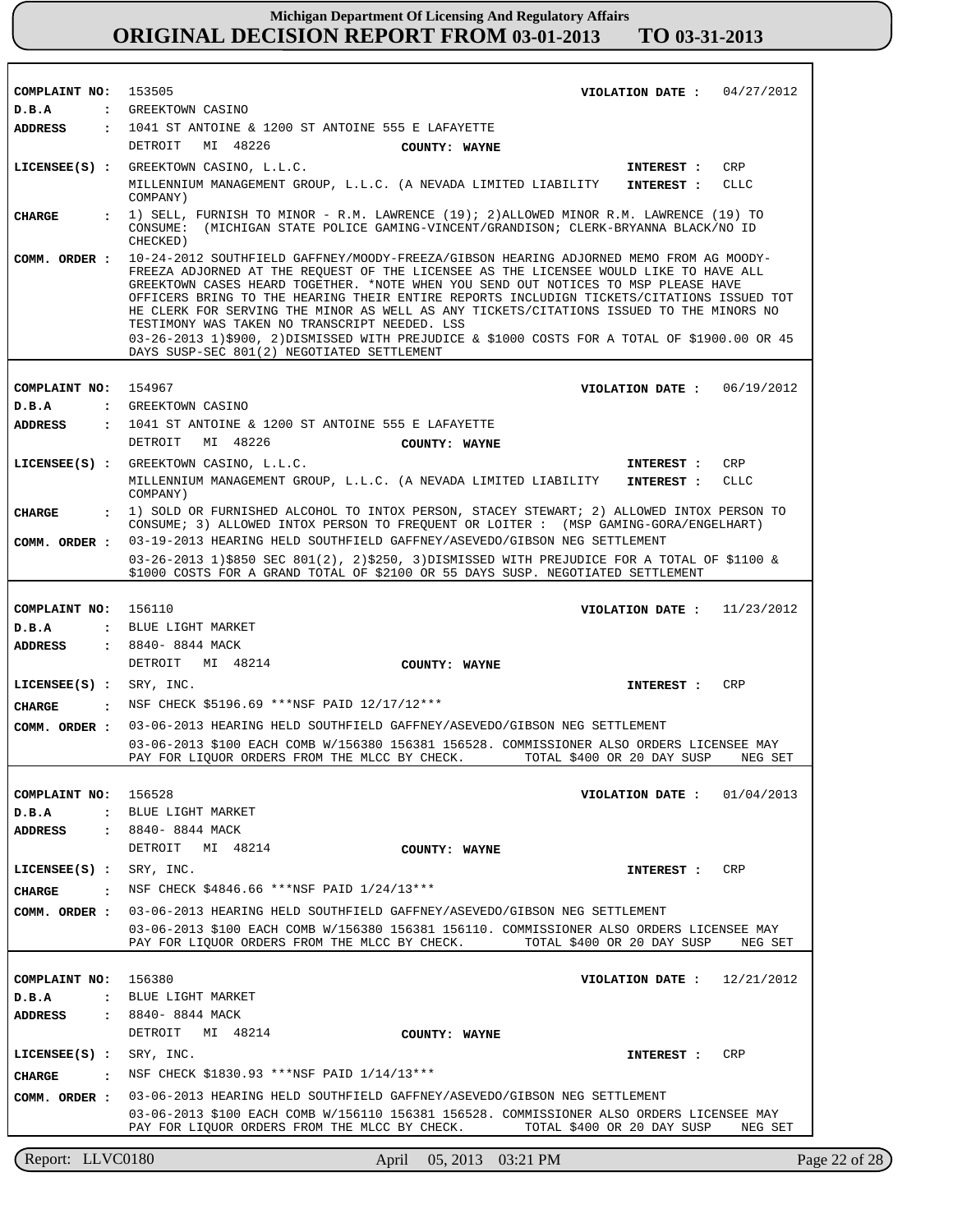**COMPLAINT NO: COMPLAINT NO:** 156159 **COMPLAINT NO: COMPLAINT NO:** 155941 **COMPLAINT NO:** 156381 153676 155938 **VIOLATION DATE : VIOLATION DATE : VIOLATION DATE : VIOLATION DATE : VIOLATION DATE :** 12/19/2012 11/21/2012 05/20/2012 12/21/2011 10/31/2012 **D.B.A : D.B.A : D.B.A : D.B.A : D.B.A :** BLUE LIGHT MARKET LELAND HOUSE CLUB JOY LOUNGE OPYUM LOUNGE JUMBO'S BAR **ADDRESS : ADDRESS : ADDRESS : ADDRESS : ADDRESS :** 8840- 8844 MACK 400 BAGLEY & 1701-1703 CASS 18434 JOY 24587 W EIGHT MILE 3736 THIRD DETROIT MI 48214 DETROIT MI 48226 DETROIT MI 48228 DETROIT MI 48219 DETROIT MI 48201 03-06-2013 HEARING HELD SOUTHFIELD GAFFNEY/ASEVEDO/GIBSON NEG SETTLEMENT 03-06-2013 \$100 EACH COMB W/156380 156110 156528. COMMISSIONER ALSO ORDERS LICENSEE MAY PAY FOR LIQUOR ORDERS FROM THE MLCC BY CHECK. TOTAL \$400 OR 20 DAY SUSP NEG SET 03-04-2013 LIC ACK COMMISSIONERCLEMENTE 03-21-2013 \$50 OR 3 DAY SUSP 02-26-2013 HEARING HELD SOUTHFIELD GAFFNEY/MOODY/GIBSON RULE 15(D) 03-06-2013 1)\$200 2)\$200 3)\$50 4)\$50 5)\$50 TOTAL \$550 OR 28 DAY SUSP 15D 801 02-19-2013 HEARING HELD SOUTHFIELD MOURNING/MOODY-FREEZA/GIBSON NEG SETTLEMENT 03-11-2013 250.00 FOR EACH CHARGE TOTAL 750.00 OR 38 DAY SUSP. FINE TO BE PAID WITHIN 45 DAYS FROM THE DATE OF THIS ORDER. FURTHER, ALJ ORDERS THAT THE LICENSEE SHALL SERVE A SUSPENSION OF THREE CONTINUOUS DAYS IF IT FAILS TO PROVIDE INVESTIGATOR LYNN HARDAWAY WITH A COPY OF ITS CURRENT MANAGEMENT AGREEMENT WITHIN 15 BUSINESS DAYS FROM THE MAILING DATE OF THIS ORDER. 02-26-2013 HEARING HELD SOUTHFIELD GAFFNEY/MOODY/GIBSON NEG SETTLEMENT 03-06-2013 \$100 WAIVED NEG SET **LICENSEE(S) : LICENSEE(S) :** LELAND HOUSE LIMITED PARTNERSHIP COMPANY **LICENSEE(S) :** FLOYED-JACKSON, ANTHONY **LICENSEE(S) :** SAHABI CONVENIENCE STORE, INC. **LICENSEE(S) :** JUMBO'S BAR INC. SRY, INC. CRP LTP IND CRP CRP **CHARGE : CHARGE : CHARGE : CHARGE : CHARGE :** NSF CHECK \$1701.55 \*\*\*NSF PAID 1/14/13\*\*\* : NSF CHECK \$486.45 \*\*\*NSF PAID 12/20/13\*\*\* 1) SELL, FURNISH TO MINOR DECOY #10(18); 2) SELL, FURNISH TO MINOR DECOY #11(17); 3-5) LICENSEE ENGAGED IN ILLEGAL ACT OR CONVICTED OF ILLEGAL ACT- NO CITY OF DETROIT BUSINESS LICENSE, RESTAURANT LICENSE, OR COIN OPERATED DEVICES LICENSE: (DPD/12-87/PRECINCT 6/OFCS JOHNSON,LAYMAN AND SGTS DUNCAN, GLINTON; CLERK-YVETTA DINKINS/ NO ID CHECKED) 1) SINCE OCTOBER 10, 2011, LEASED, SOLD OR TRANSFERRED POSSESSION OF A PORTION OF THE PREMISES WITHOUT PRIOR WRITTEN APPROVAL OF MLCC; 2) SINCE OCTOBER 10, 2011, ALLOWED DENNIS REED AND/OR DENNIS L REED II PRODUCTIONS, LLC, WHOSE NAME DOES NOT APPEAR ON THE LICENSE TO DERIVE USE OR BENEFIT; 3) FAILED TO MAKE REQUIRED RECORDS AVAILABLE FOR INSPECTION : (MLCC-HARDAWAY) SINCE JULY 15, 2007, FAILED AS A CORPORATE LICENSE TO MAINTAIN A CURRENT CHARTER : (MLCC ENFORCEMENT-L. ANDERSON) **INTEREST : INTEREST : INTEREST : INTEREST : INTEREST : COMM. ORDER : COMM. ORDER : COMM. ORDER : COMM. ORDER : COMM. ORDER : COUNTY: WAYNE COUNTY: WAYNE COUNTY: WAYNE COUNTY: WAYNE COUNTY: WAYNE**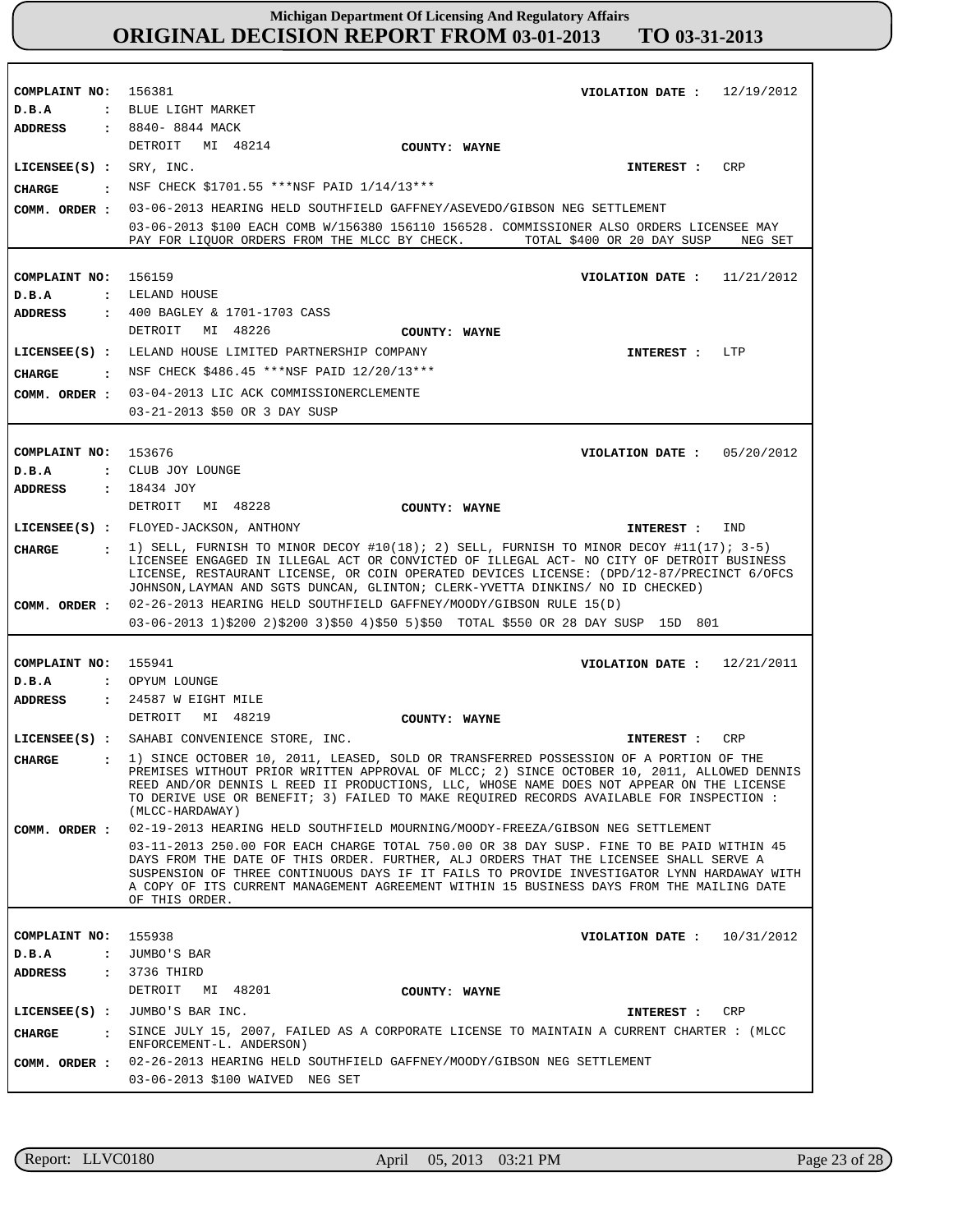| COMPLAINT NO: 155742      | VIOLATION DATE : $11/08/2012$                                                                                                                                                                                                                                                                                                                                                                                                                                                                        |
|---------------------------|------------------------------------------------------------------------------------------------------------------------------------------------------------------------------------------------------------------------------------------------------------------------------------------------------------------------------------------------------------------------------------------------------------------------------------------------------------------------------------------------------|
| D.B.A                     | : LOS ALTOS TAQUERIA & RESTAURANT                                                                                                                                                                                                                                                                                                                                                                                                                                                                    |
| <b>ADDRESS</b>            | : 7056 VERNOR                                                                                                                                                                                                                                                                                                                                                                                                                                                                                        |
|                           | DETROIT<br>MI 48209<br>COUNTY: WAYNE                                                                                                                                                                                                                                                                                                                                                                                                                                                                 |
|                           | LICENSEE(S) : LOS ALTOS, INC.<br>CRP<br>INTEREST :                                                                                                                                                                                                                                                                                                                                                                                                                                                   |
| <b>CHARGE</b>             | : FAILED, REFUSED OR NEGLECTED TO OBEY A WRITTEN ORDER OF THE COMMISSION DATED 04-18-2012<br>BY FAILING TO PROVIDE PROOF OF SUCCESSFUL COMPLETION OF AN ALCOHOL SERVER TRAINING PROGRAM<br>APPROVED BY THE COMMISSION WITHIN 180 DAYS OF THE ISSUANCE OF THE LICENSE: 05-07-2012 :<br>(MLCC SERVER TRAINING COORDINATOR)                                                                                                                                                                             |
|                           | COMM. ORDER : 02-19-2013 HEARING HELD SOUTHFIELD MOURNING/MOODY-FREEZA/GIBSON RULE 15(D)                                                                                                                                                                                                                                                                                                                                                                                                             |
|                           | 03-11-2013 \$200 OR 10 DAYS SUSP.                                                                                                                                                                                                                                                                                                                                                                                                                                                                    |
|                           |                                                                                                                                                                                                                                                                                                                                                                                                                                                                                                      |
| COMPLAINT NO:             | 157105<br>VIOLATION DATE: $12/06/2012$                                                                                                                                                                                                                                                                                                                                                                                                                                                               |
| D.B.A                     | : ICE LIQUOR STORE                                                                                                                                                                                                                                                                                                                                                                                                                                                                                   |
| ADDRESS                   | : 18744- 18750 W WARREN                                                                                                                                                                                                                                                                                                                                                                                                                                                                              |
|                           | DETROIT MI 48228<br>COUNTY: WAYNE                                                                                                                                                                                                                                                                                                                                                                                                                                                                    |
|                           | LICENSEE(S) : AL-HARRAQ, NAJAT M<br>IND<br>INTEREST :                                                                                                                                                                                                                                                                                                                                                                                                                                                |
| CIIARGE                   | . FAILURE TO MAINTAIN ACCURATE RECORDS OF ALCOHOLIC LIQUOR PURCHASES AND SALES,                                                                                                                                                                                                                                                                                                                                                                                                                      |
|                           | SPECIFICALLY: NO SALES RECORDS/RECEIPTS FOR DECEMBER 2012 : (MLCC ENFORCEMENT-T. COLEMAN)                                                                                                                                                                                                                                                                                                                                                                                                            |
|                           | COMM. ORDER : 03-15-2013 LIC ACK COMMISSIONER GAFFNEY                                                                                                                                                                                                                                                                                                                                                                                                                                                |
|                           | 03-28-2013 200.00 OR 10 DAY SUSP FINE TO BE PAID WITHIN 45 DAYS FROM THE DATE OF THIS<br>ORDER. ADDTL PENALTY COMM ORDERS ALL LICENSES AND PERMITS BE SUSPENDEND AS OF JUNE 3, 2013<br>UNLESS THE LICENSEE PROVIDES ANY AND ALL REQUESTED RECORDS TO THE MLCC. IF EFFECTUATED,<br>THIS SUSPENSION SHALL REMAIN IN EFFECT UNTIL THE LICENSEE EITHER PROVIDES THE REQUESTED<br>RECORDS, OR UNTIL THE SUBJECT LICENSES AND PERMITS TERMINATE UNDER THE PROVISIONS OF<br>ADMINISTRATIVE RULE R 436.1107. |
|                           |                                                                                                                                                                                                                                                                                                                                                                                                                                                                                                      |
| COMPLAINT NO: 156262      | VIOLATION DATE: $12/06/2012$                                                                                                                                                                                                                                                                                                                                                                                                                                                                         |
| D.B.A                     | : STS MARKET                                                                                                                                                                                                                                                                                                                                                                                                                                                                                         |
| <b>ADDRESS</b>            | : 10047 CHALMERS                                                                                                                                                                                                                                                                                                                                                                                                                                                                                     |
|                           | DETROIT MI 48213<br>COUNTY: WAYNE                                                                                                                                                                                                                                                                                                                                                                                                                                                                    |
|                           | LICENSEE(S) : JUSTIN TWO, INC.<br><b>CRP</b><br>INTEREST :                                                                                                                                                                                                                                                                                                                                                                                                                                           |
| <b>CHARGE</b>             | : NSF CHECK \$4750.04 *** NSF PAID 1/7/13 ***                                                                                                                                                                                                                                                                                                                                                                                                                                                        |
| COMM. ORDER :             | 03-06-2013 HEARING HELD SOUTHFIELD GAFFNEY/ASEVEDO/GIBSON NEG SETTLEMENT                                                                                                                                                                                                                                                                                                                                                                                                                             |
|                           | 03-06-2013 \$200 OR 10 DAY SUSP ALSO, LICENSEE PAY FOR PURCHASES OF ALCOHOL FROM THE MLCC<br>BY CERTIFIED CHECK, CASHIERS CHECK OR MONEY ORDER FOR 6 MONTHS FROM MAILING DATE OF THIS<br>ORDER<br>NET SET                                                                                                                                                                                                                                                                                            |
|                           |                                                                                                                                                                                                                                                                                                                                                                                                                                                                                                      |
| COMPLAINT NO: 156109      | VIOLATION DATE: $11/21/2012$                                                                                                                                                                                                                                                                                                                                                                                                                                                                         |
| D.B.A<br>$\ddot{\cdot}$   | ESKO                                                                                                                                                                                                                                                                                                                                                                                                                                                                                                 |
| <b>ADDRESS</b><br>$\cdot$ | 201 MICHIGAN                                                                                                                                                                                                                                                                                                                                                                                                                                                                                         |
|                           | DETROIT<br>MI 48226<br>COUNTY: WAYNE                                                                                                                                                                                                                                                                                                                                                                                                                                                                 |
| $LICENSEE(S)$ :           | N9NE INDUSTRIES, LLC<br>INTEREST : LLC                                                                                                                                                                                                                                                                                                                                                                                                                                                               |
| <b>CHARGE</b><br>$\cdot$  | NSF CHECK \$674.62 ***NSF PAID 12/20/12***                                                                                                                                                                                                                                                                                                                                                                                                                                                           |
| COMM. ORDER :             | 03-19-2013 HEARING HELD SOUTHFIELD GAFFNEY/ASVEDO/GIBSON RULE 15(E)                                                                                                                                                                                                                                                                                                                                                                                                                                  |
|                           | 03-26-2013 \$300 OR 15 DAYS SUSP. FURTHER THE COMMISSIONER ORDERS THAT THE LICENSEE PAY<br>FOR PURCHASES OF ALCOHOLIC LIOUOR FROM THE MLCC BY CERTIFIED CHECK, CASHIER'S CHECK OR<br>MONEY ORDER FOR A PERIOD OF 6 MONTHS FROM THE DATE OF THIS ORDER. RULE 15(E)                                                                                                                                                                                                                                    |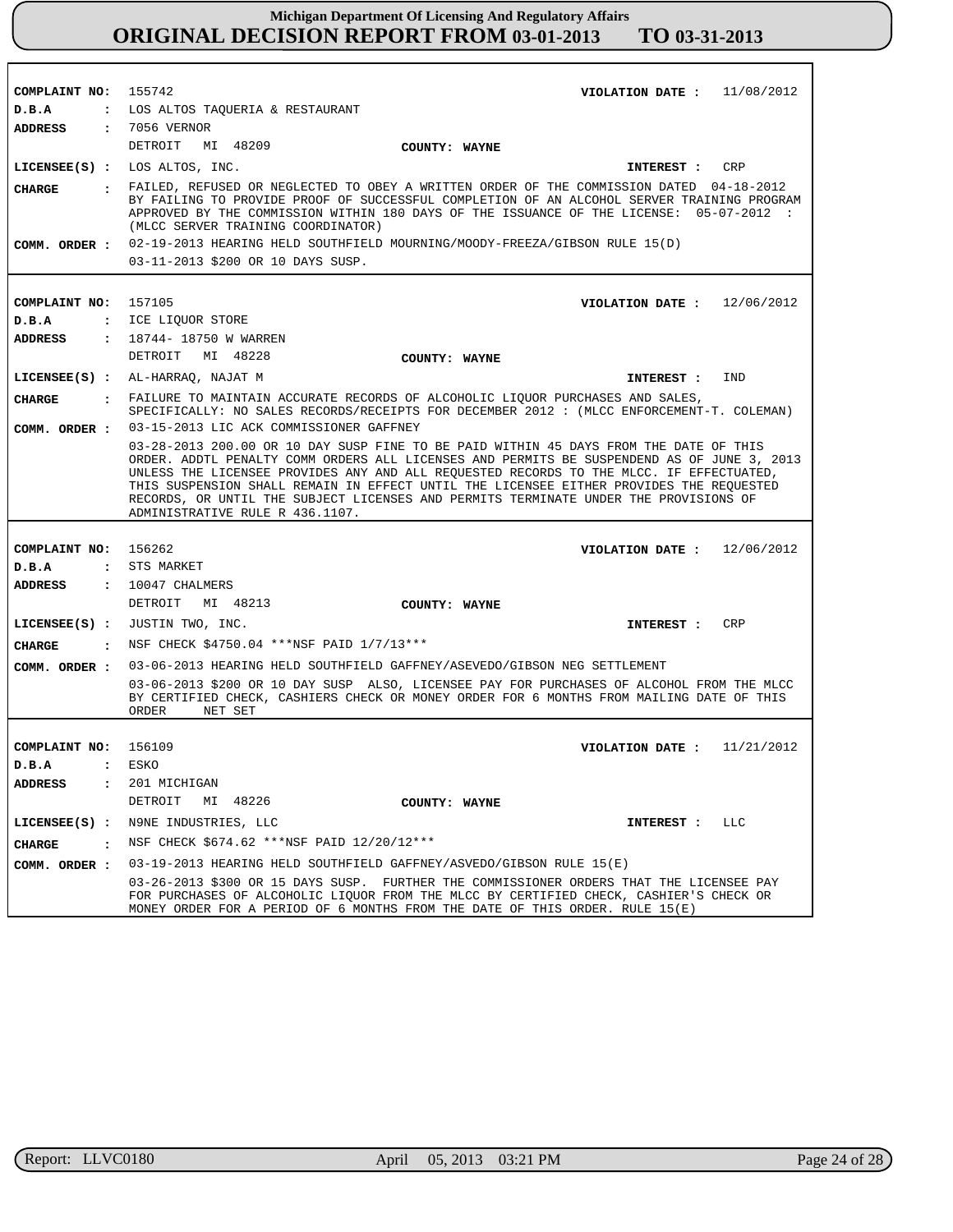| COMPLAINT NO:                 | 151914<br>VIOLATION DATE: $03/18/2012$                                                                                                                                                                                                                                                                                                                                                                                                                                                                                                                                                                                                                                                                                                                                                                                                                                                                                                                              |
|-------------------------------|---------------------------------------------------------------------------------------------------------------------------------------------------------------------------------------------------------------------------------------------------------------------------------------------------------------------------------------------------------------------------------------------------------------------------------------------------------------------------------------------------------------------------------------------------------------------------------------------------------------------------------------------------------------------------------------------------------------------------------------------------------------------------------------------------------------------------------------------------------------------------------------------------------------------------------------------------------------------|
| D.B.A                         | : CUTTERS BAR & GRILL                                                                                                                                                                                                                                                                                                                                                                                                                                                                                                                                                                                                                                                                                                                                                                                                                                                                                                                                               |
| ADDRESS                       | : 2638- 2644 ORLEANS                                                                                                                                                                                                                                                                                                                                                                                                                                                                                                                                                                                                                                                                                                                                                                                                                                                                                                                                                |
|                               | DETROIT MI 48207<br>COUNTY: WAYNE                                                                                                                                                                                                                                                                                                                                                                                                                                                                                                                                                                                                                                                                                                                                                                                                                                                                                                                                   |
|                               | LICENSEE(S) : THE 1919 CORPORATION<br>CRP<br><b>INTEREST :</b>                                                                                                                                                                                                                                                                                                                                                                                                                                                                                                                                                                                                                                                                                                                                                                                                                                                                                                      |
| <b>CHARGE</b><br>$\mathbf{r}$ | $1,3,5$ ) SOLD OR FURNISHED ALCOHOL ON SUNDAY BETWEEN 2:00 A.M. AND $12:00$ ; 2,4,6) PERMITTED<br>CONSUMPTION OF ALCOHOL BETWEEN 2:30 A.M. AND 12:00 NOON ON SUNDAY; 7) PERMITTED PREMISES TO<br>BE OCCUPIED BY PERSONS OTHER THAN LICENSEE OR LICENSEE'S WORKING BONA FIDE EMPLOYEES<br>BETWEEN 2:30 A.M. AND 12:00 NOON ON SUNDAY; 8-13) CLERK, SERVANT, AGENT OR EMPLOYEE OF<br>LICENSEE ENGAGED IN ILLEGAL OCCUPATION/ACT, SPECIFICALLY: ENGAGED IN A PLACE OF ILLEGAL<br>OCCUPATION; 14) LICENSEE, ENGAGED IN ILLEGAL OCCUPATION/ACT, SPECIFICALLY: NO CERTIFICAT<br>OF COMPLIANCE; 15-16) HAROLD E. HARRIS, CLERK, SERVANT, AGENT OR EMPLOYEE ENGAGED IN<br>ILLEGAL OCCUPATION/ACT, SPECIFICALLY: NO CITY OF DETROIT ID TAGS, NO CITY OF DETROIT<br>BUSINESS LICENSE : (DPD/TM/12-47/LT QUARELLO, SGT BUGLO, OFCS ZAWISLAK, POMAVILLE, MORIN,<br>REED)                                                                                                        |
| COMM. ORDER :                 | 02-19-2013 HEARING HELD SOUTHFIELD MOURNING/MOODY-FREEZA/GIBSON NEG SETTLEMENT                                                                                                                                                                                                                                                                                                                                                                                                                                                                                                                                                                                                                                                                                                                                                                                                                                                                                      |
|                               | 03-11-2013 1)DISMISSED WITH PREJUDICE, 2)\$300, 3)DISMISSED WITH PREJUDICE, 4)\$300,<br>5) DISMISSED WITH PREJUDICE, 6) \$300, 7-8) DISMISSED WITH PREJUDICE, 9) \$300, 10-15) DISMISSED<br>WITH PREJUDICE, 16)\$300 TOTAL OF \$1500 OR 75 DAYS SUSP. FURTHER, THE ALJ ORDERS A SUSP OF<br>5 CONTINUOUS DAYS, IF THE LICENSEE IS FOUND RESPONSIBLE FOR ANOTHER VIOLATION OF RULE<br>436.1403(6), DETROIT CITY CODE SECTION 38-5-1 AND RULE 436.1011(1), OR DETROIT CITY CODE<br>SECTIONS 5-11-7 AND OR 30-1-2 AND RULE 436.101(1) WITHIN 12 MONTHS FROM THE MAILING DATE<br>OF THIS ORDER. THIS SUSP, IF SERVED, SHALL RUN CONSECUITVELY AND NOT CONCURRENTLY WITH<br>ANY OTHER SUSP ORDERED BY THE COMMISSION FOR THE LICENSEE. NEGOTIATED SETTLEMENT                                                                                                                                                                                                              |
|                               |                                                                                                                                                                                                                                                                                                                                                                                                                                                                                                                                                                                                                                                                                                                                                                                                                                                                                                                                                                     |
| COMPLAINT NO:                 | 153350<br>VIOLATION DATE: $06/21/2012$                                                                                                                                                                                                                                                                                                                                                                                                                                                                                                                                                                                                                                                                                                                                                                                                                                                                                                                              |
| D.B.A                         | : LIQUOR GARDEN                                                                                                                                                                                                                                                                                                                                                                                                                                                                                                                                                                                                                                                                                                                                                                                                                                                                                                                                                     |
| <b>ADDRESS</b>                | : 31226 FORD<br>GARDEN CITY<br>MI 48135                                                                                                                                                                                                                                                                                                                                                                                                                                                                                                                                                                                                                                                                                                                                                                                                                                                                                                                             |
|                               | COUNTY: WAYNE                                                                                                                                                                                                                                                                                                                                                                                                                                                                                                                                                                                                                                                                                                                                                                                                                                                                                                                                                       |
|                               | LICENSEE(S) : LIQUOR GARDEN, INC.<br>INTEREST :<br>CRP                                                                                                                                                                                                                                                                                                                                                                                                                                                                                                                                                                                                                                                                                                                                                                                                                                                                                                              |
| CHARGE                        | : SELL, FURNISH TO PERSON UNDER 21-DECOY X-205 (19): (MLCC ENFORCEMENT-TOMA/BRANER; CLERK-<br>LAITH MIRIAKO/CHECKED ID)                                                                                                                                                                                                                                                                                                                                                                                                                                                                                                                                                                                                                                                                                                                                                                                                                                             |
| COMM. ORDER :                 | 03-06-2013 HEARING HELD SOUTHFIELD GAFFNEY/ASEVEDO/GIBSON RULE 15(E)                                                                                                                                                                                                                                                                                                                                                                                                                                                                                                                                                                                                                                                                                                                                                                                                                                                                                                |
|                               | 03-06-2013 \$500 WAIVE \$100 TOTAL \$400 OR 20 DAY SUSP RULE 15(E) 801(2)                                                                                                                                                                                                                                                                                                                                                                                                                                                                                                                                                                                                                                                                                                                                                                                                                                                                                           |
|                               |                                                                                                                                                                                                                                                                                                                                                                                                                                                                                                                                                                                                                                                                                                                                                                                                                                                                                                                                                                     |
| COMPLAINT NO:                 | 156255<br>VIOLATION DATE: $11/08/2012$                                                                                                                                                                                                                                                                                                                                                                                                                                                                                                                                                                                                                                                                                                                                                                                                                                                                                                                              |
| D.B.A                         | : THE HILL SEAFOOD AND CHOP HOUSE                                                                                                                                                                                                                                                                                                                                                                                                                                                                                                                                                                                                                                                                                                                                                                                                                                                                                                                                   |
| <b>ADDRESS</b>                | : 123 KERCHEVAL                                                                                                                                                                                                                                                                                                                                                                                                                                                                                                                                                                                                                                                                                                                                                                                                                                                                                                                                                     |
|                               | GROSSE POINTE FARMS<br>MI 48236<br>COUNTY: WAYNE                                                                                                                                                                                                                                                                                                                                                                                                                                                                                                                                                                                                                                                                                                                                                                                                                                                                                                                    |
|                               | LICENSEE(S) : 123 MANAGEMENT, LLC<br>INTEREST : LLC                                                                                                                                                                                                                                                                                                                                                                                                                                                                                                                                                                                                                                                                                                                                                                                                                                                                                                                 |
| <b>CHARGE</b><br>$\mathbf{r}$ | 1) PETER T. KROSS AND KENNETH G. MEADE, SINCE JULY 31, 2012, SOLD OR TRANSFERRED IN THE<br>AGGREGATE MORE THAN 10% MEMBER INTEREST TO TRIDENT DEVELOPMENT ASSOCIATES II, LLC, WITHOUT<br>THE PRIOR APPROVAL OF THE MLCC;<br>2) SINCE JULY 21, 2012, KENNETH G. MEADE SOLD OR TRANSFERRED IN THE AGGREGATE MORE THAN<br>10% MEMBER INTEREST TO TRIDENT DEVELOPMENT ASSOCIATES II, LLC, WITHOUT THE PRIOR APPROVAL<br>OF THE MLCC;                                                                                                                                                                                                                                                                                                                                                                                                                                                                                                                                    |
|                               | 3) ON OR ABOUT JULY 31, 2012, ALLOWED TRIDENT DEVELOPMENT ASSOCIATES II, LLC, WHOSE NAME<br>DOES NOT APPEAR ON THE LICENSE TO DERIVE USE OR BENEFIT;<br>4) ON OR ABOUT OCTOBER 2, 2007, EMORY M. FORD JR., TRUST SOLD OR TRANSFERRED IN THE<br>AGGREGATE MORE THAN 10% MEMBER INTEREST TO ANDREA SOAVE PROVENZANO WITHOUT THE PRIOR<br>APPROVAL OF THE MLCC;<br>5) ON OR ABOUT OCTOBER 1, 2007, EMORY M. FORD JR., TRUST SOLD OR TRANSFERRED IN THE<br>AGGREGATE MORE THAN 10% MEMBER INTEREST TO KENNETH G. MEADE, WITHOUT THE PRIOR APPROVAL OF<br>THE MLCC;<br>6) ON OR ABOUT OCTOBER 1, 2007, EMORY M. FORD JR., TRUST SOLD OR TRANSFERRED IN THE<br>AGGREGATE MORE THAN 10% MEMBER INTEREST TO PETER T. KROSS, WITHOUT THE PRIOR APPROVAL OF<br>THE MLCC;<br>7) ON OR ABOUT SEPTEMBER 7, 2010, TOM MACKEY SOLD OR TRANSFERRED IN THE AGGREGATE MORE<br>THAN 10% MEMBER INTEREST TO PETER T. KROSS, WITHOUT THE PRIOR APPROVAL OF THE MLCC: (MLCC-<br>D. JONES) |
| COMM. ORDER :                 | 03-04-2013 STIP FOR PROPOSED NEG SETTELEMENT COMM GAFFNEY-AG ASEVEDO. FILE TO COMM GAFFNEY<br>TO PREPARE THIS ORDER.<br>03-06-2013 1,2,3,4)\$200 EACH 5,6,7)DISMISSED WITH PREJUDICE TOTAL \$800 OR 40 DAY SUSP<br>NEG SET                                                                                                                                                                                                                                                                                                                                                                                                                                                                                                                                                                                                                                                                                                                                          |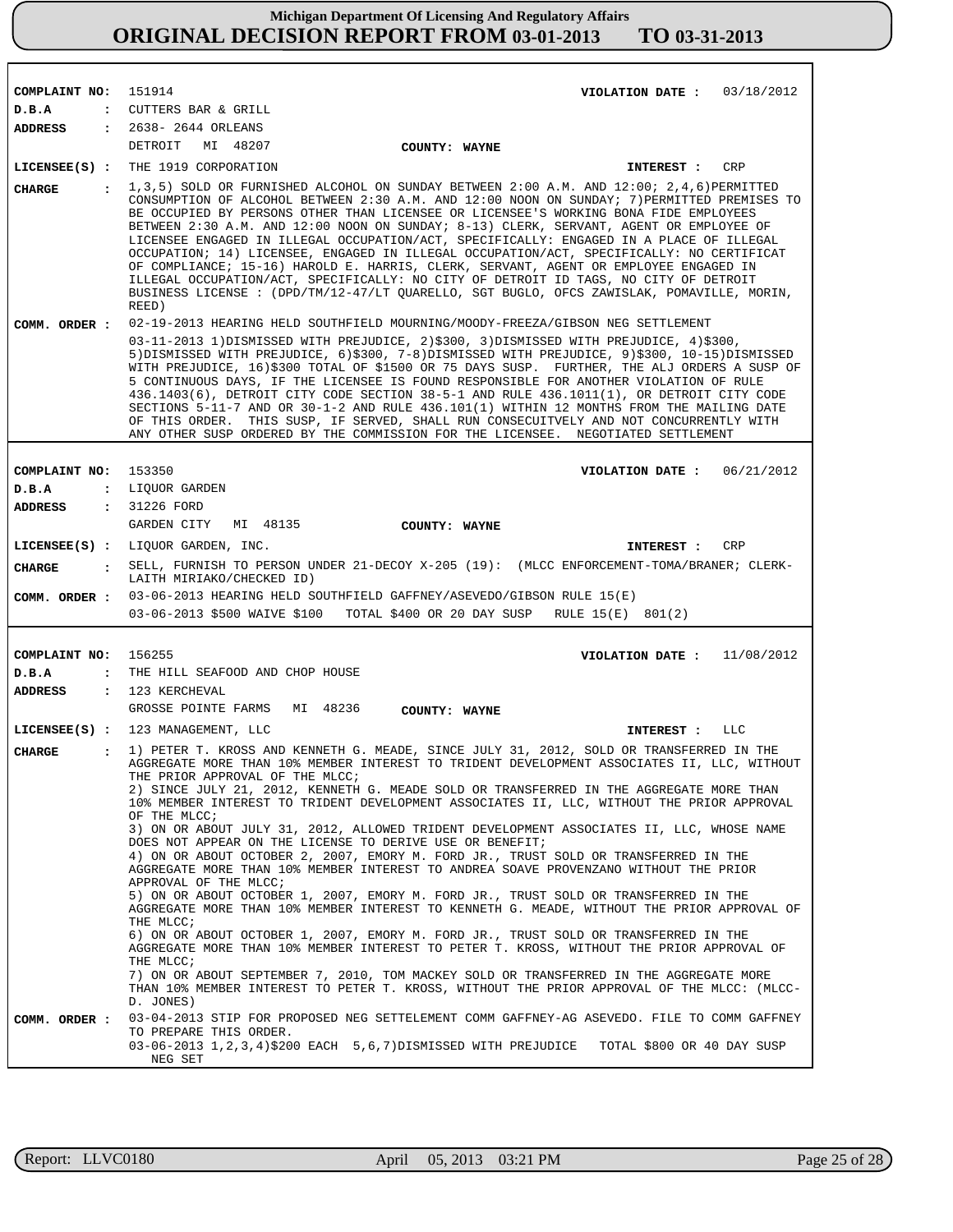| COMPLAINT NO: 155940            | VIOLATION DATE: $10/31/2012$                                                                                                                                                                                                                                                                                             |
|---------------------------------|--------------------------------------------------------------------------------------------------------------------------------------------------------------------------------------------------------------------------------------------------------------------------------------------------------------------------|
| D.B.A                           | : CARBON LOUNGE                                                                                                                                                                                                                                                                                                          |
| ADDRESS                         | : 11474 JOS CAMPAU                                                                                                                                                                                                                                                                                                       |
|                                 | HAMTRAMCK MI 48212<br>COUNTY: WAYNE                                                                                                                                                                                                                                                                                      |
|                                 | LICENSEE(S) : BAKAJ CORPORATION<br>CRP<br>INTEREST :                                                                                                                                                                                                                                                                     |
| CHARGE                          | . SINCE JULY 15, 2011 FAILED AS A CORPORATE LICENSEE TO MAINTAIN A CURRENT CHARTER : (MLCC-<br>L. ANDERSON)                                                                                                                                                                                                              |
|                                 | COMM. ORDER : 02-26-2013 HEARING HELD SOUTHFIELD GAFFNEY/MOODY/GIBSON ACK                                                                                                                                                                                                                                                |
|                                 | 03-06-2013 WARNING LICENSEE TO PAY CLOSER ATTENTION TO STATUS OF CORPORATE CHARTER                                                                                                                                                                                                                                       |
|                                 |                                                                                                                                                                                                                                                                                                                          |
| COMPLAINT NO: 156243            | VIOLATION DATE: $11/27/2012$                                                                                                                                                                                                                                                                                             |
| D.B.A                           | : BEST DAMN BAR & GRILL                                                                                                                                                                                                                                                                                                  |
| <b>ADDRESS</b>                  | : 1216 DIX                                                                                                                                                                                                                                                                                                               |
|                                 | LINCOLN PARK<br>MI 48146<br>COUNTY: WAYNE                                                                                                                                                                                                                                                                                |
|                                 | $LICENSEE(S) : 1216 DIX-BROWNING, INC.$<br>CRP<br>INTEREST :                                                                                                                                                                                                                                                             |
| CHARGE                          | . FAILED, REFUSED OR NEGLECTED TO OBEY A WRITTEN ORDER OF THE COMMISSION DATED 03-21-2012<br>BY FAILING TO PROVIDE PROOF OF SUCCESSFUL COMPLETION OF AN ALCOHOL SERVER TRAINING PROGRAM<br>APPROVED BY THE COMMISSION WITHIN 180 DAYS OF THE ISSUANCE OF THE LICENSE: 05-24-2012 :<br>(MLCC SERVER TRAINING COORDINATOR) |
|                                 | COMM. ORDER : 03-19-2013 HEARING HELD SOUTHFIELD GAFFNEY/ASEVEDO/GIBSON ACK                                                                                                                                                                                                                                              |
|                                 | 03-26-2013 \$150 OR 8 DAYS SUSP.                                                                                                                                                                                                                                                                                         |
|                                 |                                                                                                                                                                                                                                                                                                                          |
| COMPLAINT NO: 155484            | VIOLATION DATE: $11/01/2012$                                                                                                                                                                                                                                                                                             |
| D.B.A                           | : LANGLEY'S LIOUOR #2                                                                                                                                                                                                                                                                                                    |
| ADDRESS                         | : 3174 DIX                                                                                                                                                                                                                                                                                                               |
|                                 | LINCOLN PARK MI 48146<br>COUNTY: WAYNE                                                                                                                                                                                                                                                                                   |
|                                 | LICENSEE(S) : KALLO & SONS, INC.<br>CRP<br>INTEREST :                                                                                                                                                                                                                                                                    |
| CHARGE                          | . SELL, FURNISH TO PERSON UNDER 21 - KILI M. CLADWELL (20): (LINCOLN PARK POLICE DEPARTMENT-<br>NASSER/COCHRAN; CLERK-JUSTIN KALLO/NO ID CHECKED)                                                                                                                                                                        |
|                                 | COMM. ORDER : 02-26-2013 HEARING HELD SOUTHFIELD GAFFNEY/MOODY/GIBSON NEG SETTLEMENT COST \$45.55                                                                                                                                                                                                                        |
|                                 | 03-06-2013 \$800 OR 40 DAY SUSP & \$45.55 W/FEES TOTAL \$845.55 801 NEG SET                                                                                                                                                                                                                                              |
|                                 |                                                                                                                                                                                                                                                                                                                          |
| COMPLAINT NO: 154138            | 08/01/2012<br>VIOLATION DATE :                                                                                                                                                                                                                                                                                           |
| D.B.A                           | : CITY OF MELVINDALE POST 6032, VETERANS OF FOREIGN WARS OF THE UNITED STATES                                                                                                                                                                                                                                            |
| ADDRESS                         | : 18275 ALLEN                                                                                                                                                                                                                                                                                                            |
|                                 | MELVINDALE<br>MI 48122<br>COUNTY: WAYNE                                                                                                                                                                                                                                                                                  |
|                                 | LICENSEE(S) : CITY OF MELVINDALE POST 6032, VETERANS OF FOREIGN WARS OF THE<br>CLB<br>INTEREST :<br>UNITED STATES                                                                                                                                                                                                        |
| <b>CHARGE</b>                   | SOLD ALCOHOL TO MARTIN ALEXANDER, WHO WAS NOT A BONA FIDE MEMBER OF THE CLUB: (MLCC<br>ENFORCEMENT-ALEXANDER/COLEMAN)                                                                                                                                                                                                    |
| COMM. ORDER :                   | 02-26-2013 HEARING HELD SOUTHFIELD GAFFNEY/MOODY/GIBSON NEG SETTLEMENT                                                                                                                                                                                                                                                   |
|                                 | 03-06-2013 \$100 WAIVED NEG SET                                                                                                                                                                                                                                                                                          |
|                                 |                                                                                                                                                                                                                                                                                                                          |
| COMPLAINT NO:                   | 156696<br>VIOLATION DATE : $12/24/2012$                                                                                                                                                                                                                                                                                  |
| D.B.A                           | : CIGAR & LIQUOR EMPORIUM                                                                                                                                                                                                                                                                                                |
| <b>ADDRESS</b>                  | : 47159 FIVE MILE                                                                                                                                                                                                                                                                                                        |
|                                 | PLYMOUTH<br>MI 48170<br>COUNTY: WAYNE                                                                                                                                                                                                                                                                                    |
| $LICENSEE(S)$ :                 | HINDI CORPORATION<br>CRP<br>INTEREST :                                                                                                                                                                                                                                                                                   |
| <b>CHARGE</b><br>$\ddot{\cdot}$ | NSF CHECK \$4552.20 *** NSF PAID 2/26/13 ***                                                                                                                                                                                                                                                                             |
| COMM. ORDER :                   | 02-27-2013 LIC ACK COMMISSIONER GAFFNEY                                                                                                                                                                                                                                                                                  |
|                                 | 03-19-2013 \$150 OR 8 DAY SUSP                                                                                                                                                                                                                                                                                           |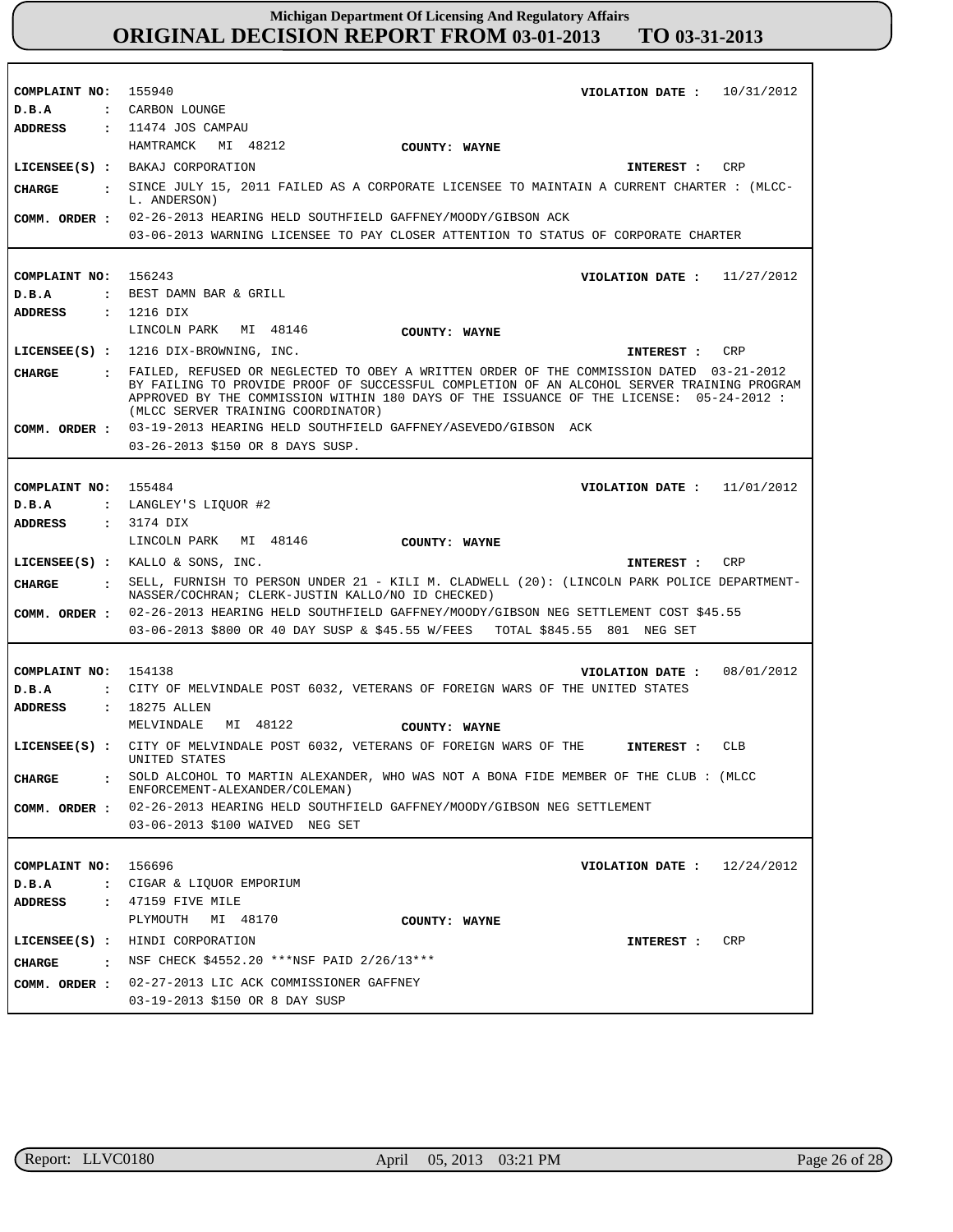| COMPLAINT NO: 156463 |                | VIOLATION DATE: $01/03/2013$                                                                                                                                                                                                                                                                                                                                                                                                                                                                                                                                                                                                                                                                                                                                                                                                                                                                                                     |
|----------------------|----------------|----------------------------------------------------------------------------------------------------------------------------------------------------------------------------------------------------------------------------------------------------------------------------------------------------------------------------------------------------------------------------------------------------------------------------------------------------------------------------------------------------------------------------------------------------------------------------------------------------------------------------------------------------------------------------------------------------------------------------------------------------------------------------------------------------------------------------------------------------------------------------------------------------------------------------------|
| D.B.A                |                | : COMPUWARE ARENA                                                                                                                                                                                                                                                                                                                                                                                                                                                                                                                                                                                                                                                                                                                                                                                                                                                                                                                |
| ADDRESS              |                | : 14900 BECK<br>PLYMOUTH<br>MI 48170                                                                                                                                                                                                                                                                                                                                                                                                                                                                                                                                                                                                                                                                                                                                                                                                                                                                                             |
|                      |                | COUNTY: WAYNE<br>LICENSEE(S) : GREAT LAKES SPORTS & ENTERTAINMENT, L.L.C. (A DELAWARE LIMITED<br>INTEREST : LLC                                                                                                                                                                                                                                                                                                                                                                                                                                                                                                                                                                                                                                                                                                                                                                                                                  |
|                      |                | LIABILITY COMPANY)                                                                                                                                                                                                                                                                                                                                                                                                                                                                                                                                                                                                                                                                                                                                                                                                                                                                                                               |
| CHARGE               |                | : FAILED, REFUSED OR NEGLECTED TO OBEY A WRITTEN ORDER OF THE COMMISSION DATED 03-14-2012<br>BY FAILING TO PROVIDE PROOF OF SUCCESSFUL COMPLETION OF AN ALCOHOL SERVER TRAINING PROGRAM<br>APPROVED BY THE COMMISSION WITHIN 180 DAYS OF THE ISSUANCE OF THE LICENSE: 07-02-2012 :<br>(MLCC SERVER TRAINING COORDINATOR)                                                                                                                                                                                                                                                                                                                                                                                                                                                                                                                                                                                                         |
|                      |                | COMM. ORDER : 02-07-2013 LIC ACK COMMISSIONER CLEMENTE<br>03-21-2013 \$150 OR 7 DAY SUSP                                                                                                                                                                                                                                                                                                                                                                                                                                                                                                                                                                                                                                                                                                                                                                                                                                         |
| COMPLAINT NO: 155208 |                | VIOLATION DATE: 09/05/2012                                                                                                                                                                                                                                                                                                                                                                                                                                                                                                                                                                                                                                                                                                                                                                                                                                                                                                       |
| D.B.A                |                | : KWICKY PARTY SHOP                                                                                                                                                                                                                                                                                                                                                                                                                                                                                                                                                                                                                                                                                                                                                                                                                                                                                                              |
|                      |                | ADDRESS : 25825 W SEVEN MILE                                                                                                                                                                                                                                                                                                                                                                                                                                                                                                                                                                                                                                                                                                                                                                                                                                                                                                     |
|                      |                | REDFORD MI 48240<br>COUNTY: WAYNE                                                                                                                                                                                                                                                                                                                                                                                                                                                                                                                                                                                                                                                                                                                                                                                                                                                                                                |
|                      |                | LICENSEE(S) : KWICKY HOLDINGS, LLC<br>INTEREST : LLC                                                                                                                                                                                                                                                                                                                                                                                                                                                                                                                                                                                                                                                                                                                                                                                                                                                                             |
| <b>CHARGE</b>        |                | : 1-4) ALLOWED THE SALE, POSSESSION, OR USE OF A CONTROLLED SUBSTANCE ON THE LICENSED                                                                                                                                                                                                                                                                                                                                                                                                                                                                                                                                                                                                                                                                                                                                                                                                                                            |
|                      |                | PREMISES, SPECIFICALLY VARIOUS SYNTHETIC CANNABOIDS; 5) UDAY SABAH SHAMOU, THE CLERK,<br>SERVANT AGENT OR EMPLOYEE ENGAGED IN AN ILLEGAL OCCUPATION OR ACT UPON THE LICENSED<br>PREMISES, SPECIFICALLY: CONTROLLED SUBSTANCE-DELIVERY/MANUFACTURE (SCHEDULES 1, 2, AND 3<br>EXCEPT MARIJUANA); 6) UDAY SABAH SHAMOU, THE CLERK, SERVANT AGENT OR EMPLOYEE ENGAGED IN<br>AN ILLEGAL OCCUPATION OR ACT UPON THE LICENSED PREMISES, SPECIFICALLY: WEAPONS FELONY<br>FIREARM : (REDFORD TOWNSHIP PD-P. KREMENSKI/B. SEGREST/K. CRITTENDEN)                                                                                                                                                                                                                                                                                                                                                                                           |
| COMM. ORDER :        |                | 03-19-2013 HEARING HELD SOUTHFIELD GAFFNEY/ASEVEDO/GIBSON NEG SETTLEMENT                                                                                                                                                                                                                                                                                                                                                                                                                                                                                                                                                                                                                                                                                                                                                                                                                                                         |
|                      |                | 03-26-2013 1)\$250, 2-6)DISMISSED WITH PREJUDICE & \$750 COSTS FOR A TOTAL OF \$1000 OR 13<br>DAYS SUSP. NEGOTIATED SETTLEMENT                                                                                                                                                                                                                                                                                                                                                                                                                                                                                                                                                                                                                                                                                                                                                                                                   |
|                      |                |                                                                                                                                                                                                                                                                                                                                                                                                                                                                                                                                                                                                                                                                                                                                                                                                                                                                                                                                  |
| COMPLAINT NO: 155209 |                | VIOLATION DATE: $07/31/2012$                                                                                                                                                                                                                                                                                                                                                                                                                                                                                                                                                                                                                                                                                                                                                                                                                                                                                                     |
| D.B.A                |                | : A & J PARTY STORE<br>ADDRESS : 26950 W SEVEN MILE                                                                                                                                                                                                                                                                                                                                                                                                                                                                                                                                                                                                                                                                                                                                                                                                                                                                              |
|                      |                | REDFORD MI 48240<br>COUNTY: WAYNE                                                                                                                                                                                                                                                                                                                                                                                                                                                                                                                                                                                                                                                                                                                                                                                                                                                                                                |
|                      |                | LICENSEE(S) : ABDALLAH, NAZIH K<br>IND<br>INTEREST :                                                                                                                                                                                                                                                                                                                                                                                                                                                                                                                                                                                                                                                                                                                                                                                                                                                                             |
|                      |                | . 1) ALLOWED EDDIES PARTY STORE, INC., WHOSE NAME DOES NOT APPEAR ON LICENSE TO DERIVE USE                                                                                                                                                                                                                                                                                                                                                                                                                                                                                                                                                                                                                                                                                                                                                                                                                                       |
| CHARGE               |                | OF BENEFIT; 2) LEASED, SOLD OR TRANSFERRED POSSESSION OF A PORTION OF LICENSED PREMISES<br>WITHOUT PRIOR WRITTEN APPROVAL; 3) SOLD OR TRANSFERRED LICENSE OR INTEREST IN LICENSE<br>WITHOUT PRIOR APPROVAL; 4) FAILED TO MAKE REOUIRED RECORDS AVAILABLE FOR INSPECTION; 5)<br>FAILED TO COOPERATE WITH OR OBSTRUCTED COMMISSION INVESTIGATOR IN THE COURSE OF<br>INSPECTING/INVESTIGATING THE PREMISES : (MLCC ENFORCEMENT-BRANER)                                                                                                                                                                                                                                                                                                                                                                                                                                                                                              |
|                      |                | COMM. ORDER : 03-19-2013 HEARING HELD SOUTHFIELD GAFFNEY/ASEVEDO/GIBSON ACK                                                                                                                                                                                                                                                                                                                                                                                                                                                                                                                                                                                                                                                                                                                                                                                                                                                      |
|                      |                | 01-14-2013 SOUTHFIELD MOURNING/ASEVEDO/GIBSON HEARING ADJORNED ON RECORD FOR LICENSEE TO<br>RETAIN AN ATTORNEY. NO TESTIMONY TAKEN. LSS<br>03-26-2013 100.00 FOR EACH OF THE FIVE CHARGES TOTAL 500.00 OR 25 DAY SUSP FINE TO BE PAID<br>WITHIN 45 DAYS FROM THE DATE THIS ORDERED IS MAILED. SINCE THE COMMISSIONER FINDS AMPLE<br>EVIDENCE TO CONCLUDE THAT AN UNLICENSED ENTITY HAS ASSUMED CONTROL OF THE SUBJECT LICENSED<br>ESTABLISHMENT THE COMMISSIONER ORDERS ALL LICENSES AND PERMITS ISSUED TO THIS LICENSEE AT<br>THE ABOVE NAMED ADDRESS BE SUSPENDED ON MAY 31, 2013. THIS SUSPENSION SHALL REMAIN IN<br>EFFECT UNTIL ALL FINES IN THIS MATTER HAVE BEEN PAID AND THE LICENSEE EITHER ASSUMES<br>PROPRIETARY CONTROL OF THIS BUSINESS, TRANSFERS THESE LICENSES AND PERMITS TO A PERSON<br>APPROVED BY THE MLCC, OR THE LICENSES AND PERMITS TERMINATE UNDER THE PROVISIONS OF<br>ADMINISTRATIVE RULE R 436.1107. |
| COMPLAINT NO:        |                | 156261<br>12/06/2012<br>VIOLATION DATE :                                                                                                                                                                                                                                                                                                                                                                                                                                                                                                                                                                                                                                                                                                                                                                                                                                                                                         |
| D.B.A                | $\ddot{\cdot}$ | BUSY BEE BAR                                                                                                                                                                                                                                                                                                                                                                                                                                                                                                                                                                                                                                                                                                                                                                                                                                                                                                                     |
| ADDRESS              | $\ddot{\cdot}$ | 514 N MITCHELL                                                                                                                                                                                                                                                                                                                                                                                                                                                                                                                                                                                                                                                                                                                                                                                                                                                                                                                   |
|                      |                | CADILLAC<br>MI 49601<br>COUNTY: WEXFORD                                                                                                                                                                                                                                                                                                                                                                                                                                                                                                                                                                                                                                                                                                                                                                                                                                                                                          |
| $LICENSEE(S)$ :      |                | LAURENT, SABRINA JO<br>IND<br>INTEREST :                                                                                                                                                                                                                                                                                                                                                                                                                                                                                                                                                                                                                                                                                                                                                                                                                                                                                         |
| CHARGE               | $\mathbf{r}$   | NSF CHECK \$383.94 ***NSF PAID 3/5/13***                                                                                                                                                                                                                                                                                                                                                                                                                                                                                                                                                                                                                                                                                                                                                                                                                                                                                         |
| COMM. ORDER :        |                | 02-22-2013 LIC ACK COMMISSIONER GAFFNEY                                                                                                                                                                                                                                                                                                                                                                                                                                                                                                                                                                                                                                                                                                                                                                                                                                                                                          |
|                      |                | 03-21-2013 \$200 EACH COMB W/156196 ALSO ORDERED ALL LICENSES & PERMITS REMAIN IN ESCROW                                                                                                                                                                                                                                                                                                                                                                                                                                                                                                                                                                                                                                                                                                                                                                                                                                         |
|                      |                | UNTIL ALL OUTSTANDING FINES/FEES ARE PAID.<br>TOTAL \$400                                                                                                                                                                                                                                                                                                                                                                                                                                                                                                                                                                                                                                                                                                                                                                                                                                                                        |